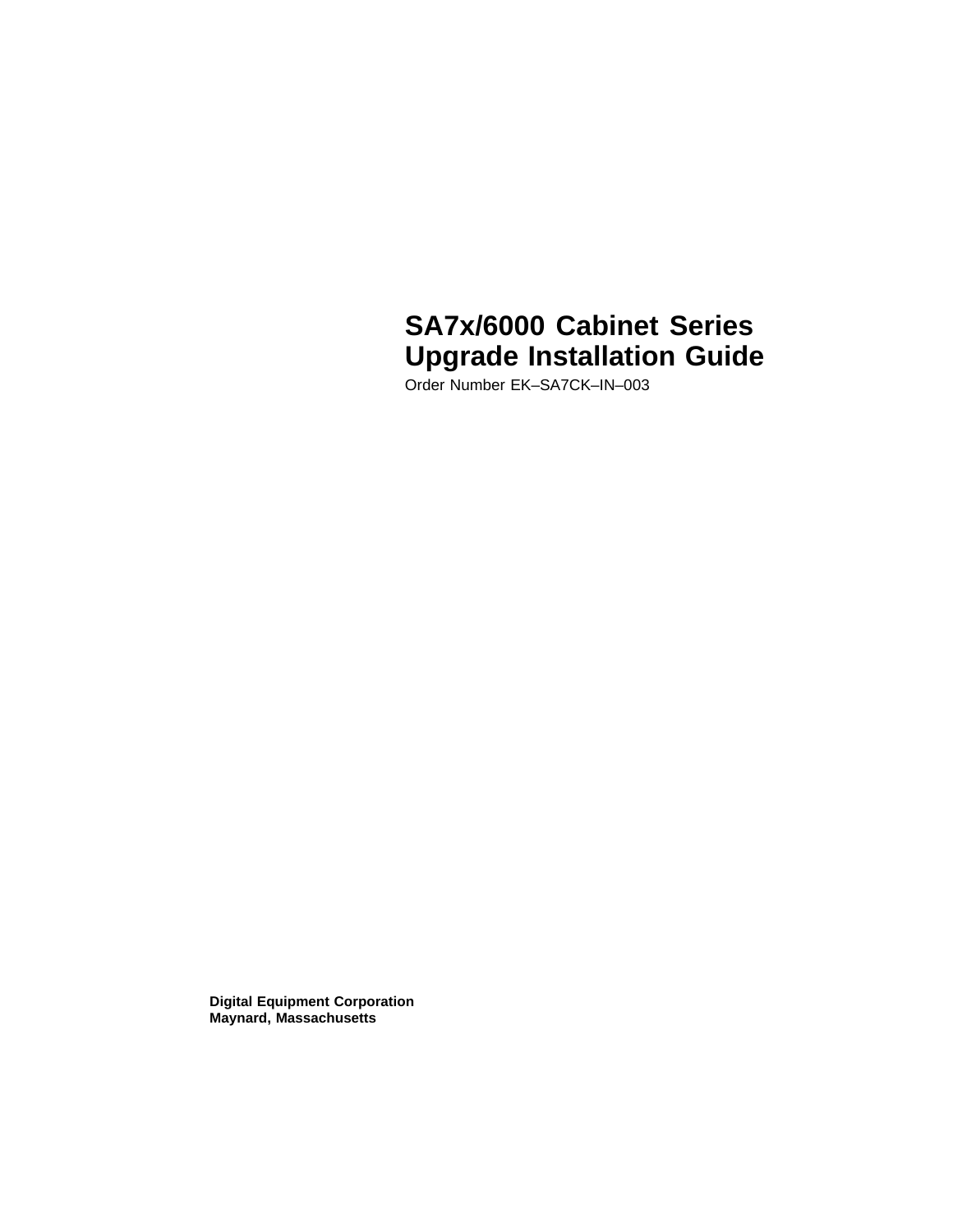#### **First Revision, October 1989 Second Revision, April 1992 Third Revision, September 1992**

The information in this document is subject to change without notice and should not be construed as a commitment by Digital Equipment Corporation. Digital Equipment Corporation assumes no responsibility for any errors that may appear in this document.

Restricted Rights: Use, duplication, or disclosure by the U.S. Government is subject to restrictions as set forth in subparagraph  $(c)(1)(ii)$  of the Rights in Technical Data and Computer Software clause at DFARS 252.227-7013.

FCC Notice: The equipment described in this manual generates, uses, and may emit radio frequency energy. The equipment has been type tested and found to comply with the limits for a Class A computing device pursuant to Subpart J of Part 15 of FCC Rules, which are designed to provide reasonable protection against such radio frequency interference when operated in a commercial environment. Operation of this equipment in a residential area may cause interference, in which case the user at his own expense may be required to take measures to correct the interference.

© Digital Equipment Corporation 1992.

All Rights Reserved. Printed in U.S.A.

The postpaid Reader's Comments forms at the end of this document request your critical evaluation to assist in preparing future documentation.

The following are trademarks of Digital Equipment Corporation:

| <b>DEC</b>  | RA         | VAXsimPLUS    |
|-------------|------------|---------------|
| <b>HSC</b>  | SA         | VMS           |
| KDB         | VAX        | <b>XMI</b>    |
| KDM         | VAXcluster |               |
| <b>MSCP</b> | VAXft      |               |
| MicroVAX    | VAX 6000   | d i g i t a I |

This document was prepared using VAX DOCUMENT, Version 2.1.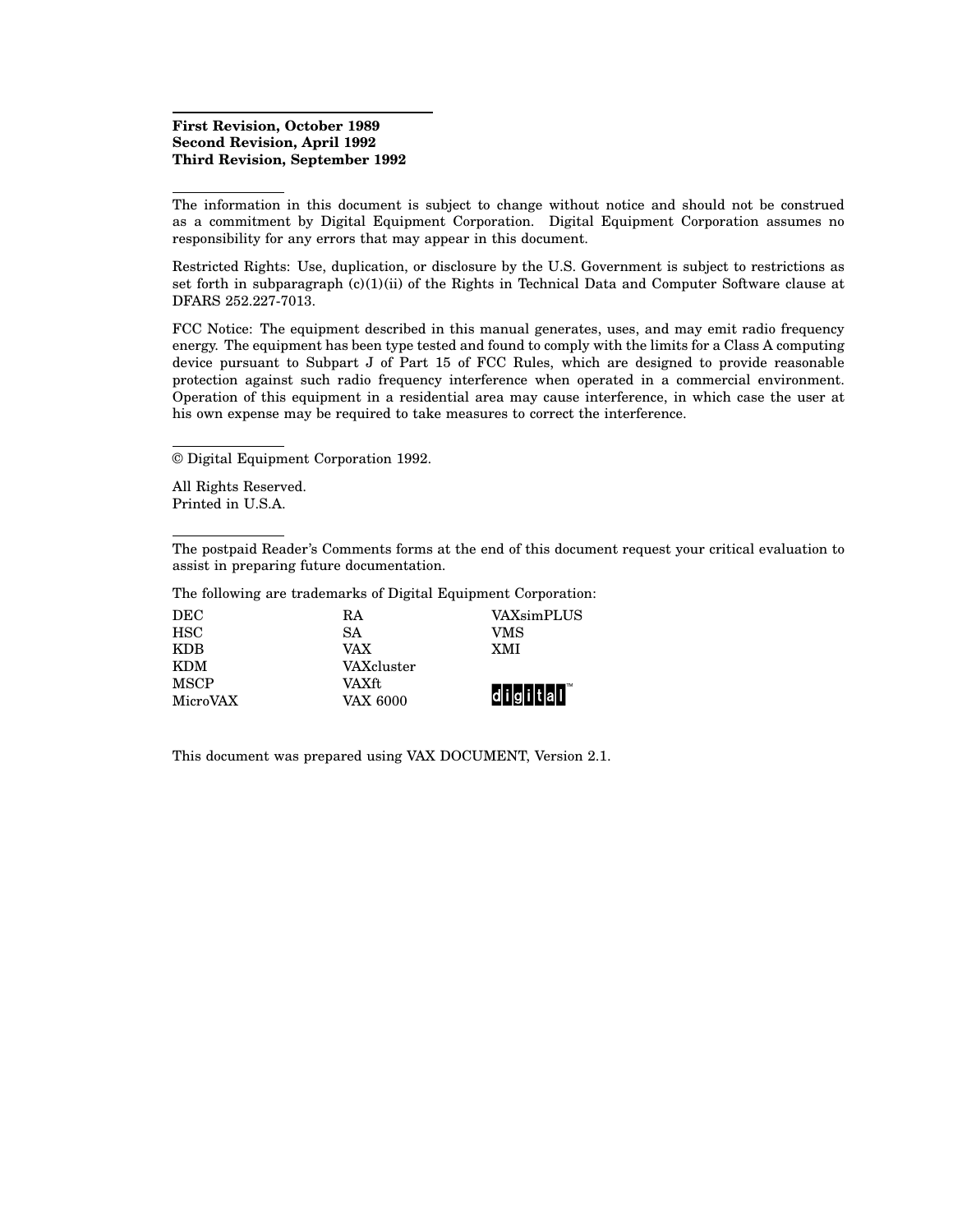# **Contents**

| Preface | $\cdot$ $\cdot$<br>V11 |
|---------|------------------------|
|         |                        |

# Chapter 1 SA70–CK and Upgrade Kits

| 1.3 Unpacking the SA70–LK/MK, SA71–NK/PK, SA72–NK/PK, and SA73–NK/PK |  |
|----------------------------------------------------------------------|--|

# Chapter 2 Safety Precautions

# Chapter 3 Installing the SA70–CK Kit

| 3.1 |       |                                                                           |
|-----|-------|---------------------------------------------------------------------------|
| 3.2 |       |                                                                           |
| 3.3 |       |                                                                           |
|     | 3.3.1 | Determining if H405–E/F Replacement Is Necessary 3–4                      |
|     |       | H405-E/F VAX 6000 Power Controller Removal and Replacement 3-6<br>3.3.1.1 |
| 3.4 |       |                                                                           |
| 3.5 |       |                                                                           |
| 3.6 |       |                                                                           |
|     | 3.6.1 |                                                                           |
|     | 3.6.2 |                                                                           |
|     | 3.6.3 |                                                                           |
|     | 3.6.4 |                                                                           |
| 3.7 |       |                                                                           |
|     | 371   |                                                                           |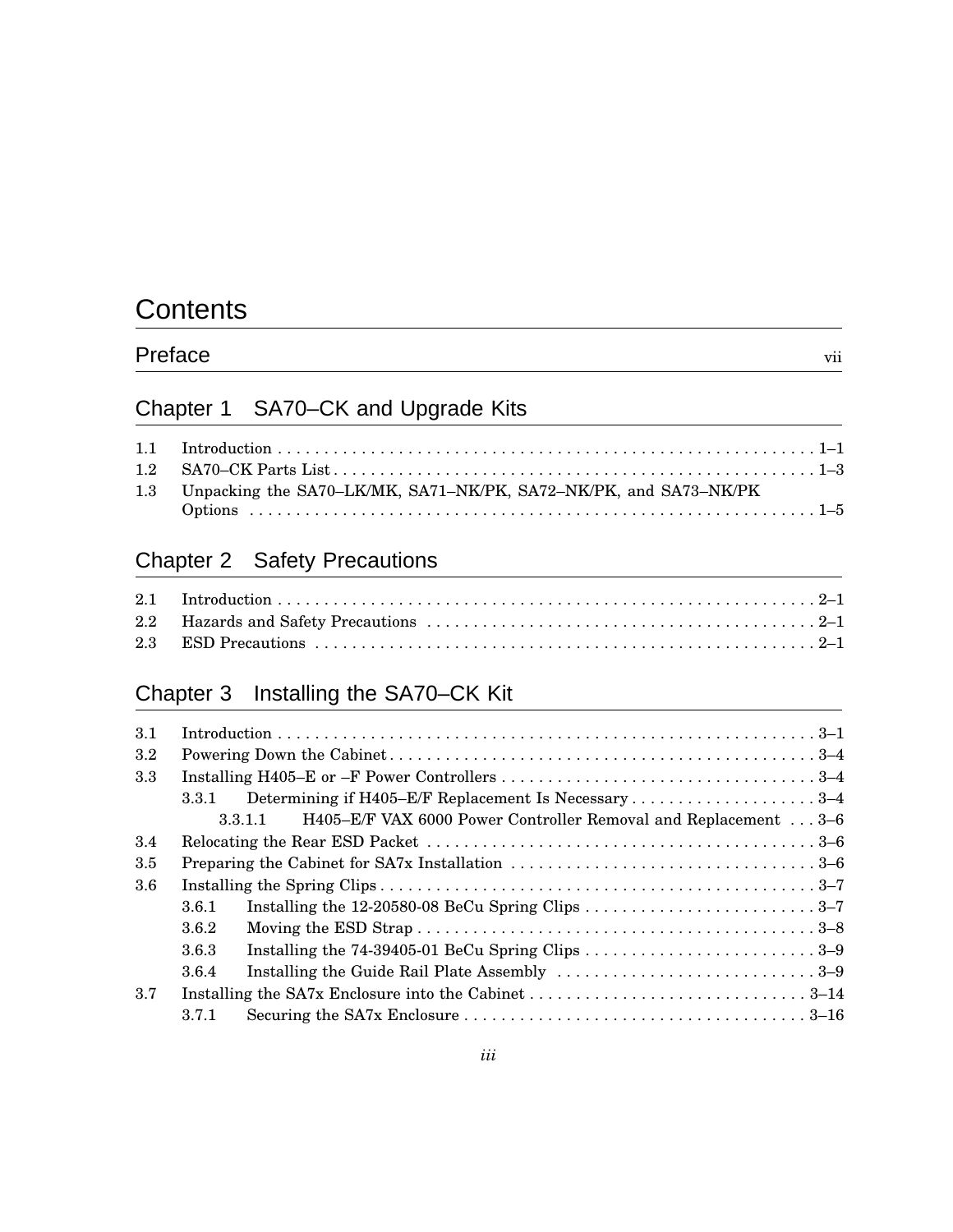| 3.7.2 |                                                              |  |
|-------|--------------------------------------------------------------|--|
| 3.7.3 |                                                              |  |
| 3.7.4 | Repositioning the SA7x Enclosure Operator Control Panel 3–17 |  |
| 3.7.5 |                                                              |  |
|       |                                                              |  |

# Chapter 4 SA7x Controls and Indicators

# Chapter 5 Powering Up the SA7x Enclosure

# Chapter 6 Installing RA7x Disk Drives

# Index

# Figures

| $1 - 1$  |                                                        |
|----------|--------------------------------------------------------|
| $-3-1$   |                                                        |
| $3 - 2$  | Rear View of the VAX 6000-Series Processor Cabinet 3–3 |
| $3 - 3$  |                                                        |
| $3 - 4$  |                                                        |
| $3 - 5$  |                                                        |
| $-3-6$   |                                                        |
| $3 - 7$  | Chassis Retainer Brackets and Shim Orientation 3–13    |
| $3 - 8$  |                                                        |
| $3 - 9$  |                                                        |
| $3 - 10$ |                                                        |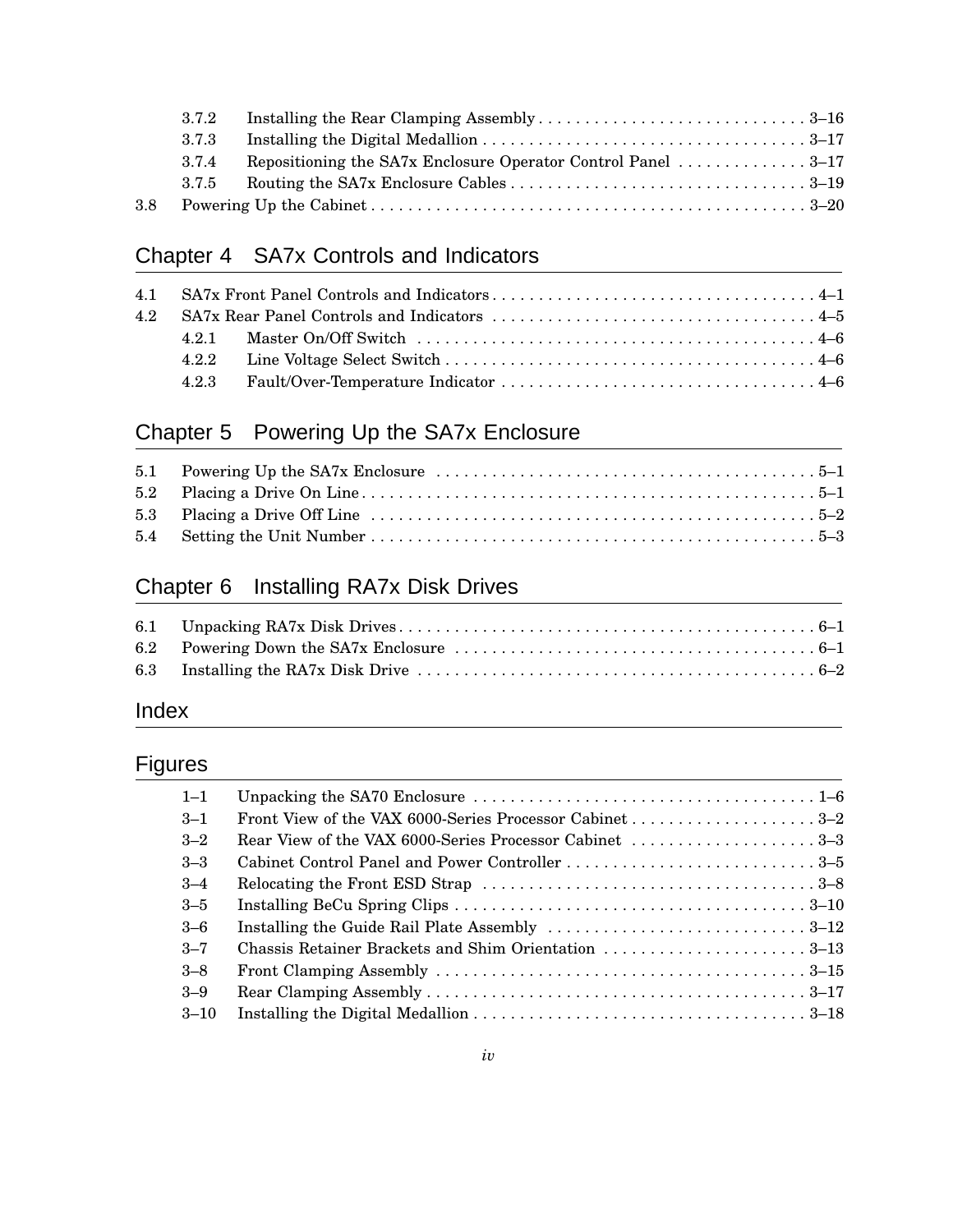|         | $3-11$ Repositioning Transition Board $1, \ldots, \ldots, \ldots, \ldots, \ldots, \ldots, \ldots, \ldots, 3-19$ |  |
|---------|-----------------------------------------------------------------------------------------------------------------|--|
|         | 3–12 Attaching a Single SDI Cable to the SA7x and KDB50/KDM70 I/O Bulkhead. 3–21                                |  |
|         | 3–13 Attaching a Second SDI Cable to the SA7x and KDB50/KDM70 I/O Bulkhead 3–22                                 |  |
|         |                                                                                                                 |  |
|         |                                                                                                                 |  |
| $4 - 2$ |                                                                                                                 |  |
|         |                                                                                                                 |  |
|         |                                                                                                                 |  |

# Tables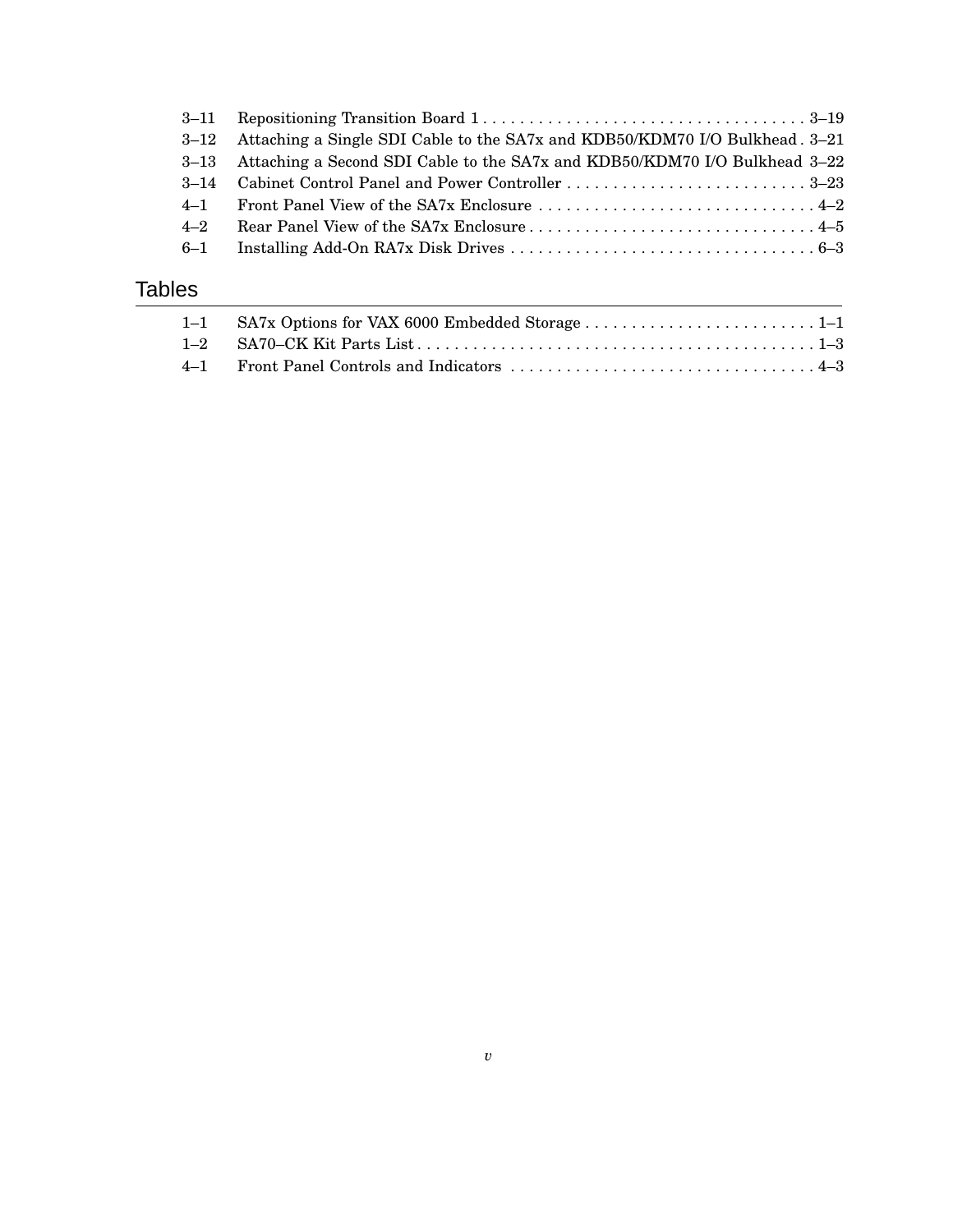# **Preface**

This manual describes:

- How to unpack the SA70–LK/MK, SA71–NK/PK, SA72–NK/PK, or the SA73–NK/PK options.
- Safety precautions for Digital Services engineers working with the VAX 6000-series processor cabinet.
- How to install SA70–LK/MK, SA71–NK/PK, SA72–NK/PK, or SA73–NK/PK enclosures into an existing, installed VAX 6000-series processor cabinet

# **Intended Audience**

All Digital Services engineers installing an SA7x enclosure into a VAX 6000-series processor cabinet should read this manual. Without the information in this manual, proper installation cannot be done.

## **Document Structure**

This document is divided into the following chapters:

| <b>Chapter</b> | <b>Describes</b>                                                                                                           |
|----------------|----------------------------------------------------------------------------------------------------------------------------|
| 1              | The contents of the SA7x options and how to unpack them                                                                    |
| $\overline{2}$ | Safety and ESD precautions for Digital Services engineers                                                                  |
| 3              | How to install the SA70–CK kit, the SA7x upgrade kit, the SA70–LK/MK, SA71–<br>NK/PK, SA72–NK/PK, or SA73–NK/PK enclosures |
| 4              | SA7x controls and indicators                                                                                               |
| $\overline{5}$ | How to use the SA7x enclosure                                                                                              |
| 6              | How to install RA7x disk drives                                                                                            |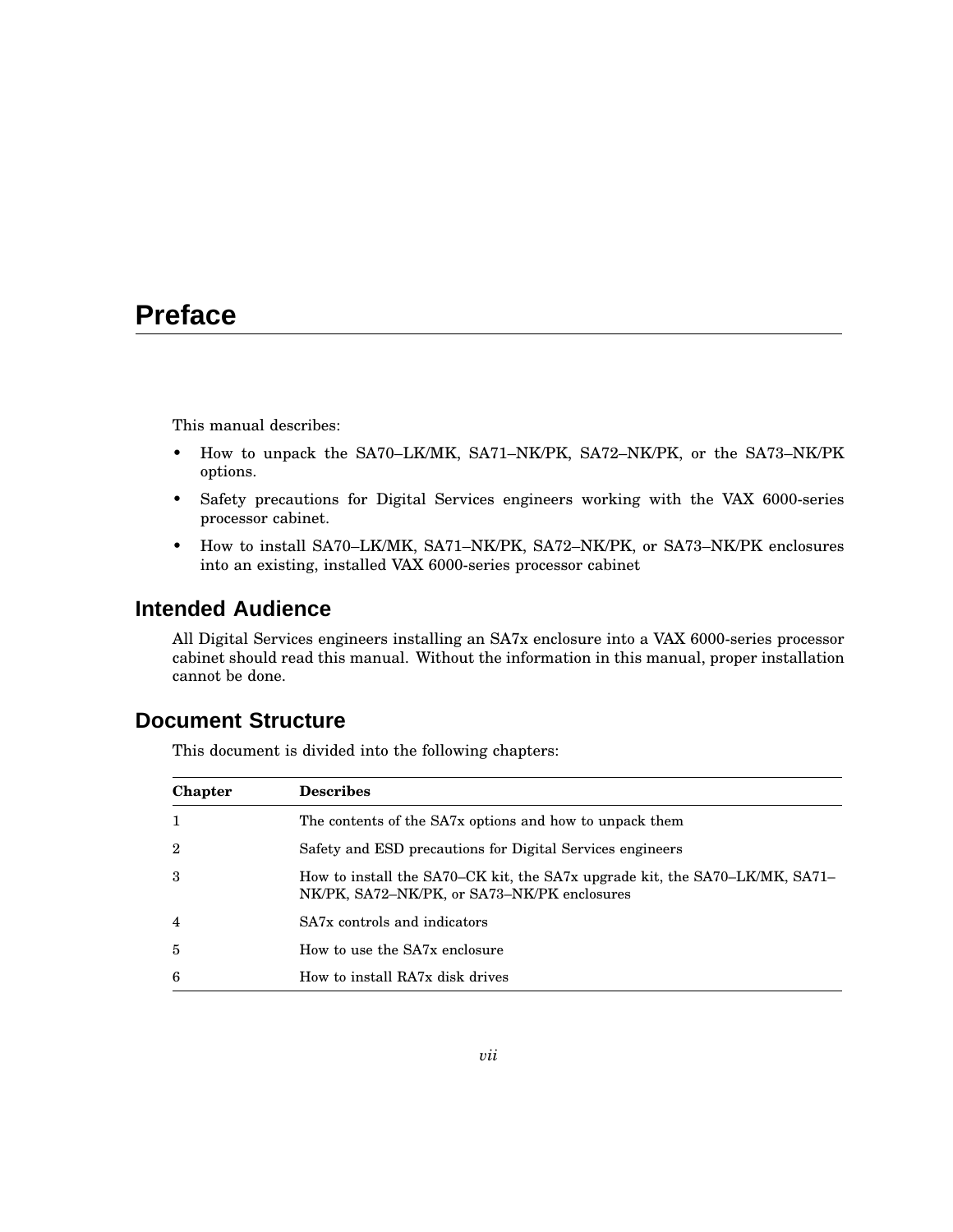# **Scope**

General information about the VAX 6000-series processor cabinet and field acceptance procedures is not contained in this manual. Refer to documentation for the VAX 6000-series cabinets for that information.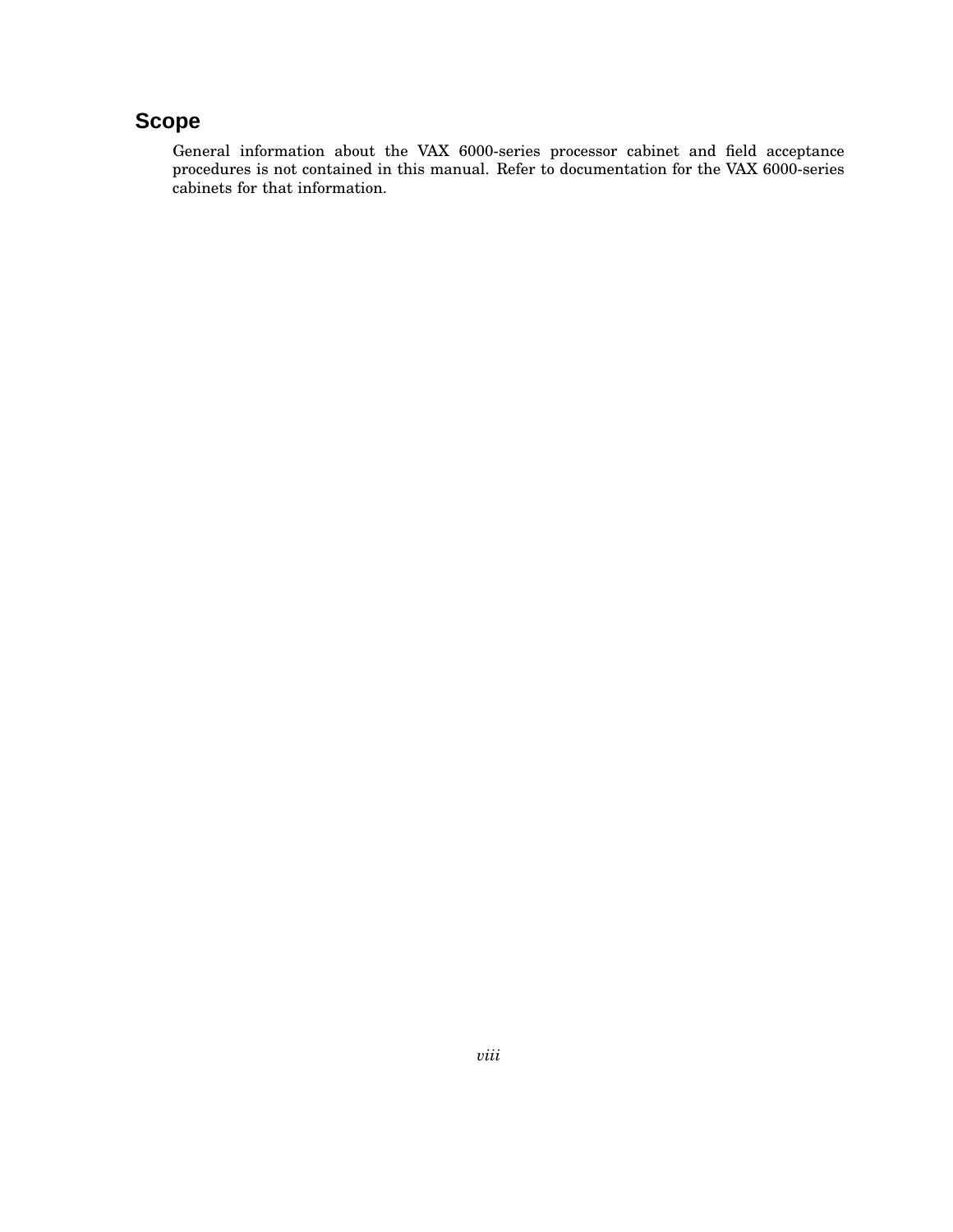# **Chapter 1 SA70–CK and Upgrade Kits**

## **1.1 Introduction**

This chapter a brief description and parts list of the SA7x options and related upgrade kits available as Embedded Storage in the VAX 6000 series processor cabinet. Unpacking instructions are also included.

#### **Warning**

Procedures described in the following chapters must be performed by qualified Digital Services engineers. Digital customers may access the SA70–LK/MK, SA71–NK/PK, SA72–NK/PK, or SA73–NK/PK disk enclosure operator control panel (OCP) only through the access panel on the front door. Access to the options by opening the front or rear cabinet doors is prohibited.

The following table shows the SA7x Options available for installation as Embedded Storage in the VAX 6000 Series Cabinet:

**Table 1–1: SA7x Options for VAX 6000 Embedded Storage**

| Option  | <b>Description</b>                                                                                      |
|---------|---------------------------------------------------------------------------------------------------------|
| SA70-LK | SA70-HK Storage Enclosure with 560 MB (2 RA70) Disk Storage capacity and<br>SA70 Cab Kit (70-27273-01)  |
| SA70-MK | SA70-JK Storage Enclosure with 1.12 GB (4 RA70) Disk Storage capacity and<br>SA70 Cab Kit (70-27273-01) |
| SA71-NK | SA71-CK Storage Enclosure with 700 MB (1 RA71) Disk Storage capacity and<br>SA70 Cab Kit (70-27273-01)  |
| SA71-PK | SA71-JK Storage Enclosure with 2.8 GB (4 RA71) Disk Storage capacity and SA70<br>Cab Kit (70-27273-01)  |
| SA72-NK | SA72-CK Storage Enclosure with 1 GB (1 RA72) Disk Storage capacity and SA70<br>Cab Kit (70-27273-01)    |

*SA70–CK and Upgrade Kits 1–1*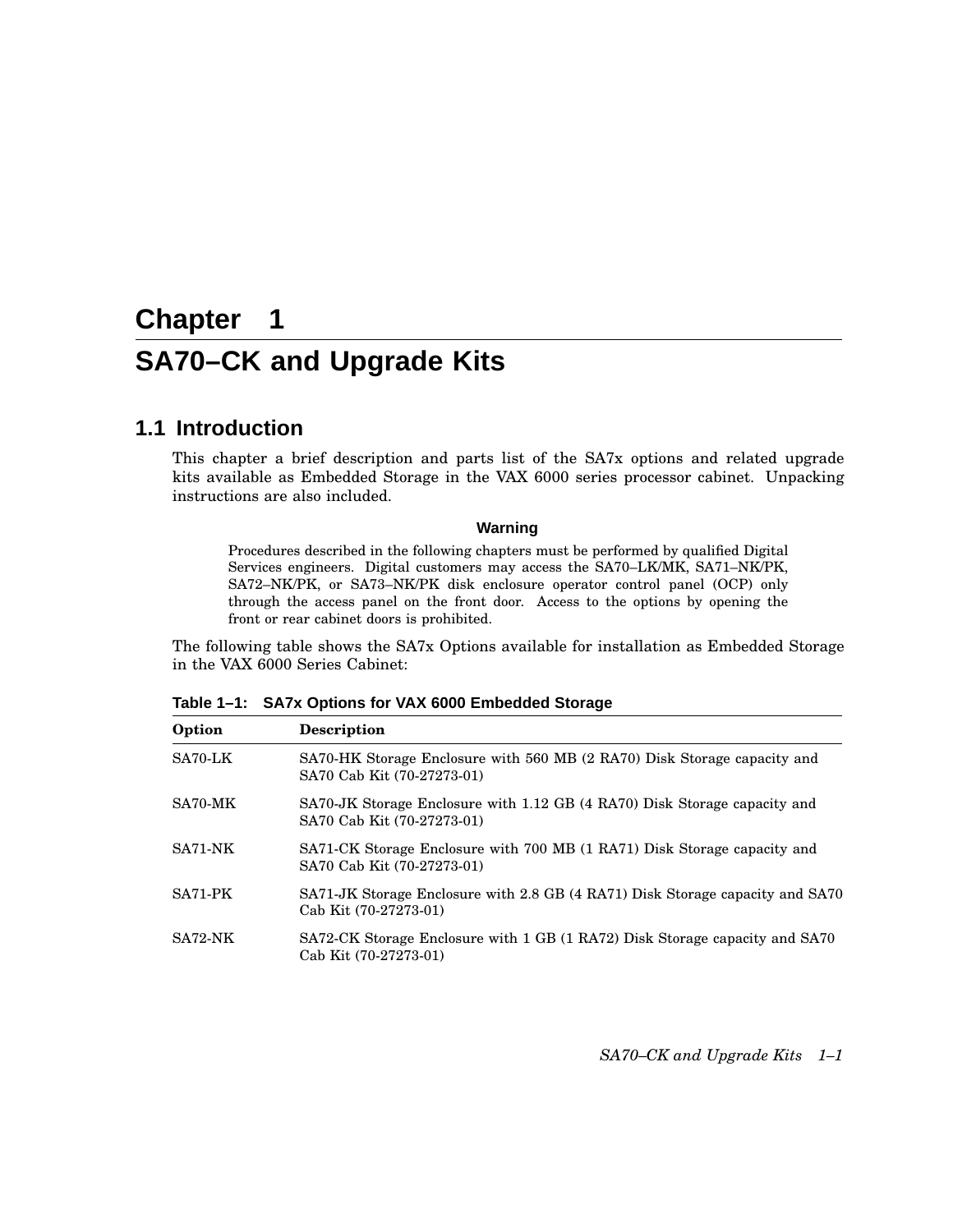**Table 1–1 (Cont.): SA7x Options for VAX 6000 Embedded Storage**

| Option  | <b>Description</b>                                                                                   |
|---------|------------------------------------------------------------------------------------------------------|
| SA72-PK | SA72-JK Storage Enclosure with 4 GB (4 RA72) Disk Storage capacity and SA70<br>Cab Kit (70-27273-01) |
| SA73-NK | SA73-CK Storage Enclosure with 2 GB (1 RA73) Disk Storage capacity and SA70<br>Cab Kit (70-27273-01) |
| SA73-PK | SA73-JK Storage Enclosure with 8 GB (4 RA73) Disk Storage capacity and SA70<br>Cab Kit (70-27273-01) |

Upgrade kits for systems that do not already have front door access to the SA7x operator control panels will need to be installed. The following table shows the contents of the upgrade kits:

| 62X34-UA                                                        | 62X34-UB                                                              |
|-----------------------------------------------------------------|-----------------------------------------------------------------------|
| $70-26931-01$ — door with SA70 control panel access<br>panel    | $70-26931-01$ — door with SA70 control<br>panel access panel          |
| $H405-E$ — unswitched power controller for 208V/60Hz<br>systems | $H405-F$ — unswitched power controller<br>for $380/416V/50Hz$ systems |
| Appropriate $\log$ slug $-$ To be installed on door             | Appropriate $\log$ slug $-$ To be installed<br>on door                |
| $EK-62X34-CL$ — Cover Letter                                    | $EK-62X34-CL$ — Cover Letter                                          |

These variations allow a Digital Services engineer to install SA70 enclosures into an existing, installed VAX 6000-series processor cabinet.

Some systems require a KDB50–C or a KDM70 disk controller. A KDB50–C disk controller has four ports; the KDM70 has eight ports. Refer to the *KDB50 Disk Controller User Guide* (EK–KDB50–UG) or the *KDM70 Disk Controller User Guide* (EK–KDM70–UG) for disk controller installation instructions.

#### **Note**

The 70–27273–01 kit is referred to as the SA70–CK kit in this document.

*1–2 SA70–CK and Upgrade Kits*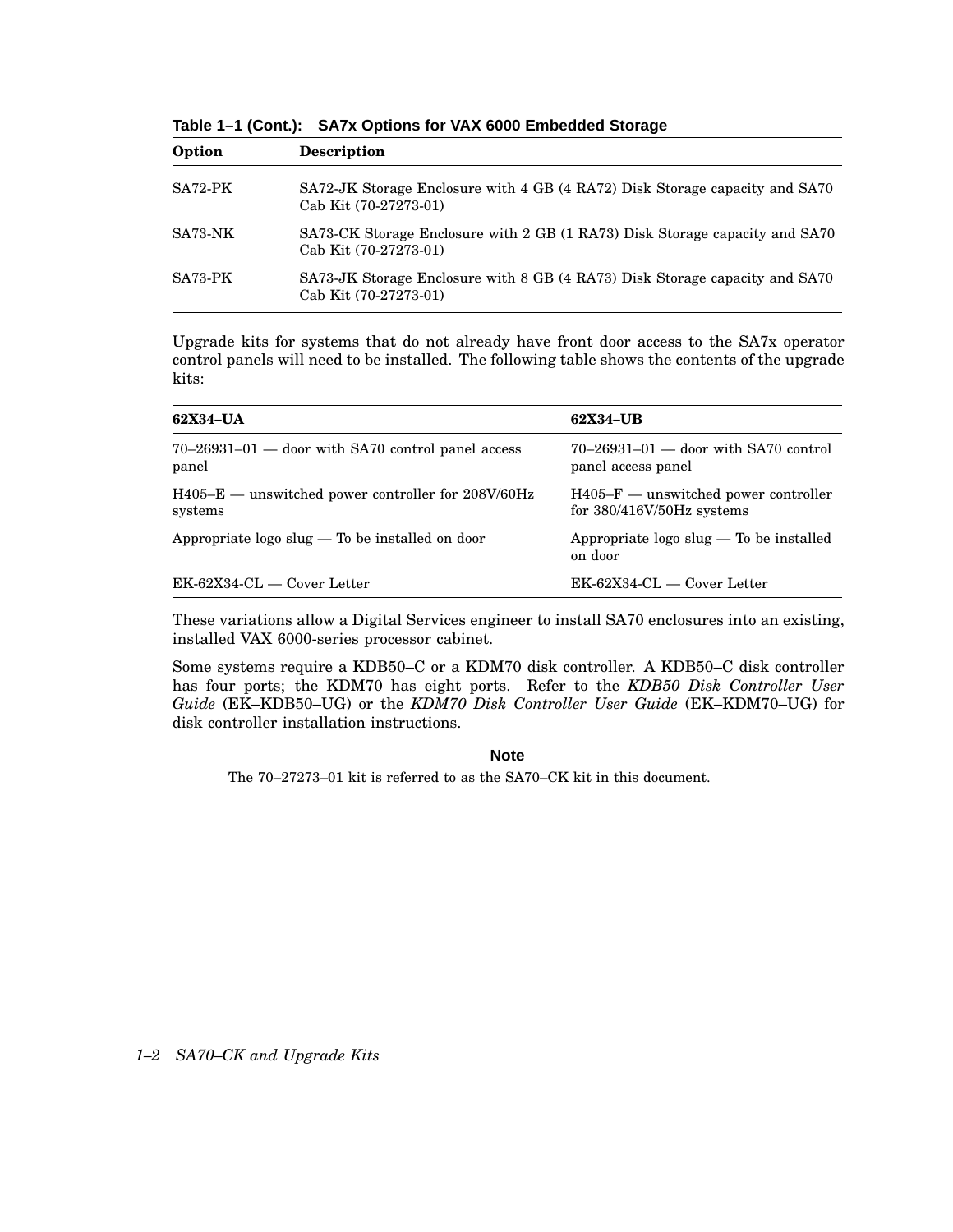# **1.2 SA70–CK Parts List**

The SA70–CK kit contents are listed in Table 1–2. Be sure all contents of the kit are present before starting the installation procedure.

| <b>Part Number</b>          | Description                 | Quantity                |
|-----------------------------|-----------------------------|-------------------------|
| $70 - 25686 - 01$           | Rail chassis assembly       | $\mathbf{1}$            |
| 70-25687-01                 | Bracket rail assembly       | $\mathbf 1$             |
| 74–36464–01                 | Bar, insert nut             | 1                       |
| 90-00039-26                 | Screw, Mach flat phil       | 4                       |
| 90-06078-01                 | Screw, Mach pan phil        | $\overline{2}$          |
| 90-06664-00                 | Washer, flat                | 4                       |
| 90-07906-00                 | Washer, helical split steel | $\mathbf{2}$            |
| 74–36160–01                 | <b>Block</b> wedge          | $\overline{2}$          |
| 74-35857-02                 | Bracket, chassis retaining  | 1                       |
| 74-35857-01                 | Bracket, chassis retaining  | $\mathbf{1}$            |
| 74-35860-01                 | Bracket, chassis retainer   | $\overline{2}$          |
| 90-06637-00                 | Washer, lock internal steel | 6                       |
| 12-24007-02                 | Screw, shoulder hex         | $\overline{\mathbf{4}}$ |
| 12-24007-01                 | Screw, shoulder hex         | $\overline{2}$          |
| 12-21368-02                 | Screw, sems pan             | $\overline{2}$          |
| 90-06074-02                 | Screw, flathead phil        | $\overline{2}$          |
| 17-01699-02                 | I/O cable assembly          | 1                       |
| 17-00442-27                 | Power cable 3 ft.           | 1                       |
| 74-39395-01                 | Shim                        | $\overline{2}$          |
| 74–39405–01                 | BeCu spring clip            | $\overline{2}$          |
| 12-20580-08                 | BeCu spring clip            | 9                       |
| 99-08213-01                 | Packaged add-on SA7x        | $\mathbf{1}$            |
| 99-07030-02                 | Packaged add-on SA7x        | as required             |
| 74-36158-01                 | Medallion                   | $\mathbf{1}$            |
| I/O Cable Assembly Hardware |                             |                         |
| 90-07880-00                 | Cable tie                   | 6                       |

**Table 1–2: SA70–CK Kit Parts List**

*SA70–CK and Upgrade Kits 1–3*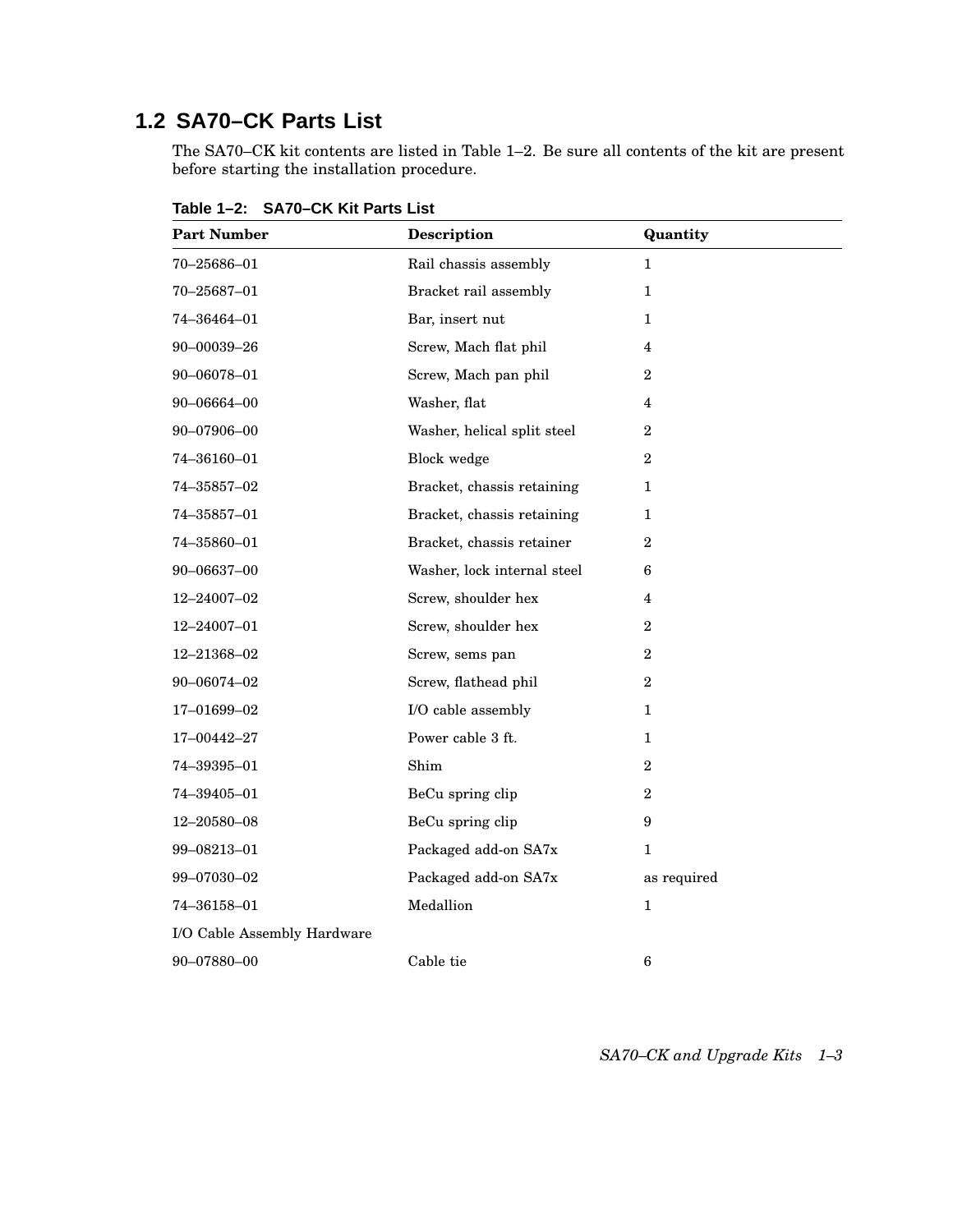| Table 1-2 (Cont.): SA70-CK Kit Parts List |  |  |  |  |  |
|-------------------------------------------|--|--|--|--|--|
|-------------------------------------------|--|--|--|--|--|

| <b>Part Number</b> | Description                              | Quantity       |
|--------------------|------------------------------------------|----------------|
| $90 - 08264 - 00$  | Cable mount                              | 1              |
| 90-07087-00        | $5/8$ -inch cable clamp                  | 2              |
| 90-00063-41        | $10-32 \times 5/8$ -inch posidrive screw | $\overline{2}$ |
| $90 - 06662 - 00$  | Washer, flat                             | 2              |
| EK-SA7CK-IN        | $SA7x/6000$ Installation Guide           |                |

*1–4 SA70–CK and Upgrade Kits*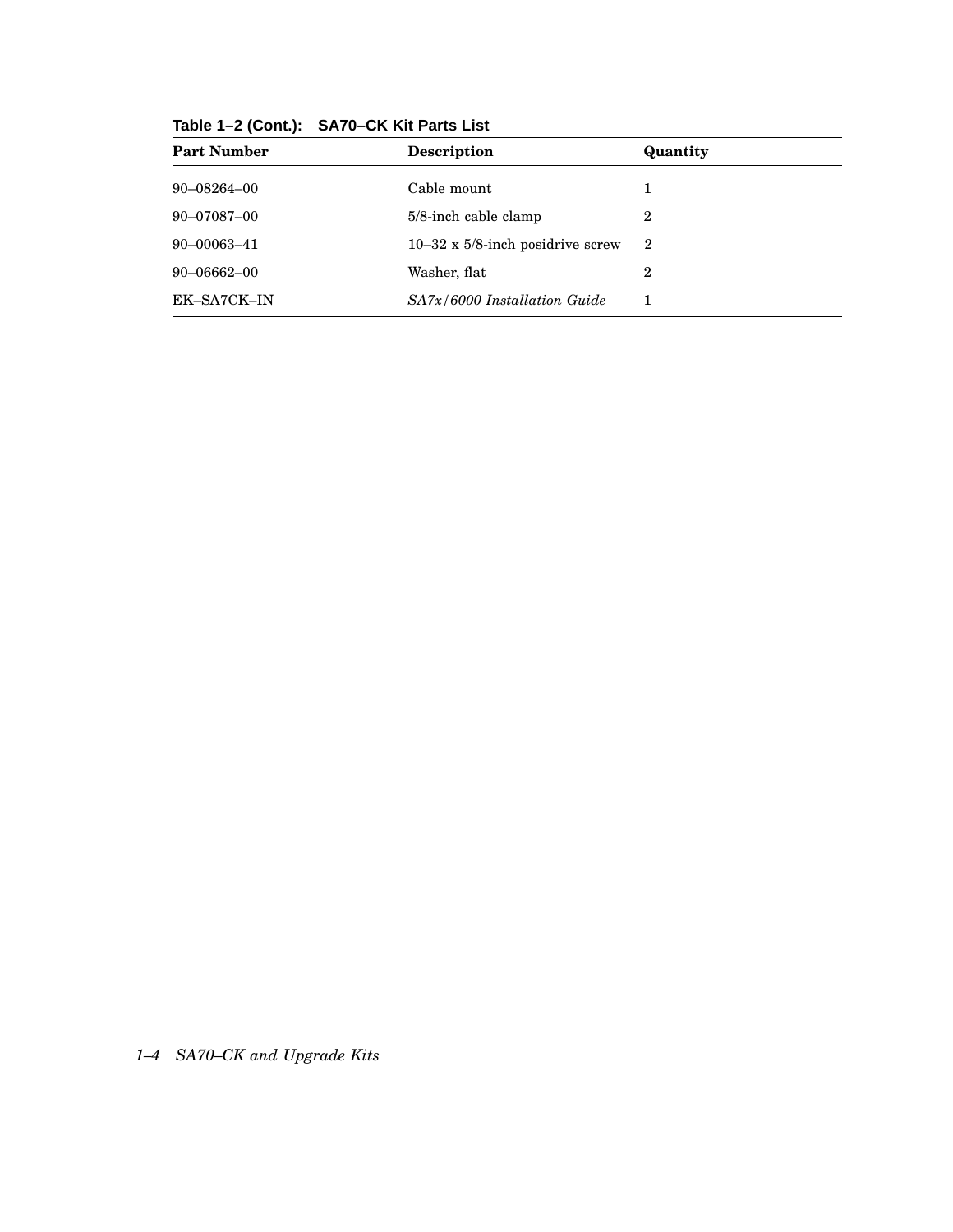# **1.3 Unpacking the SA70–LK/MK, SA71–NK/PK, SA72–NK/PK, and SA73–NK/PK Options**

The SA7x options are shipped in a packaging box. The SA70–CK kit are shipped in a separate package. Cut the shipping straps, open the top container, and unpack the option, as shown in Figure 1–1.

*SA70–CK and Upgrade Kits 1–5*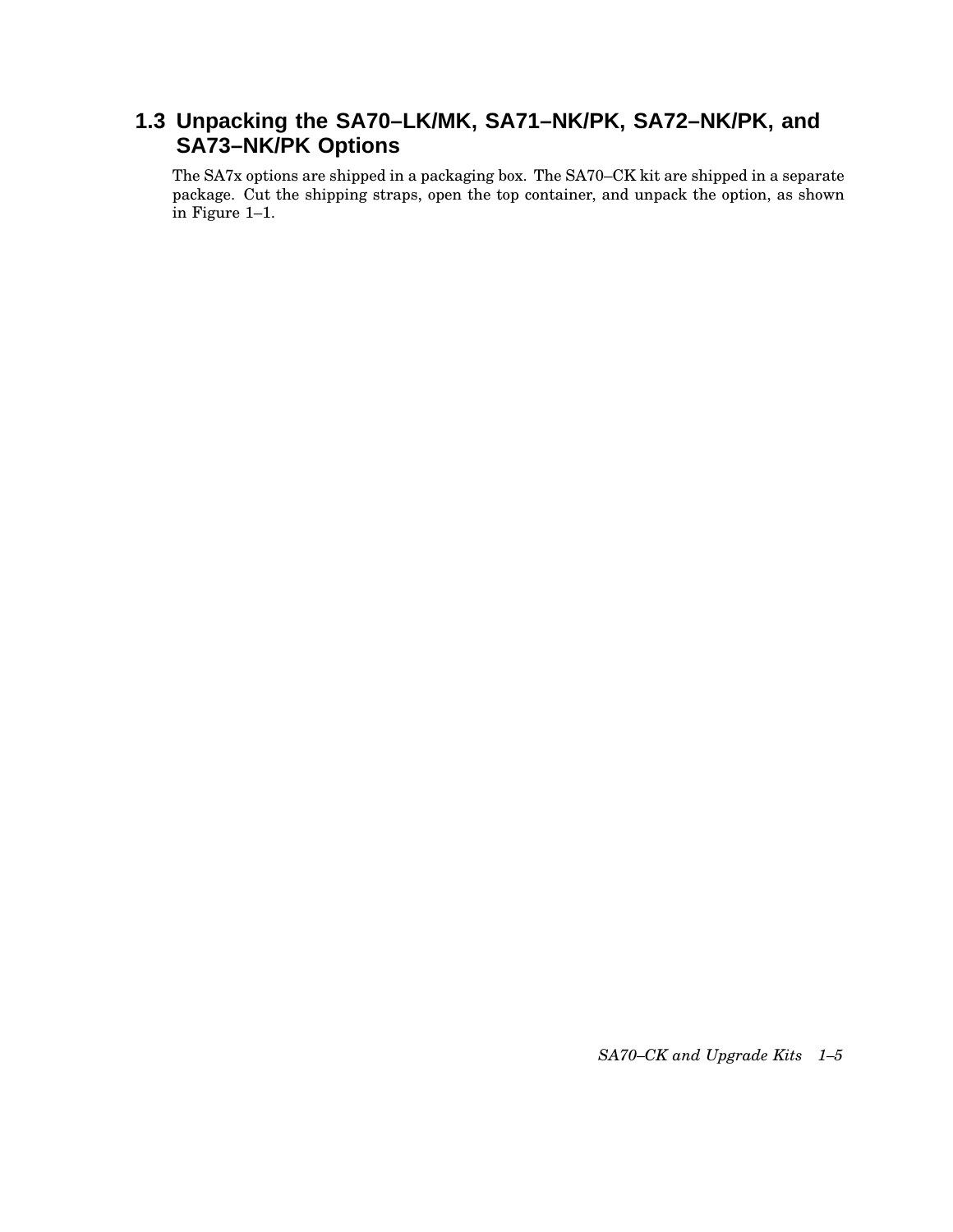**Figure 1–1: Unpacking the SA70 Enclosure**



CXO-2439B\_S

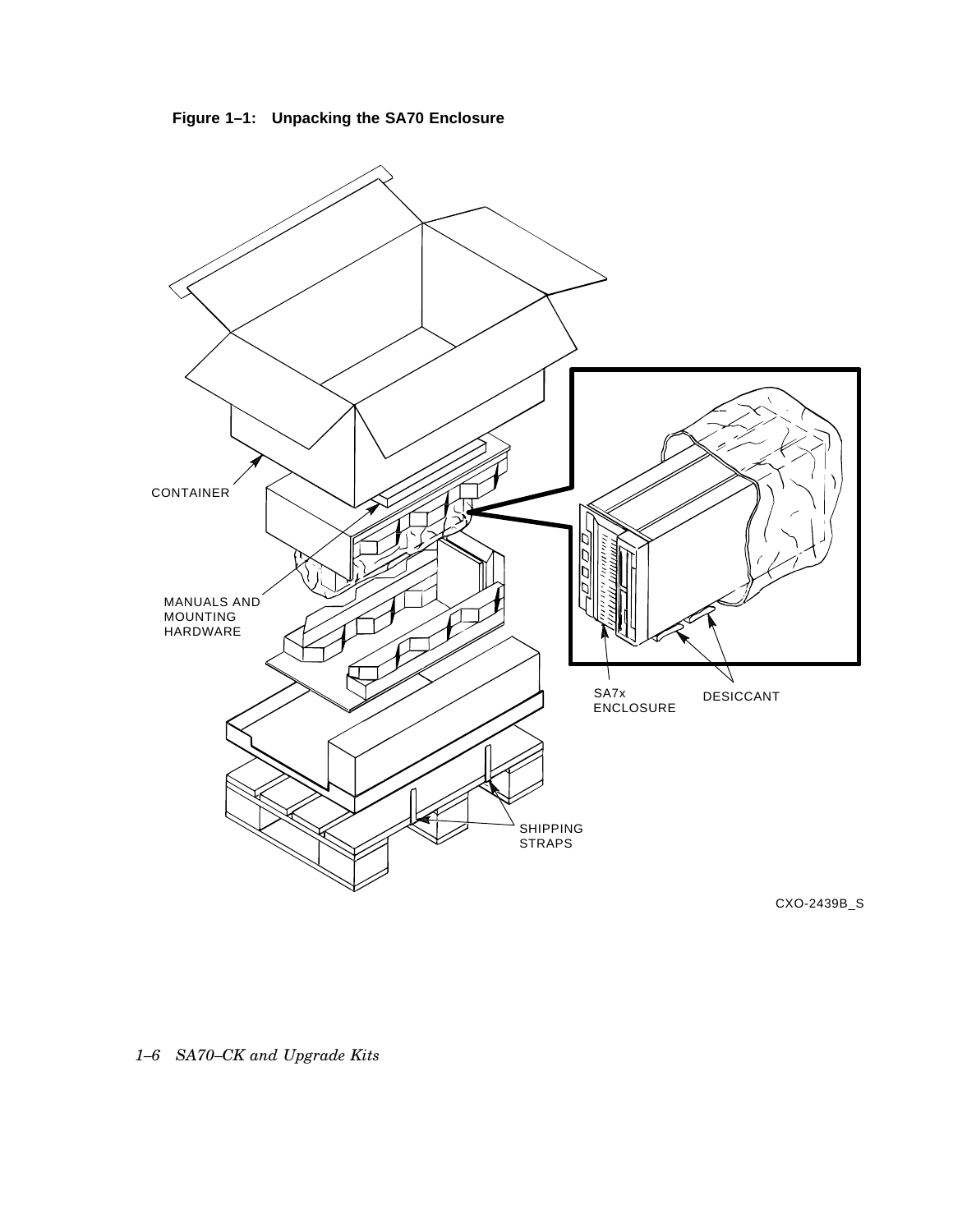# **Chapter 2 Safety Precautions**

## **2.1 Introduction**

This chapter discusses hazards and safety precautions that the Digital Services engineer should be aware of before installing SA70–CK kit, SA70–LK/MK, SA71–NK/PK, SA72– NK/PK, and SA73–NK/PK options into the VAX 6000-series processor cabinet.

#### **Warning**

Only qualified Digital Services engineers should perform these procedures. Digital customers may access the SA70–LK/MK, SA71–NK/PK, SA72–NK/PK, or SA73-NK/PK operator control panel only through the VAX 6000 OCP access panel on the front door. Access to the options by opening the front or rear cabinet doors is prohibited.

## **2.2 Hazards and Safety Precautions**

The front door of a VAX 6000-series processor cabinet is considered a safety barrier. High voltages, as well as the blower assembly, are accessible once the front door is opened. The cabinet door is locked and cannot be opened without a 5/32 hex key. Only Digital Services engineers can open the front door without violating Digital safety measures.

SA7x enclosure line voltage switches come preset in the 220V/50Hz position as a safety precaution. Ensure the line voltage switch is set to the proper position for the installation. Refer to Chapter 3.

## **2.3 ESD Precautions**

Only Digital Services engineers with training in electrostatic discharge (ESD) procedures should install an SA7x enclosure or work with the processor cabinets.

Digital Services engineers must wear proper ESD protective ground straps connected to a good ground when accessing, installing, or repairing SA7x enclosures or VAX 6000-series processor cabinets. ESD kits, containing protective ground straps, are behind the front and rear doors of the processor cabinets. Use this ground strap when working with the processor cabinets. Use a separate ground strap connected to the SA7x enclosure when working with the SA7x enclosure.

*Safety Precautions 2–1*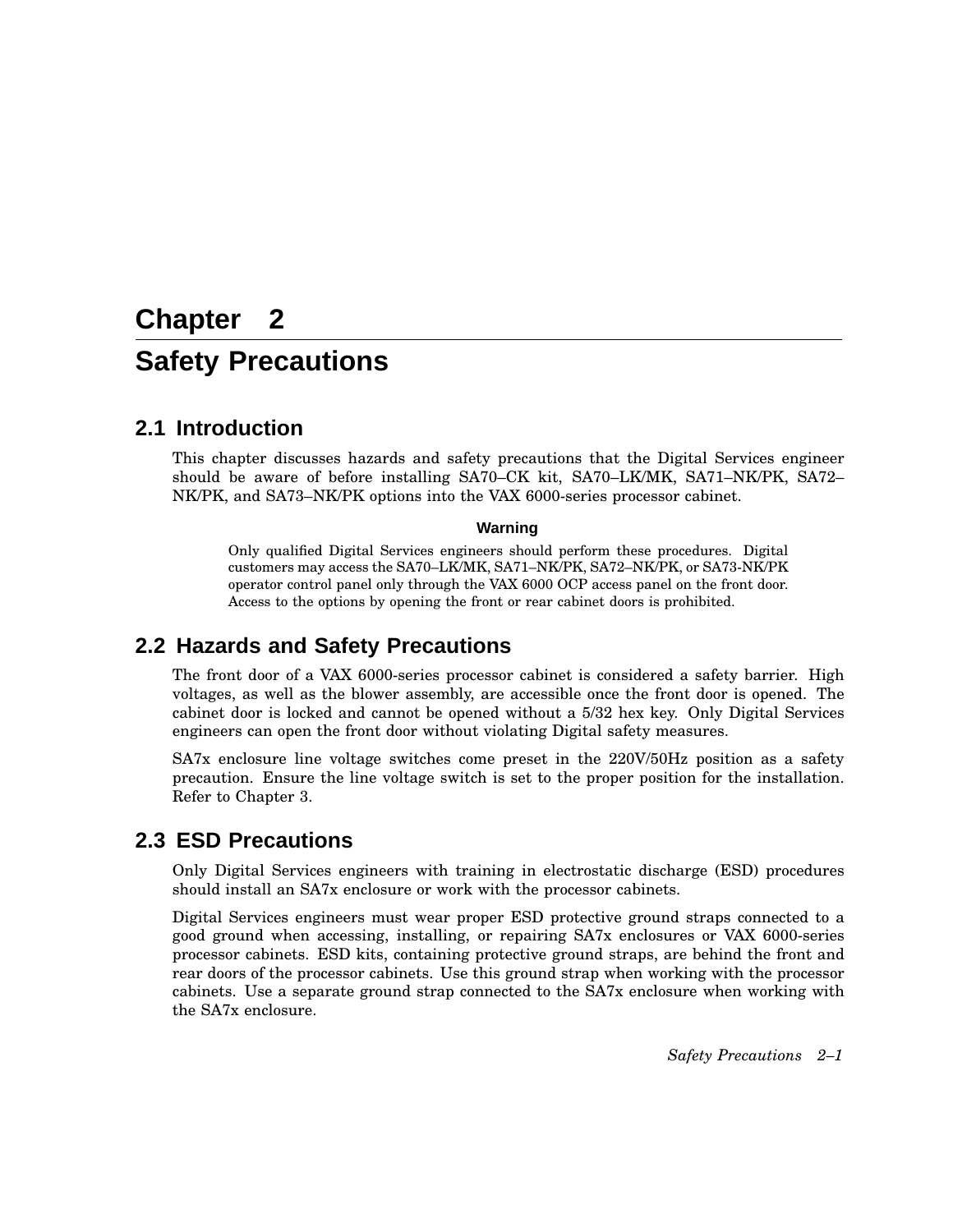# **Chapter 3 Installing the SA70–CK Kit**

## **3.1 Introduction**

This chapter describes the following:

- How to power down the VAX 6000-series processor cabinet
- How to install the SA7x (62X34-UA/UB) upgrade kits, which includes a front door with SA7x operator control panel (OCP) access, appropriate logo slug, and an H405 power controller.
- How to assemble and install the SA70–CK kit
- How to install SA7x enclosure options into the VAX 6000 cabinet
- How to route cables from the enclosure and cabinet
- How to power up the VAX 6000-series processor cabinet

#### **Warning**

These procedures must be performed by qualified Digital Services engineers only. Digital customers must not open the VAX 6000-series processor cabinet front door or access the enclosures, power supplies, controllers, or fans. All maintenance and repair actions must be performed by a qualified Digital Services engineer.

The front and rear views of a cabinet are shown in Figure 3–1 and Figure 3–2.

*Installing the SA70–CK Kit 3–1*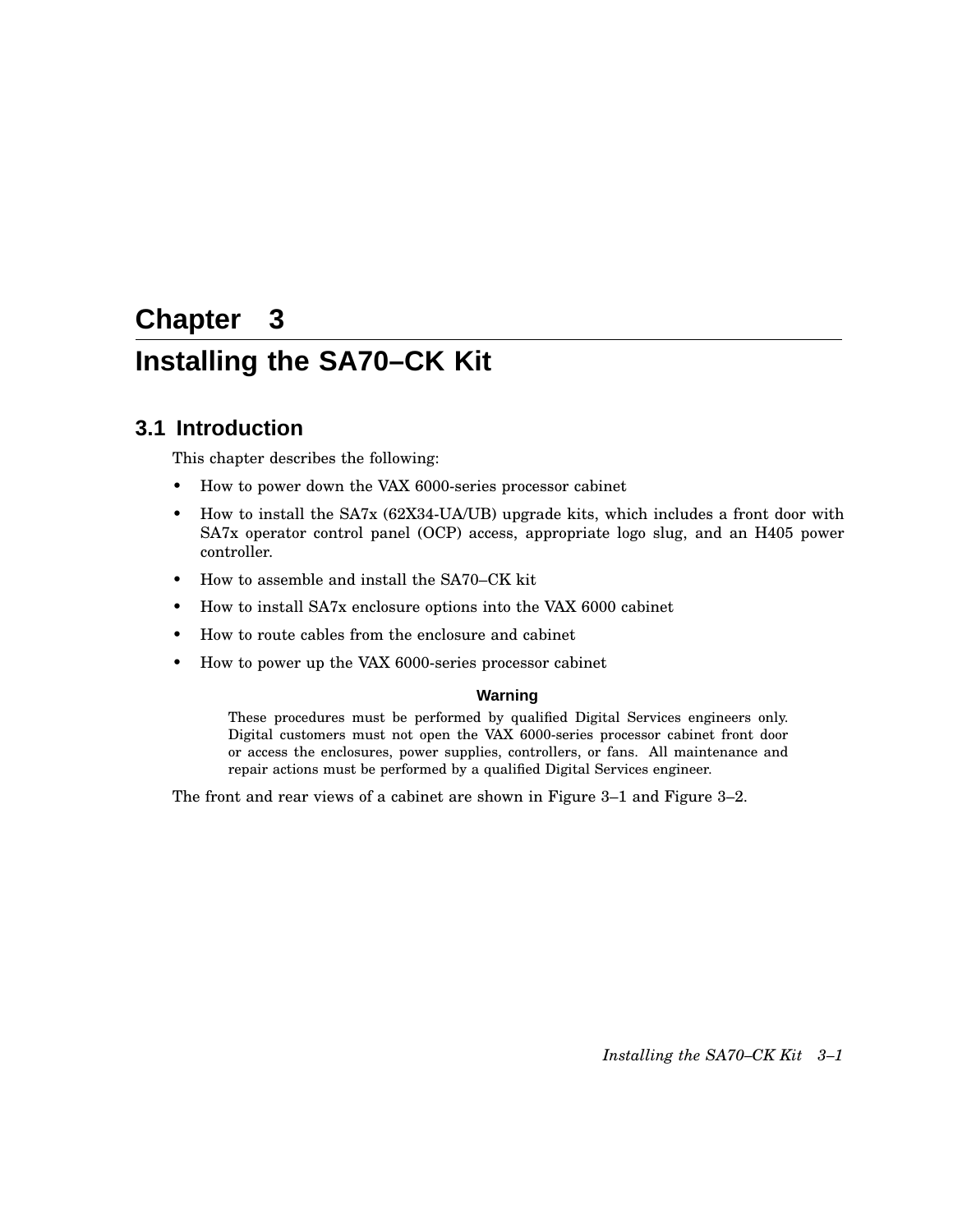



*3–2 Installing the SA70–CK Kit*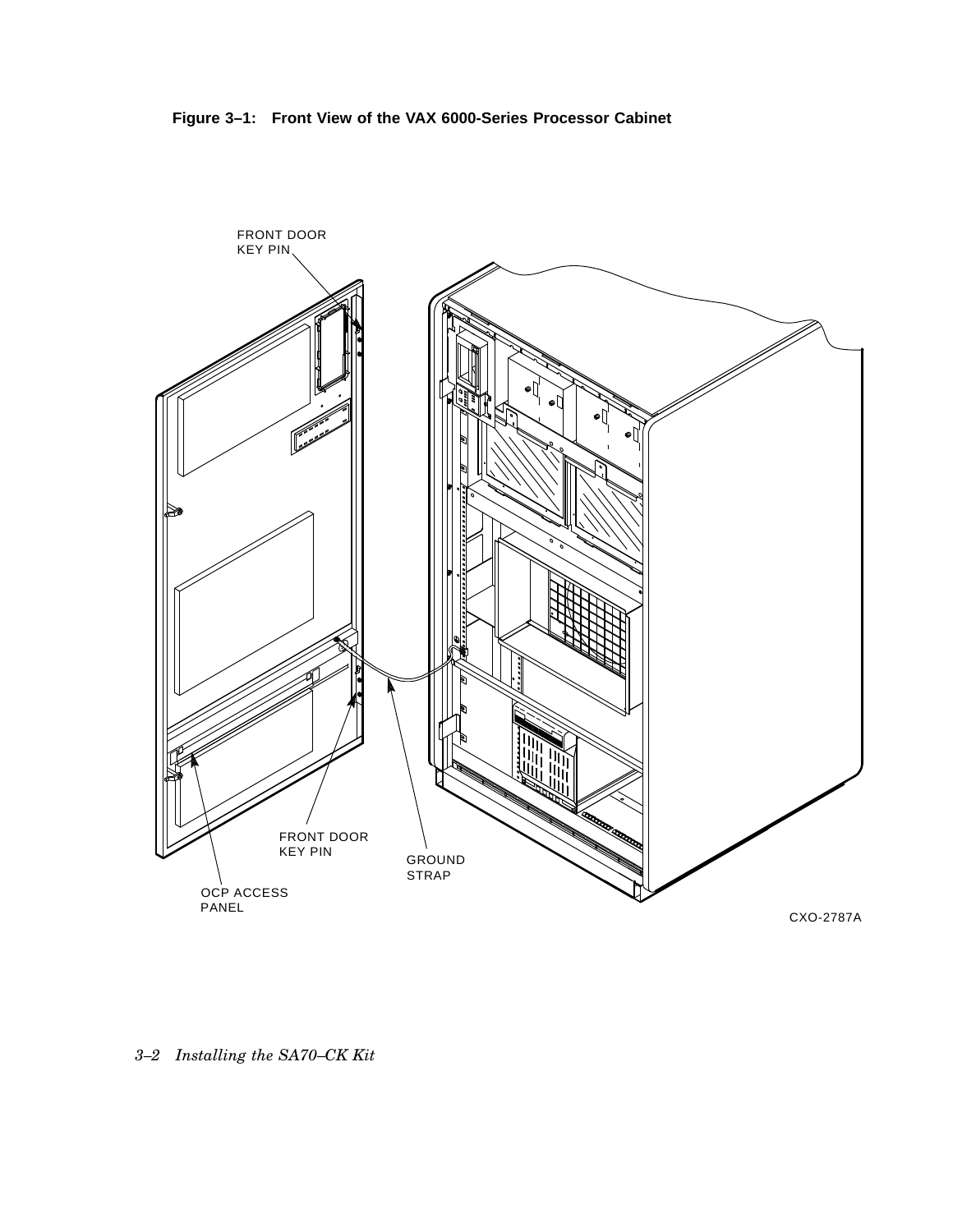**Figure 3–2: Rear View of the VAX 6000-Series Processor Cabinet**



*Installing the SA70–CK Kit 3–3*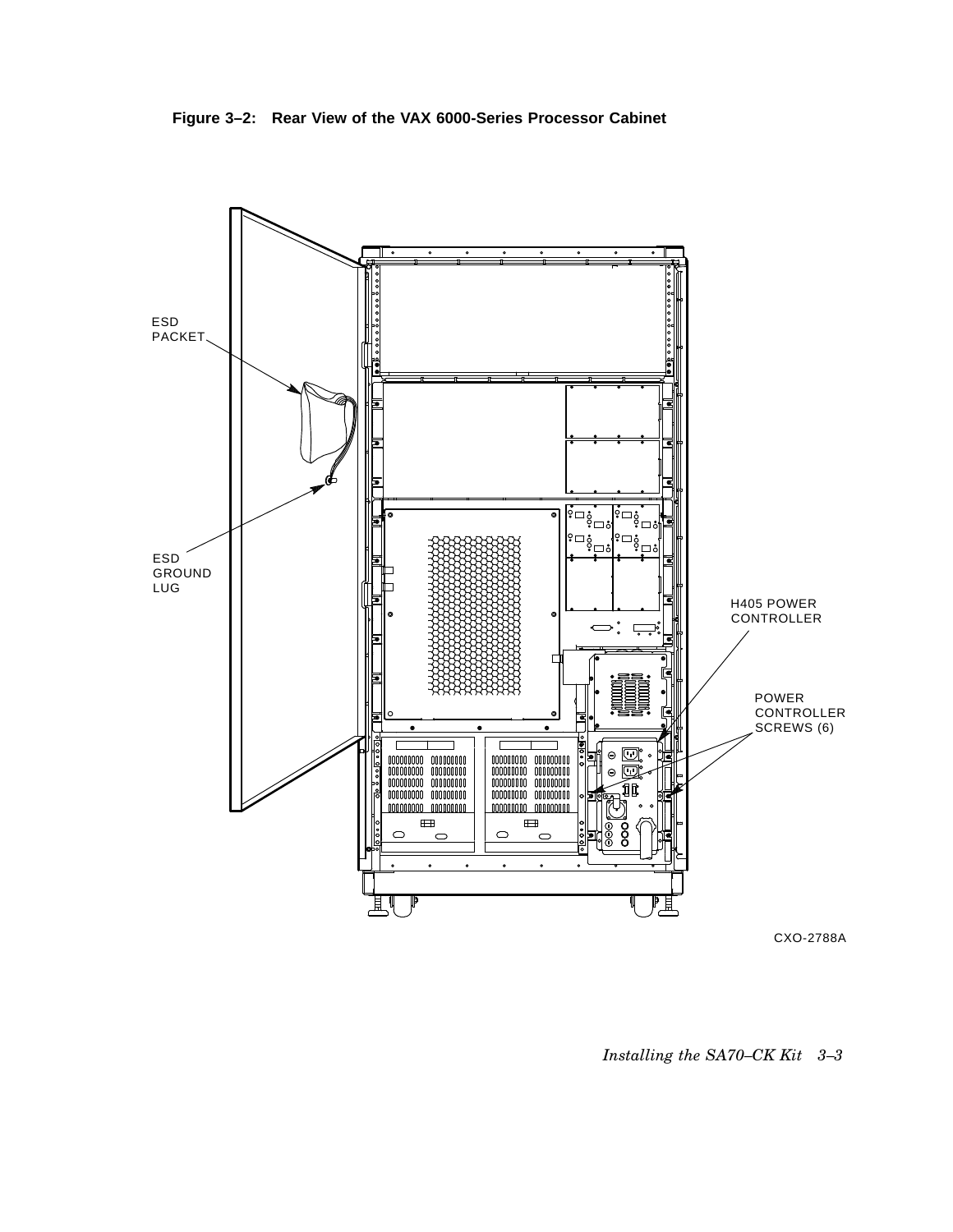# **3.2 Powering Down the Cabinet**

The VAX 6000-series processor cabinets use H405 power controllers. To remove power from the cabinet, use the following procedure:

- 1. Locate the cabinet control panel in the upper-left corner of the front door. The cabinet control panel is shown in Figure 3–3.
- 2. With the console key, turn the Standby/Enable/Secure control switch to 0.
- 3. Turn the Update/Halt/Auto Start control switch to Halt.
- 4. Go to the rear of the cabinet.
- 5. Locate the H405 power controller.
- 6. Remove power from the cabinet by pulling the power controller main circuit breaker Thandle located on the H405 power controller. Refer to Figure 3–3.
- 7. Unplug the cabinet power cord from the ac receptacle.

# **3.3 Installing H405–E or –F Power Controllers**

#### **Note**

Replacing the H405–E/F VAX 6000 power controller may be necessary for VAX 6000 SA7x embedded storage installations. To determine if this procedure is necessary, carefully follow the instructions in this section.

Installing the SA7x embedded storage options may require replacing the H405–E/F VAX 6000 power controller.

Some VAX 6000 system cabinets may contain H405 power controllers with switched ac outlets. Replace any of these H405–E/F power controllers with the H405–E/F power controllers in the 62X34–UA/UB upgrade kits.

The H405–E/F power controller in the 62X34–UA/UB upgrade kit provides unswitched ac outlets with some electrical enhancements for proper operation of the SA7x options as embedded storage in the VAX 6000 cabinet.

### **3.3.1 Determining if H405–E/F Replacement Is Necessary**

To determine of the H405–E/F replacement is necessary:

- 1. Perform an orderly system shutdown (Section 3.2).
- 2. Turn the upper key switch on the front control panel to the "0" position.
- 3. From the rear of the VAX 6000 system cabinet, locate the H405 power controller (lowerright corner) and remove power using the main circuit breaker. (See Figure 3–3.)
- 4. Unplug the system power cord from its receptacle.
- 5. Wait 2 minutes for all components to discharge.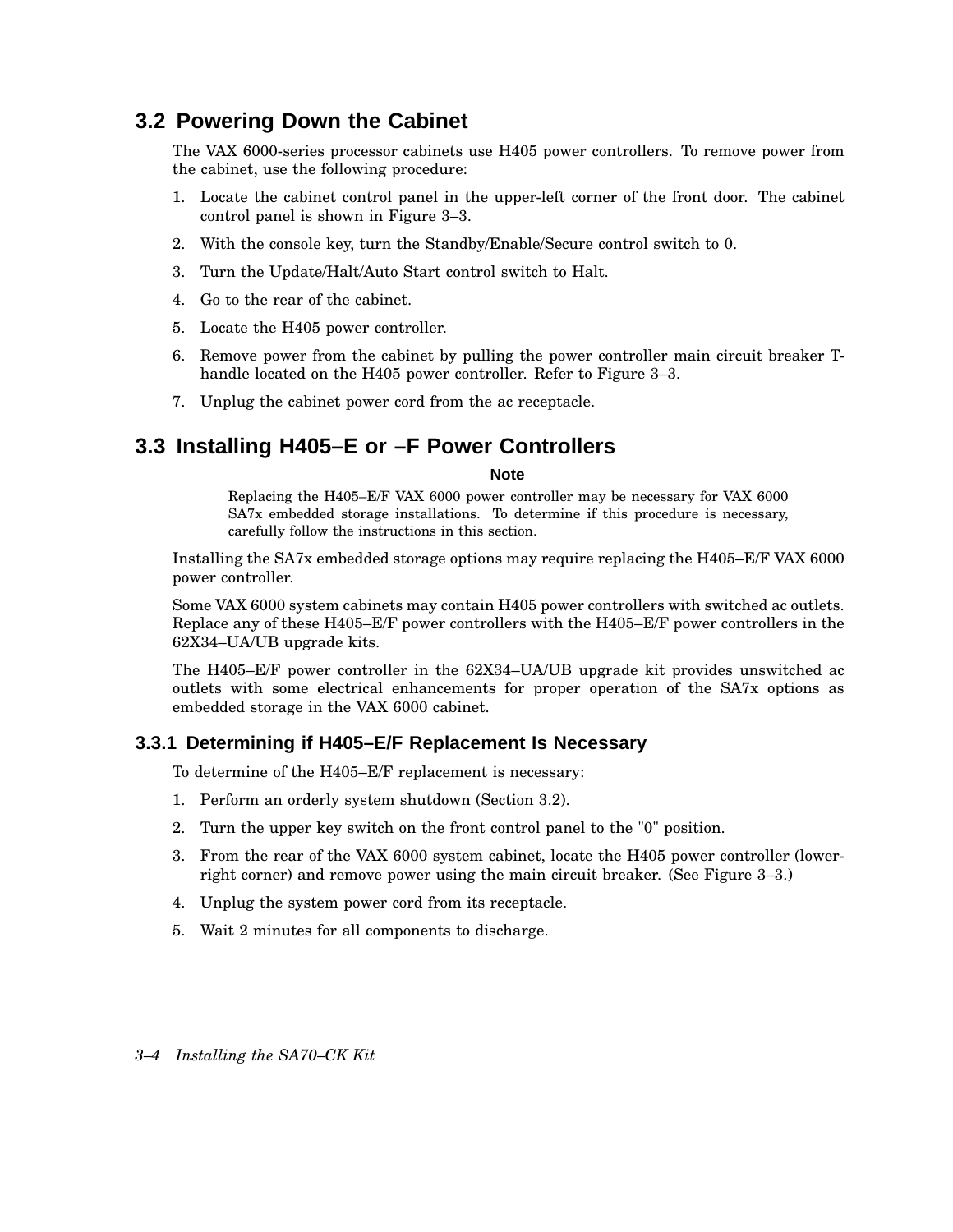**Figure 3–3: Cabinet Control Panel and Power Controller**



6. Locate the revision label on the side of the H405 power controller and check the revision.

*Installing the SA70–CK Kit 3–5*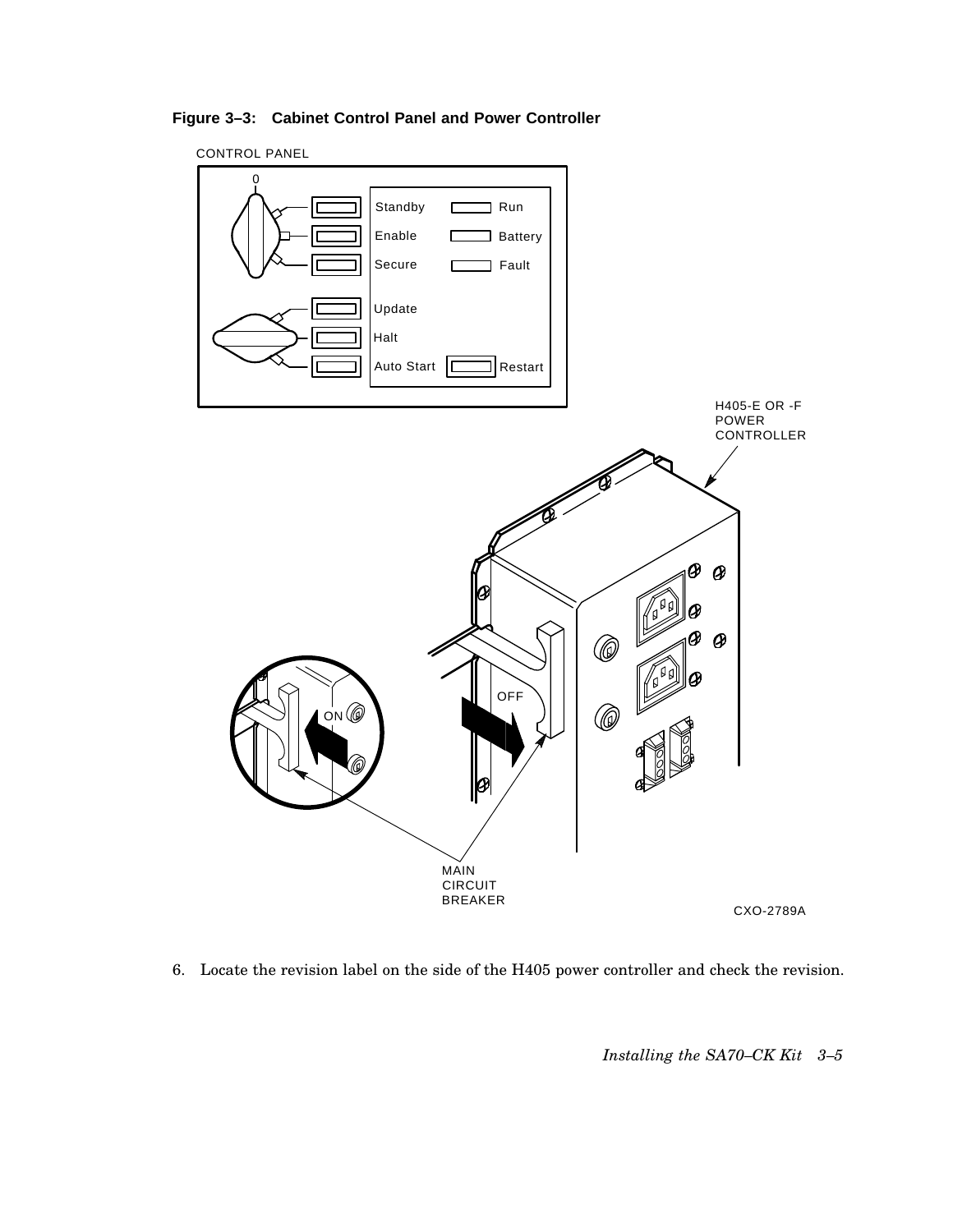If the H405–E/F revision level is:

- a. Revision H07 or above for H405–E, Revision J07 or above for H405–F:
	- The H405–E/F power controller contains unswitched ac outlets.
	- Replacement of the H405–E/F is unnecessary.
- b. Below revision H07 for H405–E; below revision J07 for H405–F:
	- The H405–E/F power controller contains switched ac outlets.
	- Continue this procedure to replace the H405–E/F.
- 7. Replace the H405–E/F power controller with the one in the 62X34–UA/UB upgrade kit.

#### **3.3.1.1 H405–E/F VAX 6000 Power Controller Removal and Replacement**

To remove and replace the H405–E/F VAX 6000 power controller, refer to the *VAX 6000 Platform Service Manual* (EK-600EA-MG).

# **3.4 Relocating the Rear ESD Packet**

The rear ESD packet in the drive cavity of the VAX 6000-series processor cabinet must be removed to install enclosures. To remove and relocate the ESD packet, use the following procedure:

- 1. Open the rear door, using a 5/32 hex key.
- 2. Locate the rear ESD packet taped to the inside of the cabinet drive cavity. Some cabinets do not have this packet.
- 3. Remove the small Phillips screw that attaches the rear ESD ground strap to the cabinet and remove the tinneman nut.
- 4. Grasp and pull the rear ESD packet, removing it from the drive cavity.
- 5. Stick the rear ESD packet to the rear door as shown in Figure 3–2.
- 6. Secure the rear ESD ground strap to the rear door ground lug as shown in Figure 3–2.

#### **Note**

Some cabinets have the rear ESD packet already installed on the rear door.

## **3.5 Preparing the Cabinet for SA7x Installation**

To ensure customer safety, install SA7x upgrade kits. The original VAX 6000-series cabinet doors must be removed and a new door with SA7x operator control panel access installed. The new door (70–26931–01) allows customers to access the SA7x operator control panel without opening cabinet front door. Refer to Figure 3–1.

To remove the original door:

- 1. Open the cabinet front door with a 5/32 hex key.
- 2. Remove the screw securing the front door ground strap to the cabinet frame.
- 3. Pull up on the top front door key pin, locking the key pin in the upper position.
- *3–6 Installing the SA70–CK Kit*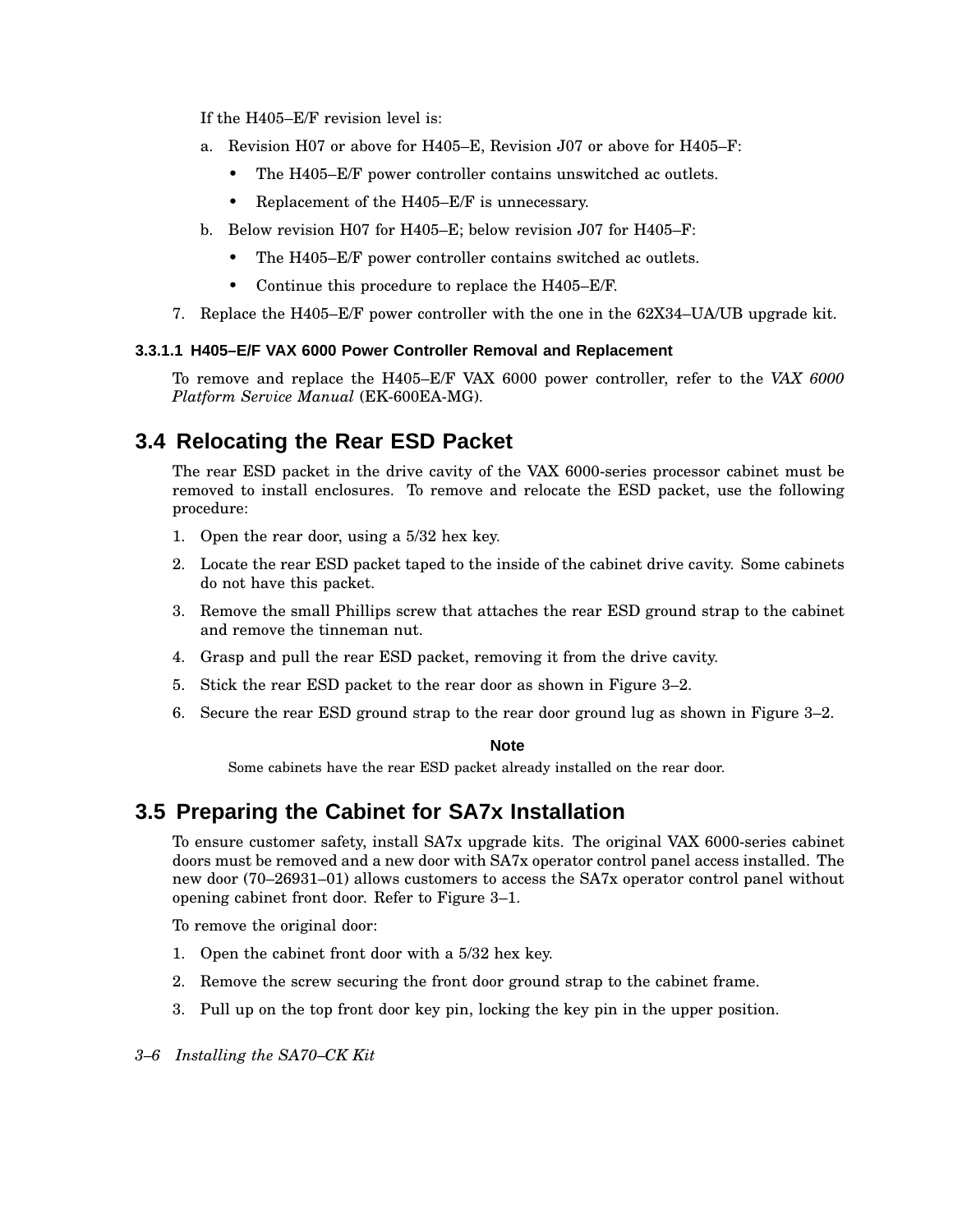4. Swing the top of the door away from the cabinet, lift the bottom of the door up and out of the bottom hinge, and set the door aside.

To install the new door:

- 1. Unpack the new door.
- 2. Set the packaging aside.
- 3. Ensure the top front door key pin is in the upper position.
- 4. Align the new front door with the bottom cabinet hinge.
- 5. Swing the new door into position and release the top front door key pin, locking the door into position.
- 6. Attach the ground strap to the cabinet frame using the screw previously removed.
- 7. Close and lock the door with the hex key, if desired.

To prepare the cabinet for SA7x installation, open the cabinet front door, using a 5/32 hex key. Use the procedures in the following sections.

# **3.6 Installing the Spring Clips**

Nine BeCu spring clips, part number 12-20580-08, and two BeCu spring clips, part number 74-39405-01, must be installed.

### **3.6.1 Installing the 12-20580-08 BeCu Spring Clips**

To install the 12-20580-80 BeCu spring clips into the VAX 6000 cabinet:

- 1. Locate the nine spring clips in the SA7x cab kit.
- 2. From the front of the VAX 6000 cabinet, locate the bottom front rail that has holes along it.

### **Note**

Some VAX 6000 cabinets may have a braided FCC gasket installed on this rail. Remove this braided gasket and replace it with the supplied BeCu spring clips.

- 3. Remove gasket material, if necessary.
- 4. Locate the approximate center of the front rail.
- 5. Remove the adhesive backing strip from the spring clip to be installed.
- 6. Install the first spring clip so the middle of the clip aligns with the center of the front rail of the cabinet.
- 7. Install the remaining eight spring clips on both sides of the middle spring clip (four spring clips on each side).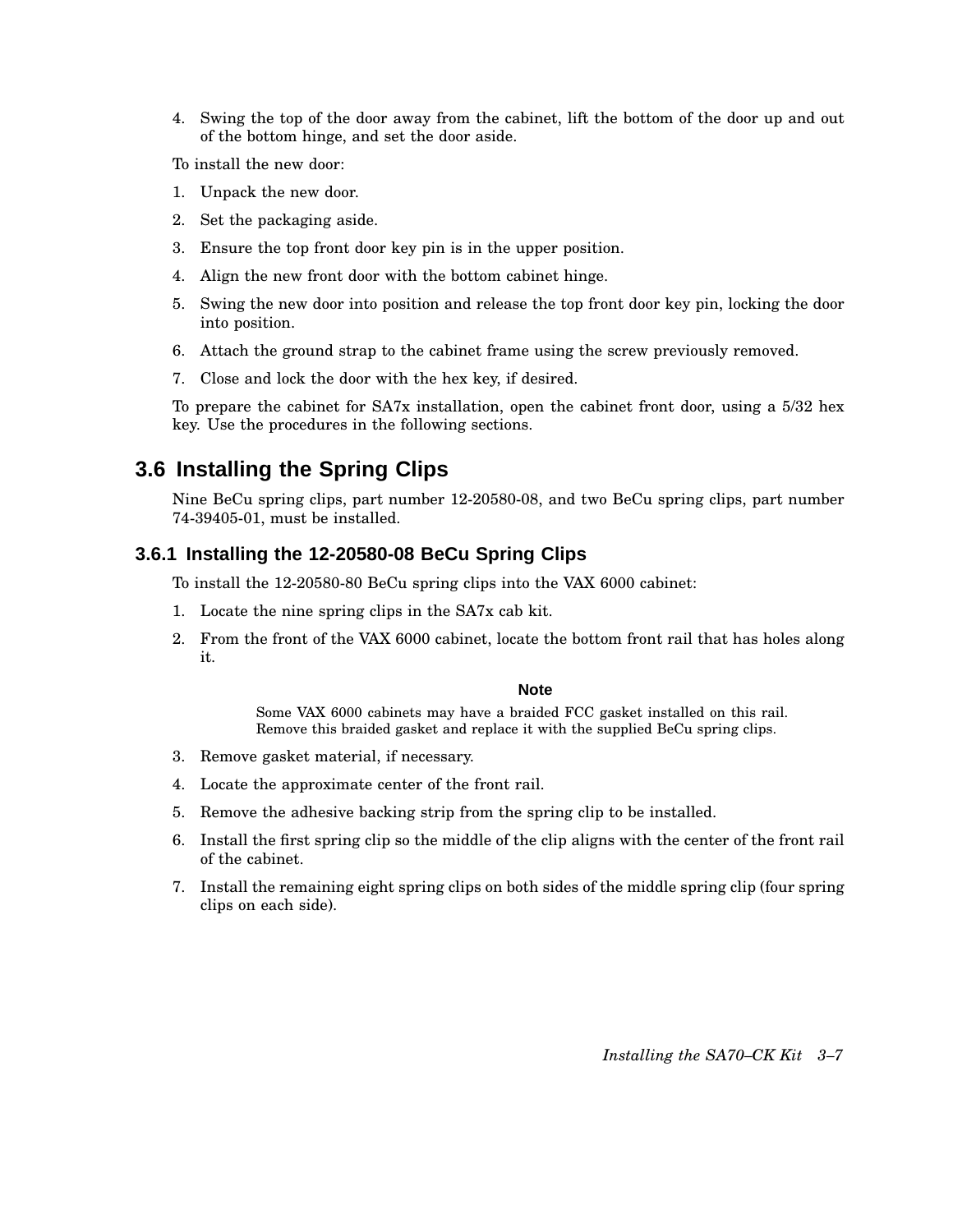### **3.6.2 Moving the ESD Strap**

Use the following procedure to move and reattach the ESD strap:

- 1. Locate the front ESD packet, shown in Figure 3–4. The packet is adhered to a sheet metal transformer shield plate located left of the drive cavity. The packet contains the ESD ground strap, which is attached to the transformer shield plate in the top-right corner.
- 2. Move the front ESD ground strap from the top hole to the middle hole on the transformer shield plate. Attach the strap, using the middle hole screw, as shown in Figure 3–4. Discard the top and bottom screws. These holes are used for installation of the SA7x enclosure into the left drive position.



#### **Figure 3–4: Relocating the Front ESD Strap**

*3–8 Installing the SA70–CK Kit*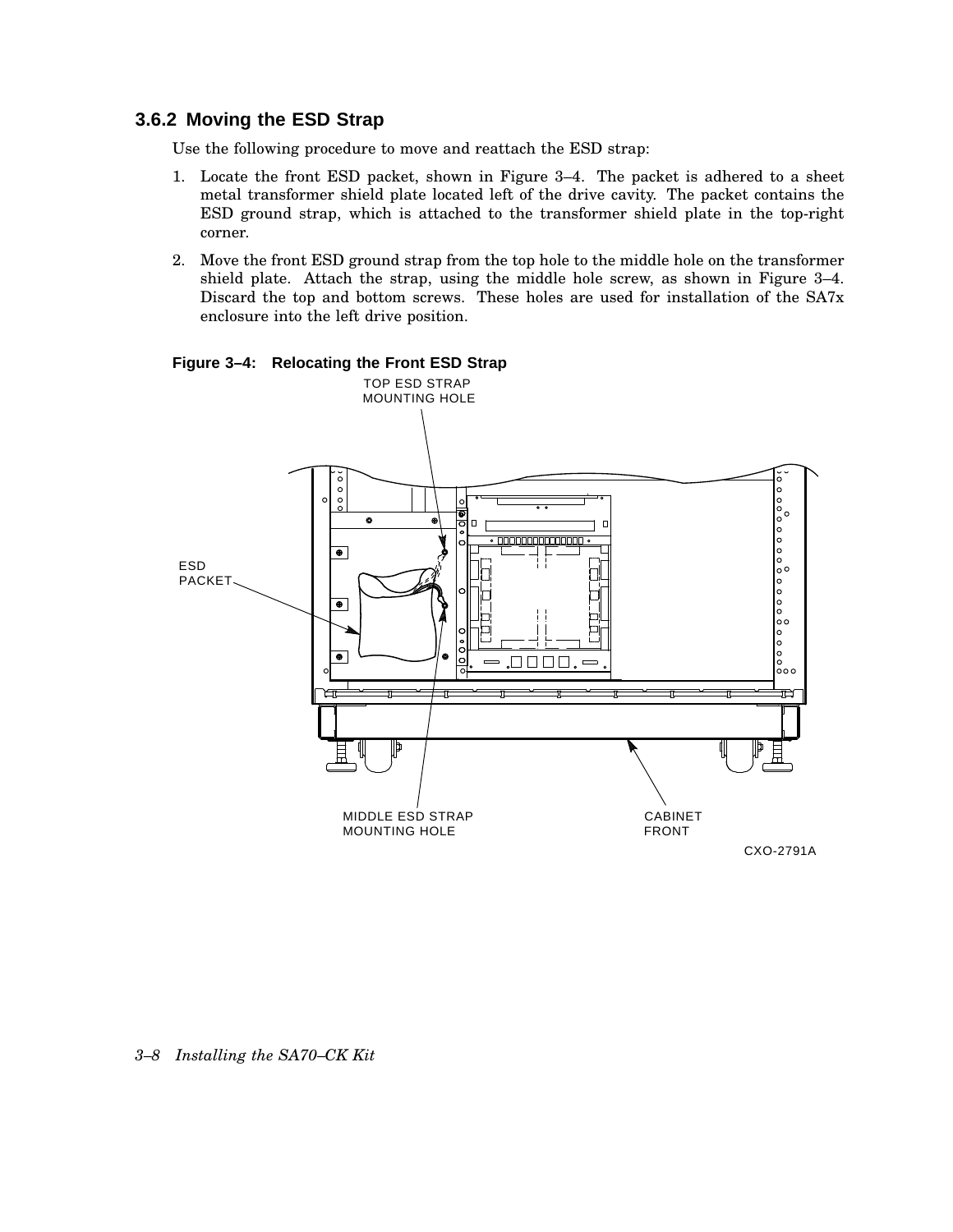### **3.6.3 Installing the 74-39405-01 BeCu Spring Clips**

Use the following procedure to install beryllium copper (BeCu) spring clips:

- 1. Install one BeCu spring clip (74–39405–01) under the front edge of the BBU shielding tray. Refer to Figure 3–5.
- 2. Install the other spring clip on top of the front of the cabinet base. Refer to Figure 3–5.

The spring clip hem faces the front of the unit so that the clips compress when an enclosure is installed.

3. Peel the adhesive strip off the back of the spring clips and adhere them 0.5 inches from the cabinet upright and 0.25 inches from the cabinet front.

#### **3.6.4 Installing the Guide Rail Plate Assembly**

Locate the preassembled guide rail plate assembly in the SA70–CK kit. This assembly consists of:

- Rail chassis assembly (70–25686–01)
- Bracket rail assembly (70–25687–01)
- Insert nut bar (74–36464–01)
- Four screws (90–00039–26)

To install the guttural plate assembly:

1. Slide the guide rail plate assembly into the cabinet on the appropriate side. The guide rail plate assembly mounts from the inside of the cabinet uprights.

#### **Note**

The guide rail plate assembly is marked with an up arrow for proper installation. Ensure the arrow on the rail sheet metal is pointing up when installed. The up arrow should be visible to the installer after the guide rail plate assembly is installed. Also, the bracket rail assembly (70–25687–01) will be in the front of the cabinet for SA7x installation into the right side of the cabinet. The bracket rail assembly will be in the rear of the cabinet for SA7x installation into the left side of the cabinet.

2. Go to the back of the cabinet. Count four holes up from the bottom of the cabinet upright.

#### **Note**

All references to holes refer to the cabinet upright mounting holes. Always start counting from the bottom of the cabinet upright.

- 3. Insert the bottom rear standoff of the guide rail plate assembly through hole 4.
- 4. Insert the top rear standoff of the guide rail plate assembly through hole 15. Standoffs through these holes hold the guide rail plate assembly in place.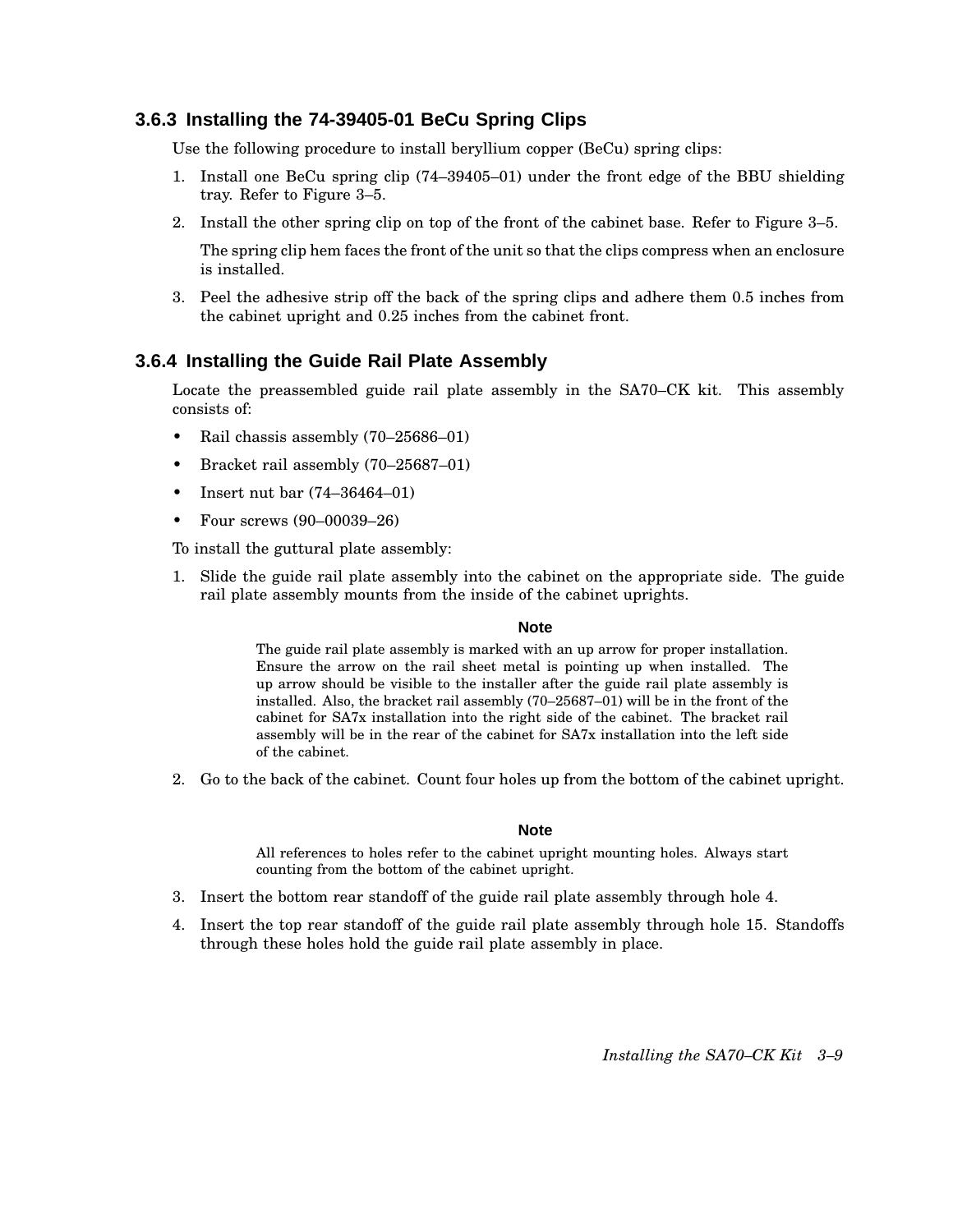**Figure 3–5: Installing BeCu Spring Clips**



*3–10 Installing the SA70–CK Kit*

CXO-2795A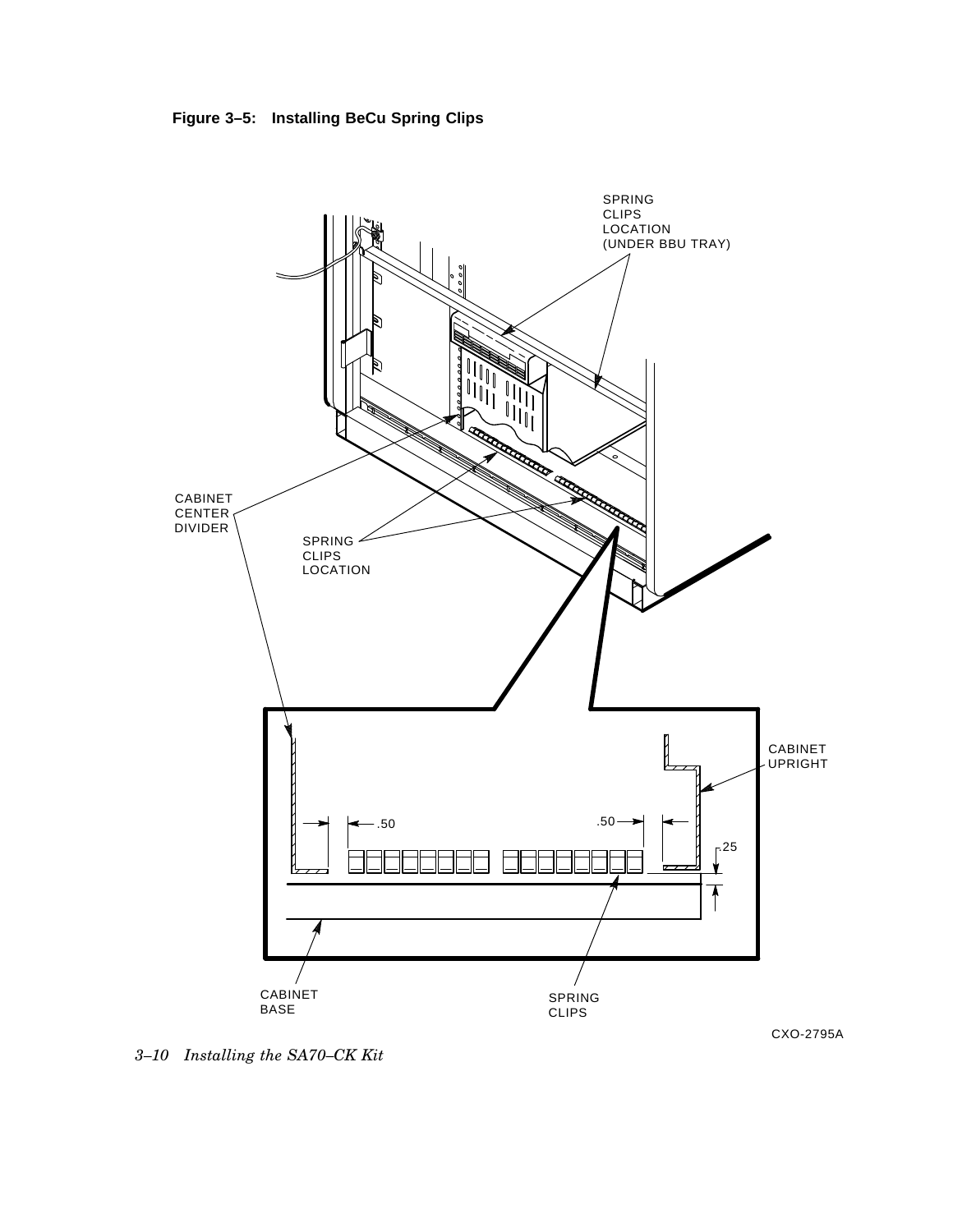- 5. Go to the front of the cabinet. Install washer (90–06637–00) and shoulder screw (12– 24007–02) into the front center hole of the guide rail plate assembly and through hole 9 of the cabinet upright. Refer to Figure 3–6.
- 6. Go to the back of the cabinet. Install three washers (90–06637–00) and three shoulder screws (12–24007–02) into the following rear holes of the guide rail plate assembly:
	- Hole 3 (hole below standoff)
	- Hole 9
	- Hole 16

This secures the guide rail plate assembly to the cabinet for further hardware installation. Refer to Figure 3–6.

*Installing the SA70–CK Kit 3–11*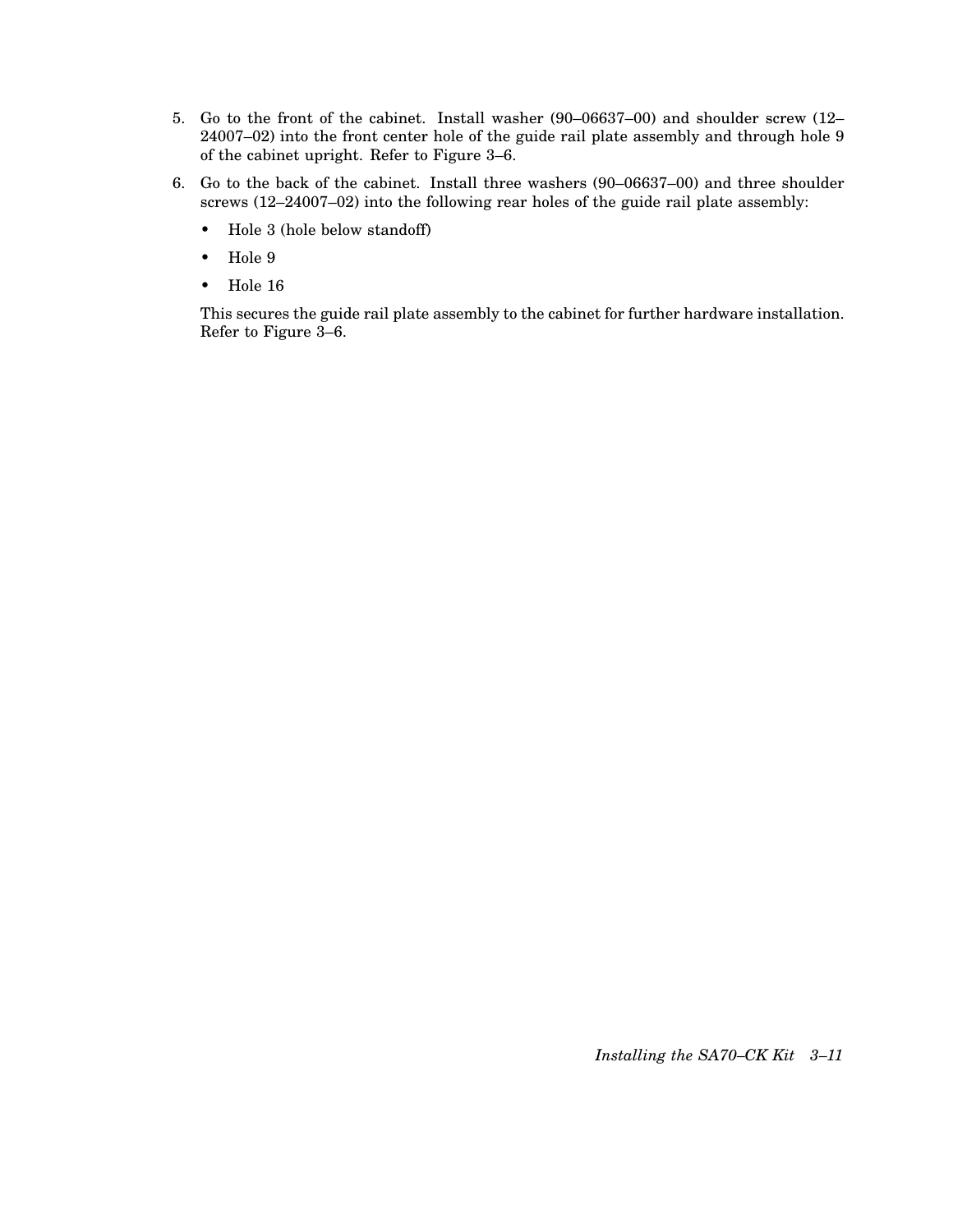**Figure 3–6: Installing the Guide Rail Plate Assembly**



- 7. Install the top shim (74–39395–01) over the top front standoff of the guide rail plate assembly (hole 15). Place the bottom hole of the shim over the top front standoff. Refer to Figure 3–7.
- 8. Install the bottom shim (74–39395–01) over the bottom front standoff of the guide rail plate assembly (hole 4). Place the top hole of the shim over the bottom front standoff.
- 9. Install the top front chassis retaining bracket (74–35857–01) over the shim.
- 10. Install the washer (90–06637–00) and shoulder screw (12–24007–01) through the top hole of the top chassis retaining bracket and into the middle hole of the shim (hole 16 of the cabinet upright). The shoulder screw is torqued to 30-inch pounds.
- 11. Install the bottom front chassis retaining bracket (74–35857–02) over the bottom shim.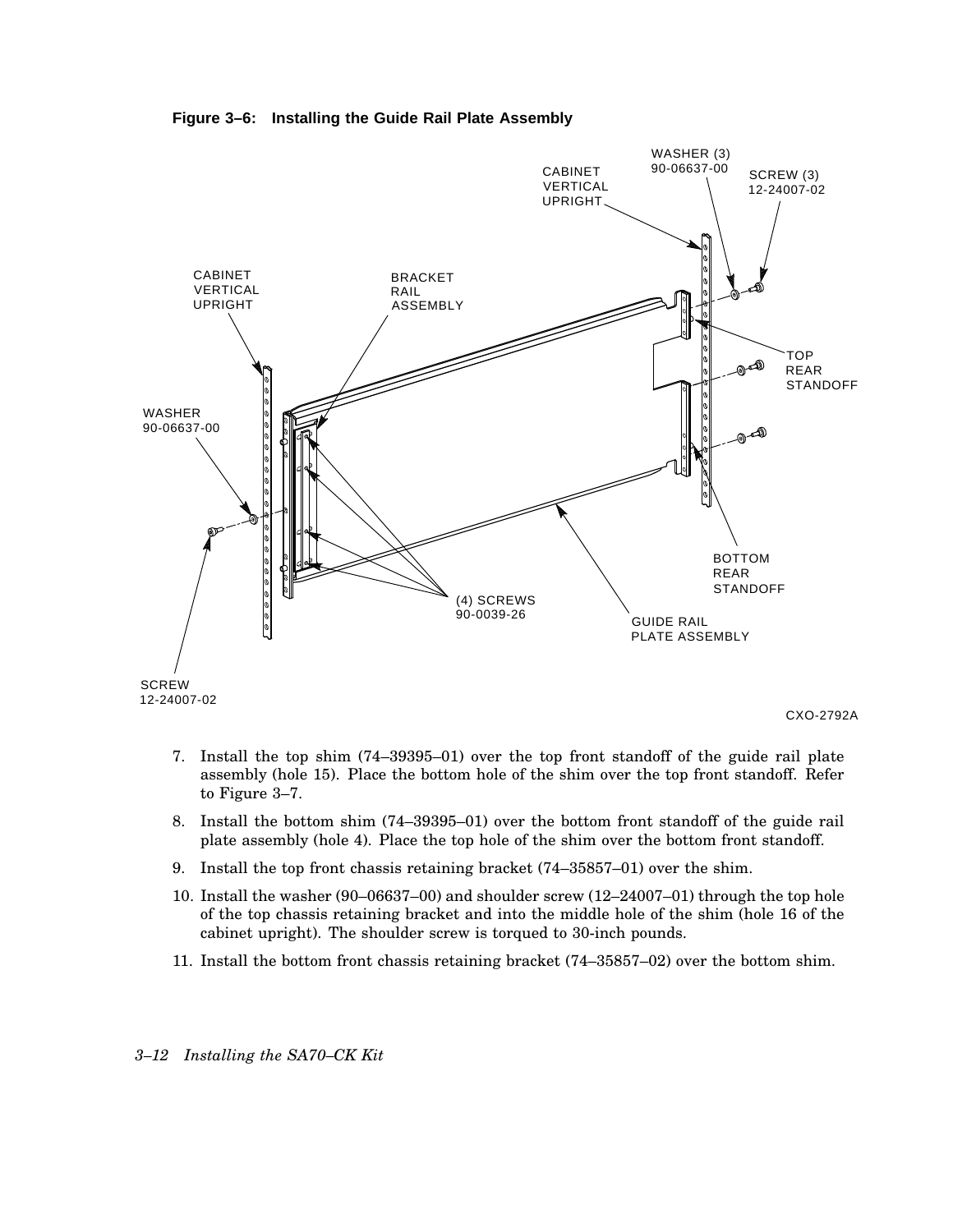



CXO-2793A *Installing the SA70–CK Kit 3–13*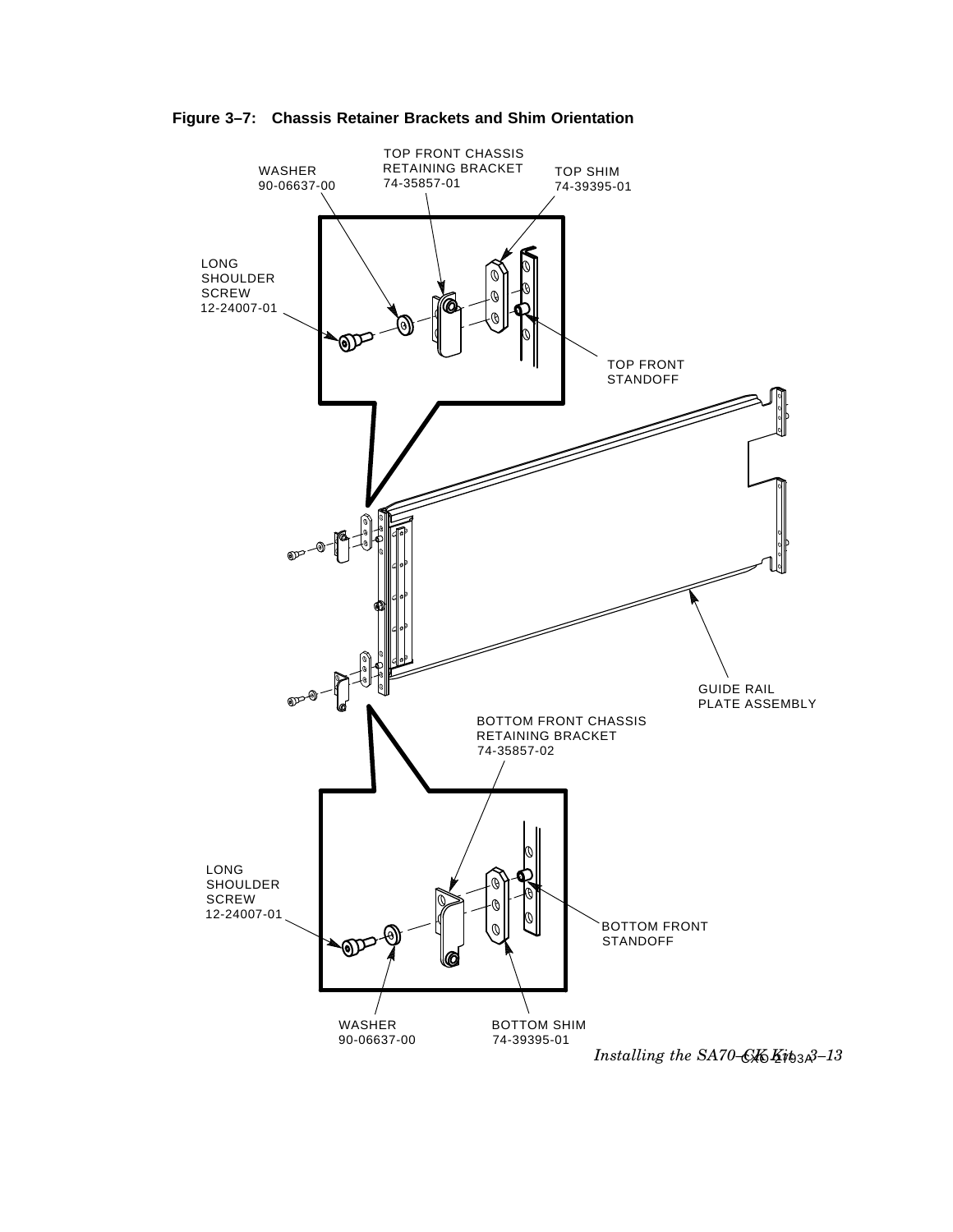- 12. Install the washer (90–06637–00) and shoulder screw (12–24007–01) through the bottom hole of the chassis retaining bracket and into the middle hole of the shim (hole 3 of the cabinet upright). The shoulder screw is torqued to 30-inch pounds.
- 13. Torque the three rear screws on the rail-mounting assembly to 30-inch pounds.
- 14. Torque the four screws (90–00039–26) shown in Figure 3–6 holding the bracket rail assembly to the guide rail assembly to 30-inch pounds.

## **3.7 Installing the SA7x Enclosure into the Cabinet**

Although the VAX 6000 series cabinet allows installation of the SA7x options into either the right or left side of the disk cavity, it is recommended that the first option be installed into the left side of the cavity (from the front of the cabinet). Use the following procedure to install the SA7x enclosure into the VAX 6000-series processor cabinet:

#### **CAUTION**

The SA7x enclosure power supply is universal for both 120 Vac at 60 Hz or 240 Vac at 50 Hz. The power supply is set to 240 Vac at 50 Hz at the factory and must be reset to 120 Vac at 60 Hz for some installations. Selecting 120 Vac at 60 Hz and using 240 Vac at 50 Hz will damage the supply.

#### **Note**

The chassis retainers and screws used in this procedure are in the SA7x enclosure add-on kit, not the SA70–CK installation kit.

- 1. Grasp the middle of the SA7x enclosure operator control panel and pull it out.
- 2. Attach the front top and bottom chassis retainers (74–35858–01) to the SA7x enclosure, using the four (two per chassis retainer)  $10-32 \times 3/8$  sems screws (90–09228–10). Refer to Figure 3–8.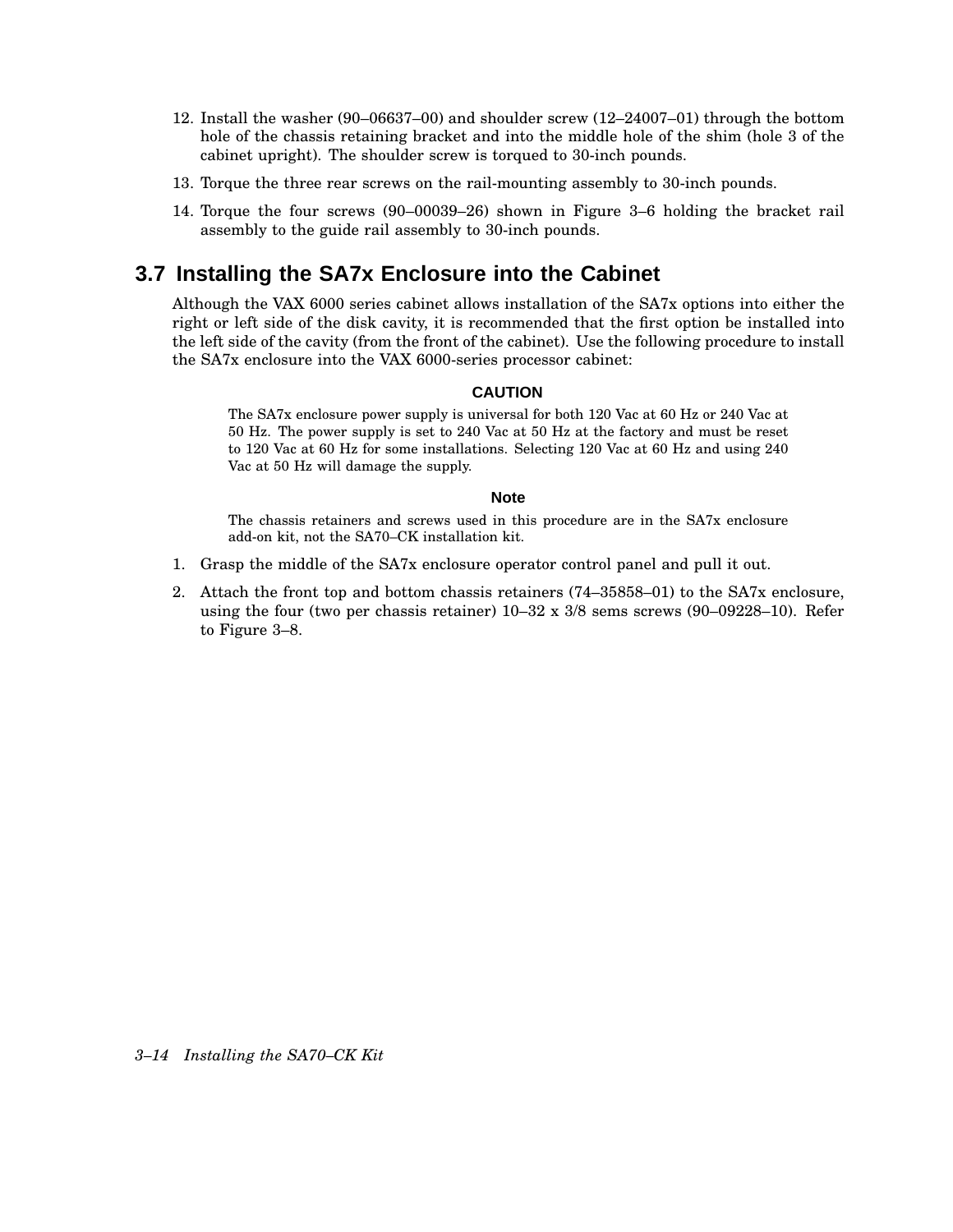



CXO-2794B

*Installing the SA70–CK Kit 3–15*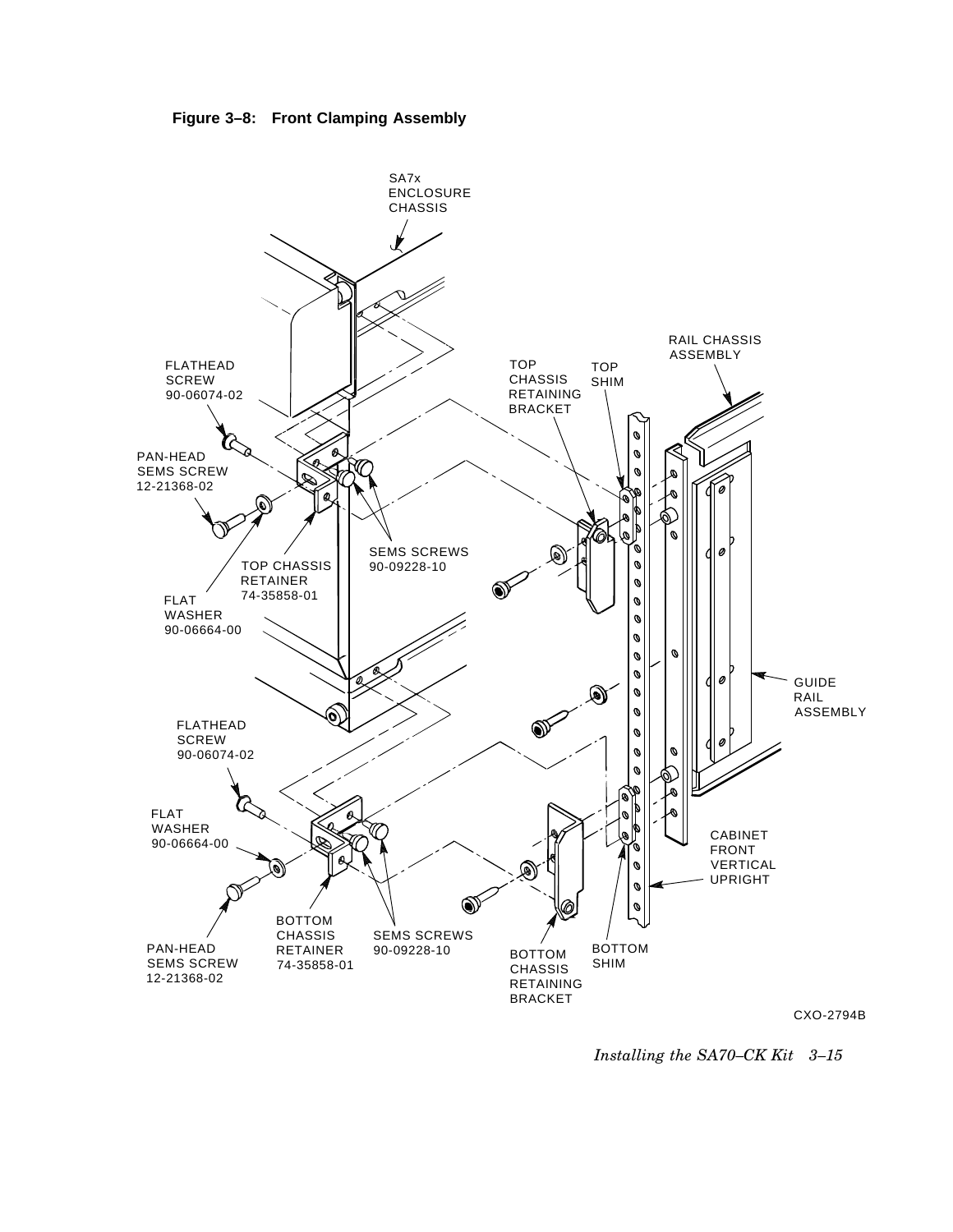3. Lift and move the SA7x enclosure into place using a Digital lifting device (FC–10117–AC).

#### **WARNING**

If a lifting device is not available, two people are needed to install the SA7x into the drive cavity. The SA7x weighs 40 kilograms (88 pounds) and must be handled with care.

- 4. Slide the SA7x enclosure into the cabinet on the guide rail.
- 5. Set the line voltage select switch, located at the rear of the SA7x enclosure, to the correct volt/amp setting.

### **3.7.1 Securing the SA7x Enclosure**

Use the following procedure to secure the SA7x enclosure:

- 1. Secure the SA7x enclosure to the rail by installing 10–32 x 5/8-inch flathead Phillips screws (90–06074–02) through the top and bottom chassis retainers and into the top and bottom chassis retainer brackets, as shown in Figure 3–8. Ensure spacing between the SA7x operator control panel and shielding is even across the front. Tighten the screws accordingly.
- 2. Install the flat washer (90–06664–00) and 10–32 x 5/8-inch pan-head sems screws (12– 21368–02) into holes 2 and 17, through the top and bottom chassis retainers, and into the guide rail plate assembly. Tighten the screws. Refer to Figure 3–8.

### **3.7.2 Installing the Rear Clamping Assembly**

Install the rear clamping assembly as follows:

- 1. Slide the rear retainer chassis bracket (74–35860–01) into the SA7x enclosure chassis, as shown in Figure 3–9.
- 2. Insert the following parts, in order, through the retainer chassis bracket and into hole 17 of the cabinet upright:
	- White nylon wedge block (74–36160–01)
	- Flat washer (90–06664–00)
	- Helical washer (90–07906–00)
	- Pan-head Phillips screw (90–06078–01)
- 3. Tighten the pan-head screw to secure the rear of the enclosure to the cabinet upright.
- 4. Repeat these steps for the bottom rear clamping assembly, installing the assembly through hole 3 of the cabinet upright.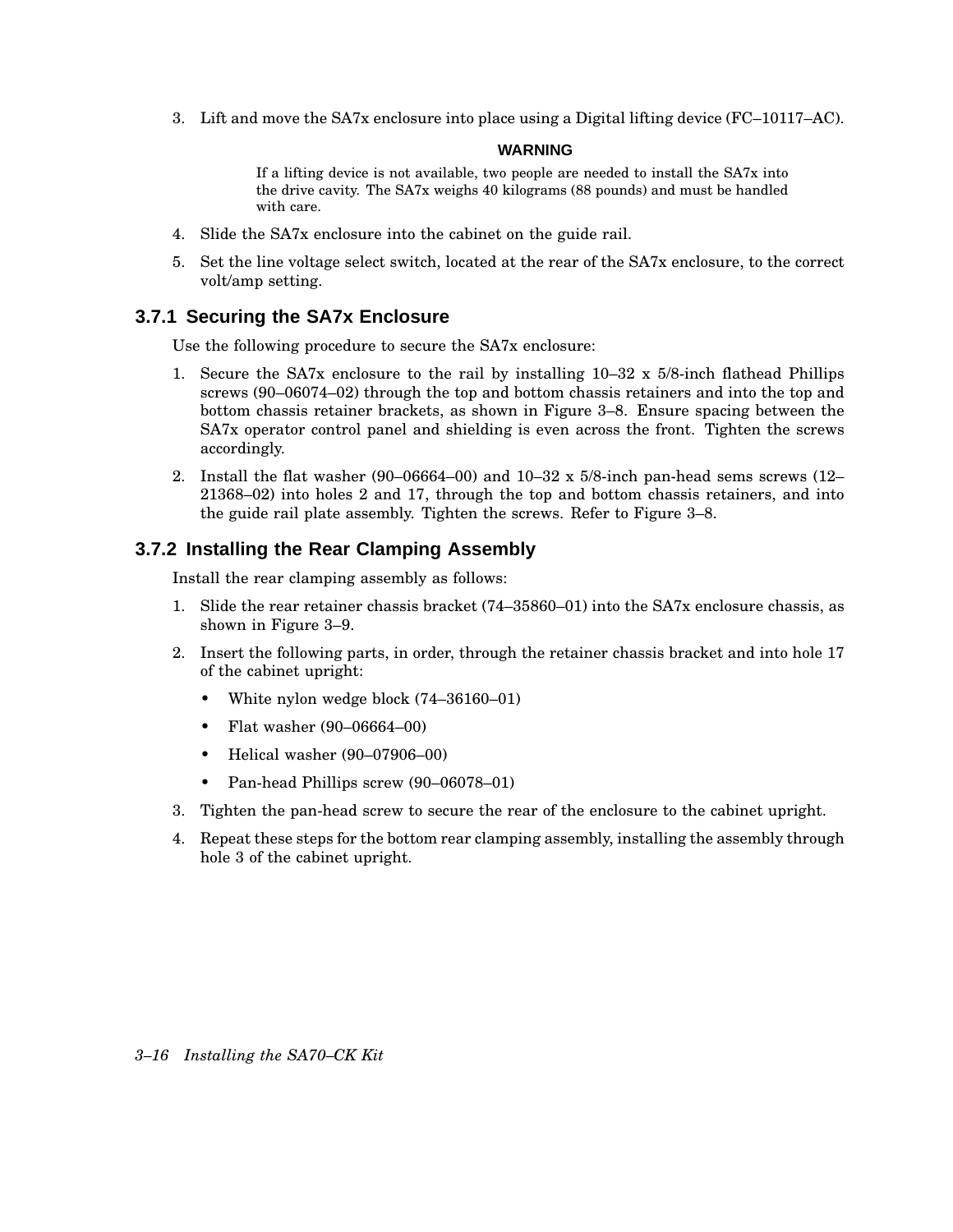



#### **3.7.3 Installing the Digital Medallion**

Install the Digital medallion (74–36158–01) over the operator control panel label, as shown in Figure 3–10.

### **3.7.4 Repositioning the SA7x Enclosure Operator Control Panel**

The SA7x operator control panel mounts to the enclosure through a connector on transition board 1. Refer to Figure 3–11. A hole in the center of the transition board and holes in the corners allow you move the transition board and operator control panel to mount the enclosure in the left or right disk position of the cabinet.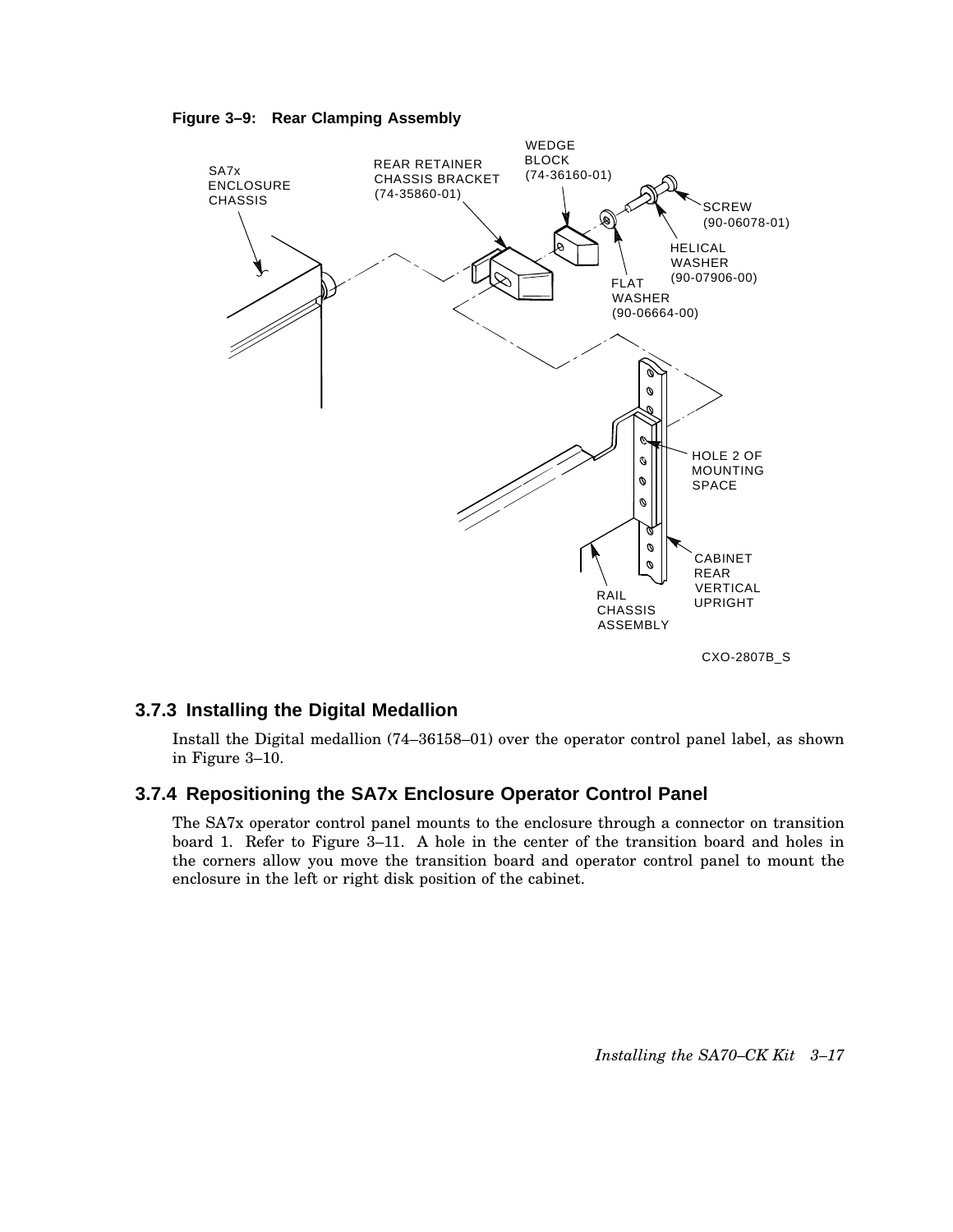**Figure 3–10: Installing the Digital Medallion**



CXO-2796A

If the operator control panel for the SA7x enclosure is mounted in the right disk position, it must be repositioned to prevent mechanical interference with the cabinet. Refer to Figure 3–11 and use the following procedure to reposition the operator control panel:

1. Remove the SA7x operator control panel by grasping the center and pulling the operator control panel out.

*3–18 Installing the SA70–CK Kit*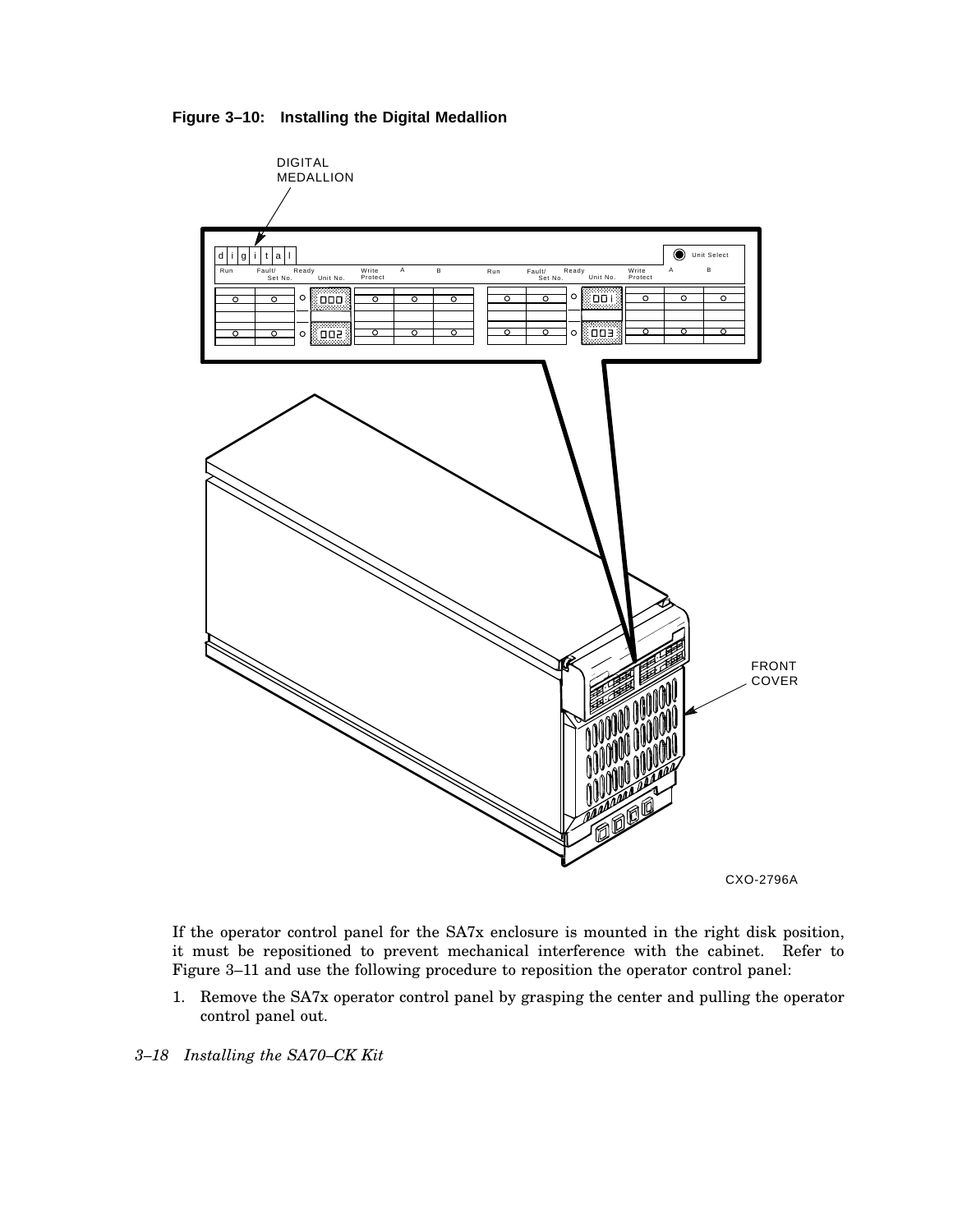#### **Figure 3–11: Repositioning Transition Board 1**



- 2. Remove the center screw from transition board 1.
- 3. Loosen the corner screws in the slotted holes of the board.
- 4. Slide transition board 1 to the left.
- 5. Install and tighten the center screw in the hole for TB1 left position as shown in Figure 3–11.
- 6. Tighten the corner screws in the slots.
- 7. Replace the SA7x enclosure operator control panel by lining up the connectors and pushing the operator control panel into the enclosure.

#### **3.7.5 Routing the SA7x Enclosure Cables**

Steps 1 through 9 of the following procedure details cable routing for the first SA7x enclosure installed in the left side of the cabinet. Step 10 of this procedure details the cabling of the second SA7x enclosure, installed in the right side of the cabinet. Route the SA7x enclosure cables as follows:

1. Plug the female end of the SA7x enclosure power cord (17–00442–27) into the SA7x enclosure.

*Installing the SA70–CK Kit 3–19*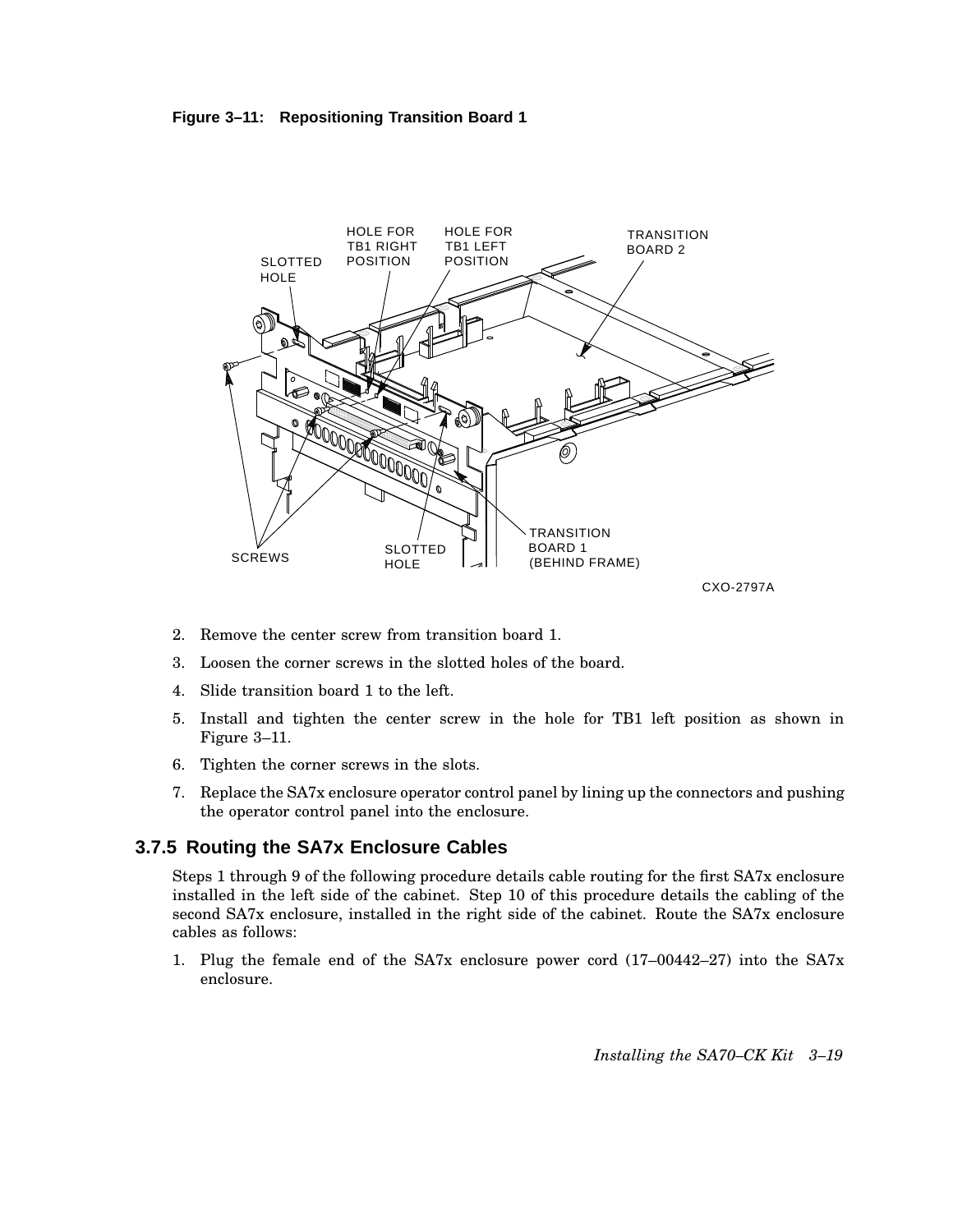- 2. Route the SA7x enclosure power cord through the clamp attached to the cable management guide as shown in Figure 3–12.
- 3. Plug the male end of the SA7x enclosure power cord into one of the H405–E/F power controller outputs. Refer to Figure 3–12.
- 4. Install the I/O cable tie mount (90–08264–00) as shown in Figure 3–12.
- 5. Attach the single end of the Port A I/O cable to Port A of the SA7x enclosure.
- 6. Route the first SA7x enclosure's Port A I/O cable (17–01699–02) under the SA7x enclosure, under the power controller, and up the side of the cabinet upright to the *top KDB50/KDM70 disk controller I/O bulkhead*. Refer to Figure 3–12.
- 7. Attach the hydra end of the Port A I/O cable to the controller I/O bulkhead, as shown in Figure 3–12. Ends RR and LR plug into the top connectors of the controller, and the RF and LF ends plug into the bottom connectors of the controller bulkhead. I/O cable reference labels on each hydra end of the I/O cable further define cabling procedures.
- 8. Secure the I/O cable to the cable tie mount with the cable tie wrap (90–07880–00).
- 9. Install the two 5/8-inch cable clamps (90–07087–00) as shown in Figure 3–12, securing the I/O cable to the cabinet upright.

#### **Note**

When installing cable clamps, remove existing 1/2-inch sems screws and replace with 5/8-inch screws (90–00063–41) and flat washers (90–06662-00).

10. To route a second SA7x I/O cable, tie off the second I/O cable to the first I/O cable at the five locations shown in Figure 3–13 with tie wraps (90–07880–00). Follow step 7 instructions to route the second SA7x I/O cable to the *bottom disk controller I/O bulkhead*. Plug in and route the second enclosure's power cord as per steps 1 and 2, using an available outlet on the H405 power controller.

## **3.8 Powering Up the Cabinet**

To apply power to the cabinet after installation, use the following procedure:

- 1. Plug the cabinet power controller cord into an ac receptacle.
- 2. Push in the main circuit breaker T-handle located on the H405–E or –F power controller. Refer to Figure 3–14.
- 3. Locate the cabinet control panel in the upper-left corner of the front door, as shown in Figure 3–14.
- 4. Turn the Standby/Enable/Secure control switch to Enable.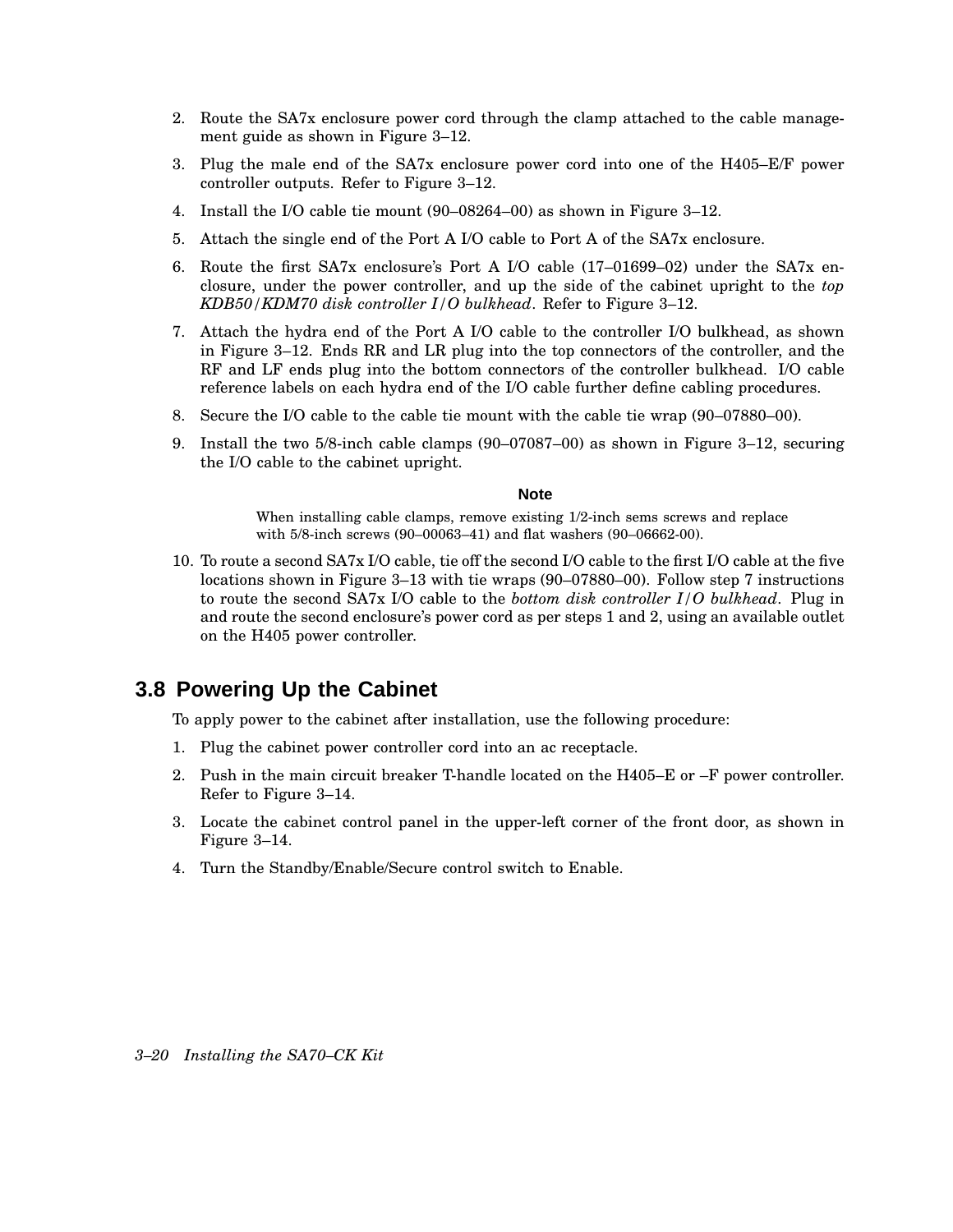

**Figure 3–12: Attaching a Single SDI Cable to the SA7x and KDB50/KDM70 I/O Bulkhead**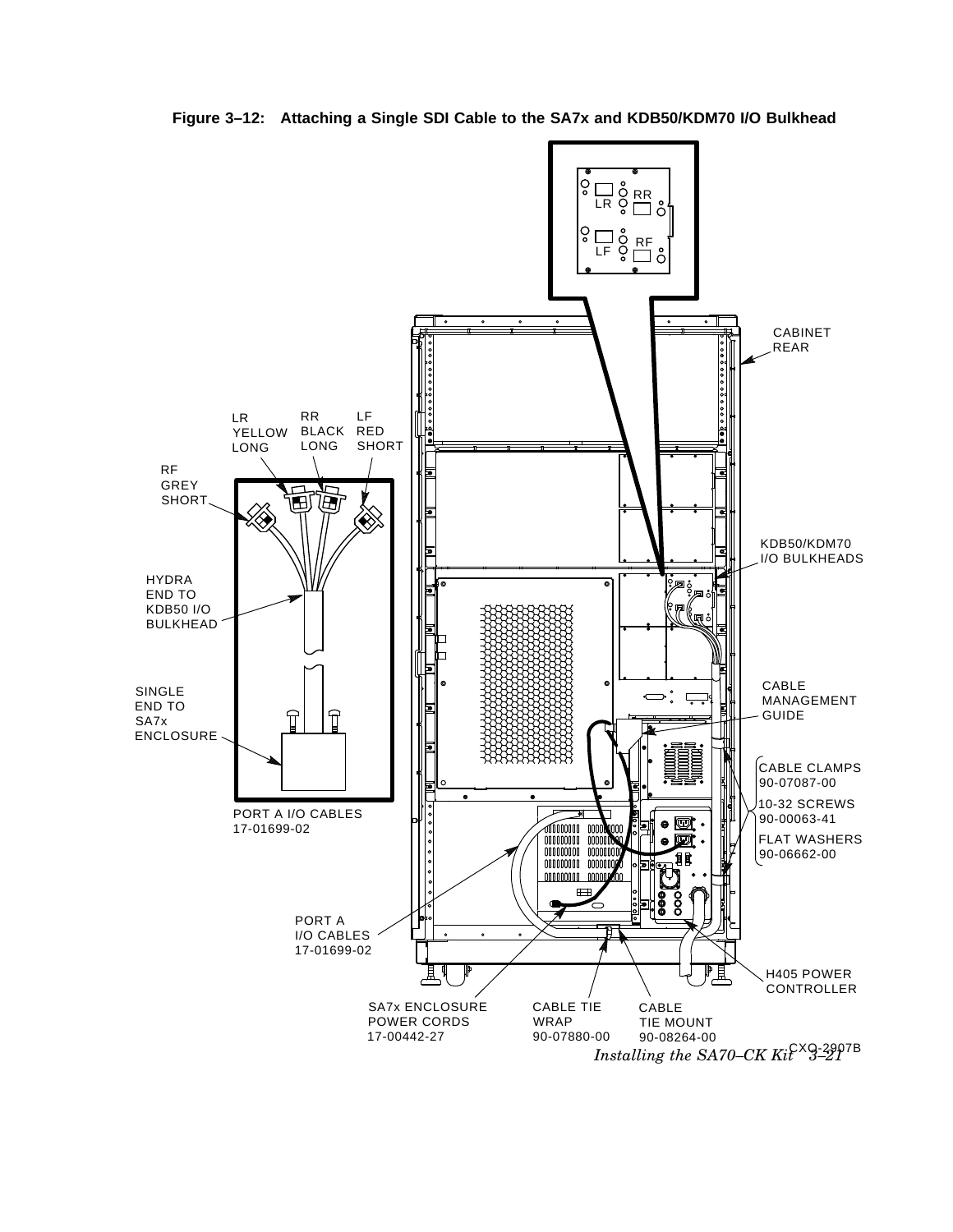

**Figure 3–13: Attaching a Second SDI Cable to the SA7x and KDB50/KDM70 I/O Bulkhead**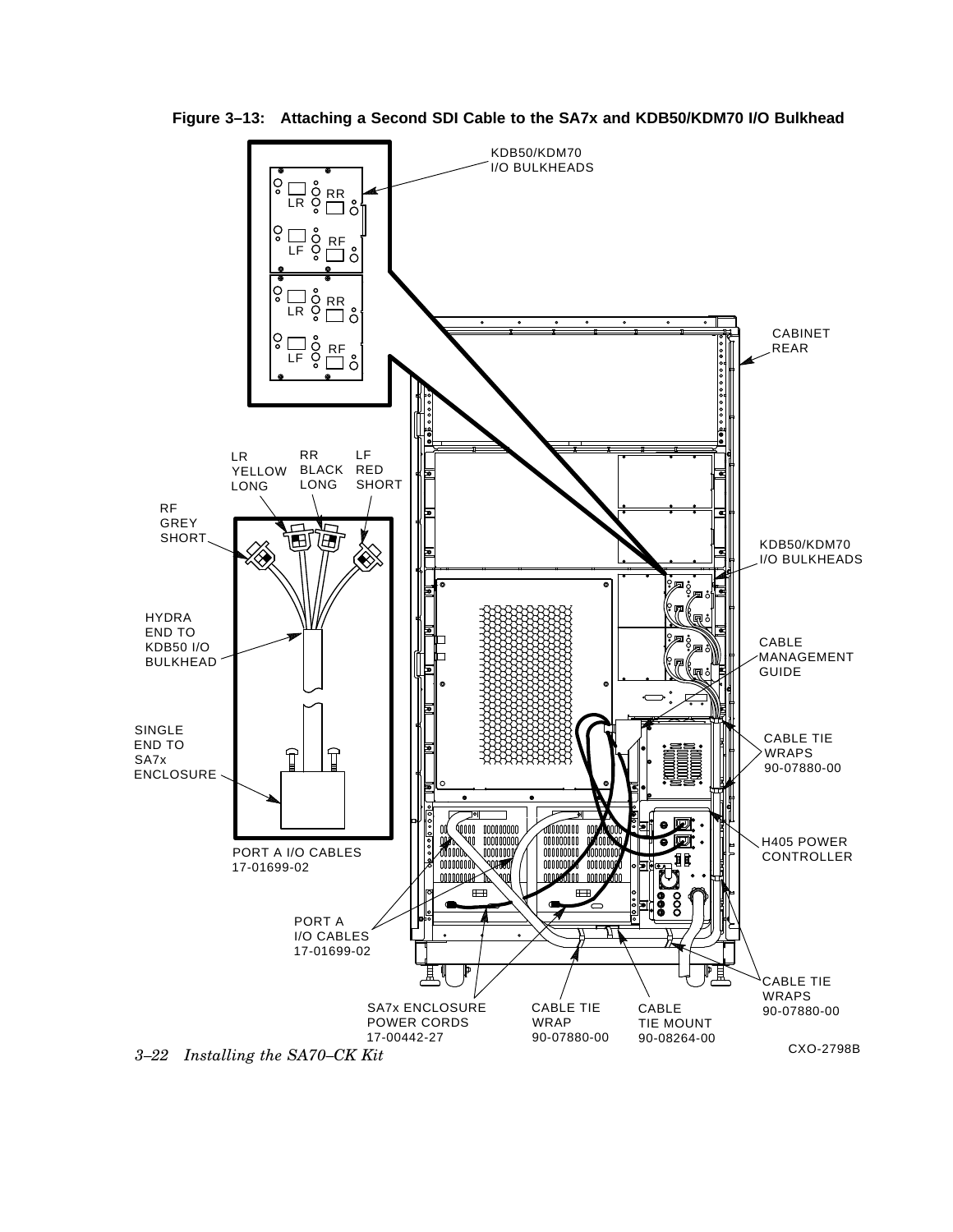**Figure 3–14: Cabinet Control Panel and Power Controller**



5. Turn the Update/Halt/Auto Start control switch to Auto Start.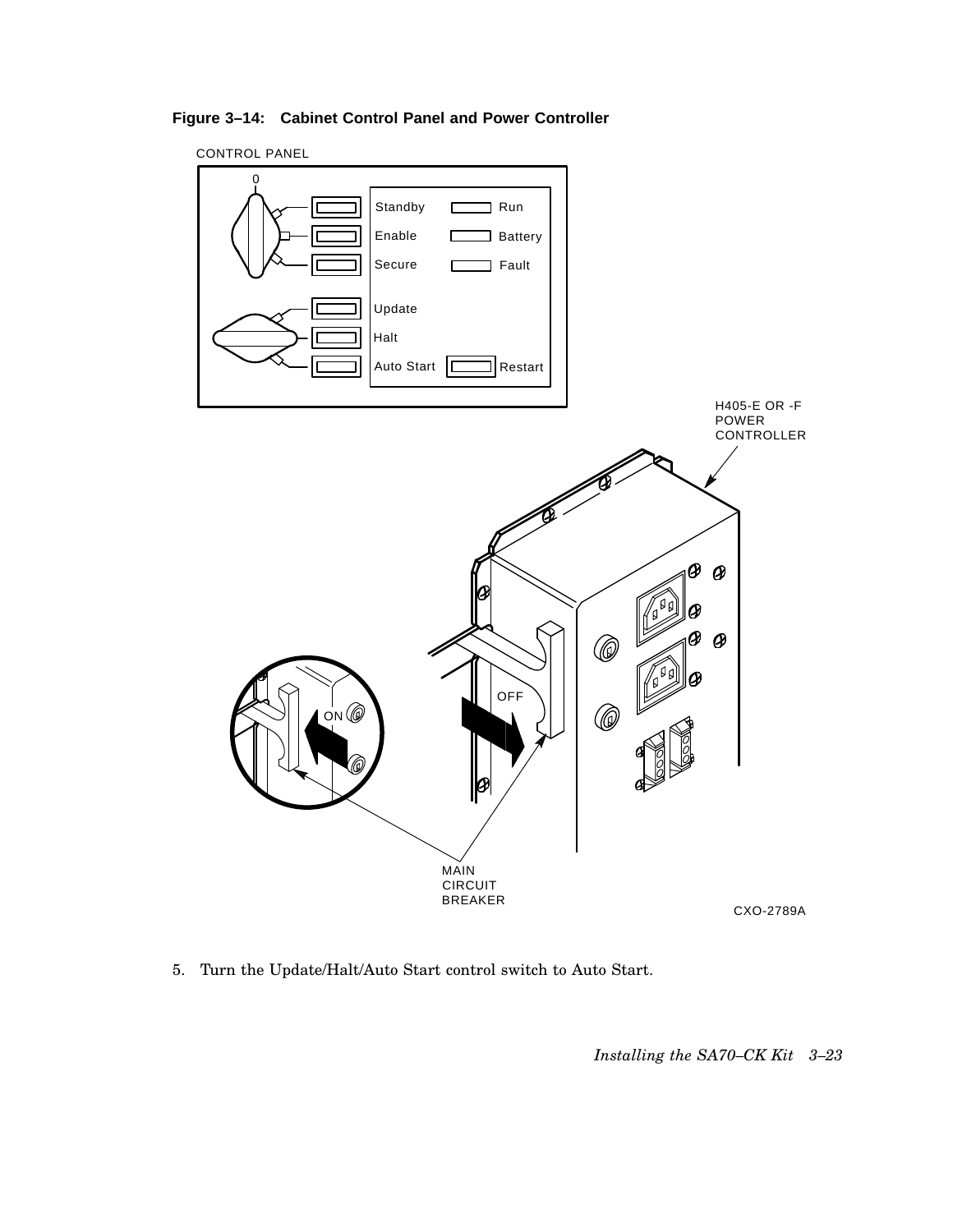# **Chapter 4**

# **SA7x Controls and Indicators**

This chapter describes the controls and indicators on the front and rear panels of the SA7x enclosure.

## **4.1 SA7x Front Panel Controls and Indicators**

Figure 4–1 shows the front panel of the SA7x enclosure. The operator control panel (OCP), located along the top edge of the enclosure, contains the unit select switch and four identical sets of controls and indicators. Each set of controls and indicators is dedicated to one of the four disk drive positions in the enclosure.

The controls and indicators for a disk drive position can be used when a disk drive is powered up. Unless a drive is installed in a disk drive position and powered up, the controls and indicators for that position do not operate.

Serial number labels, corresponding to the RA7x disks and their disk positions, must be adhered to the front cover of the SA7x enclosure. Refer to Figure 4–1 for the location of these serial number labels.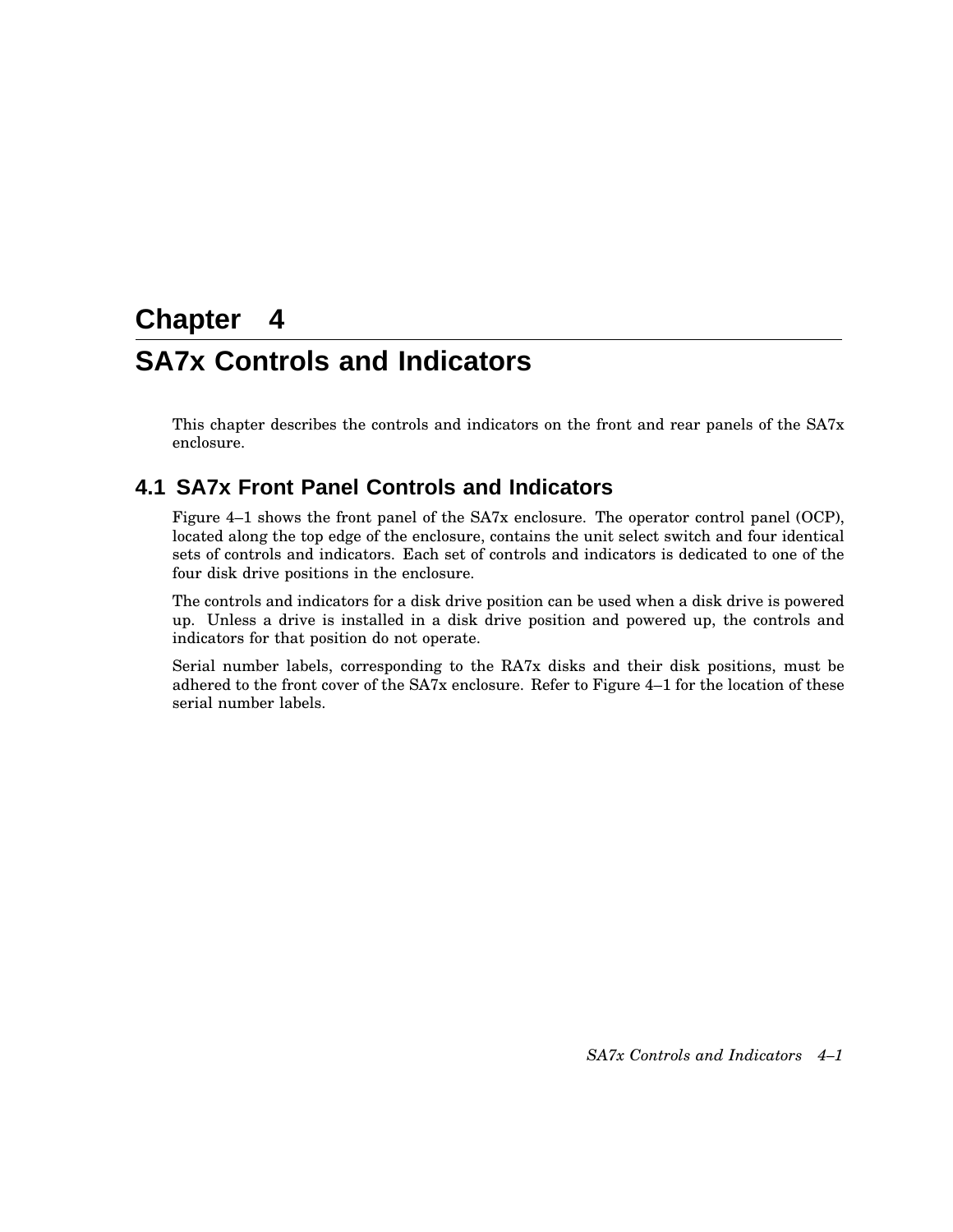



*4–2 SA7x Controls and Indicators*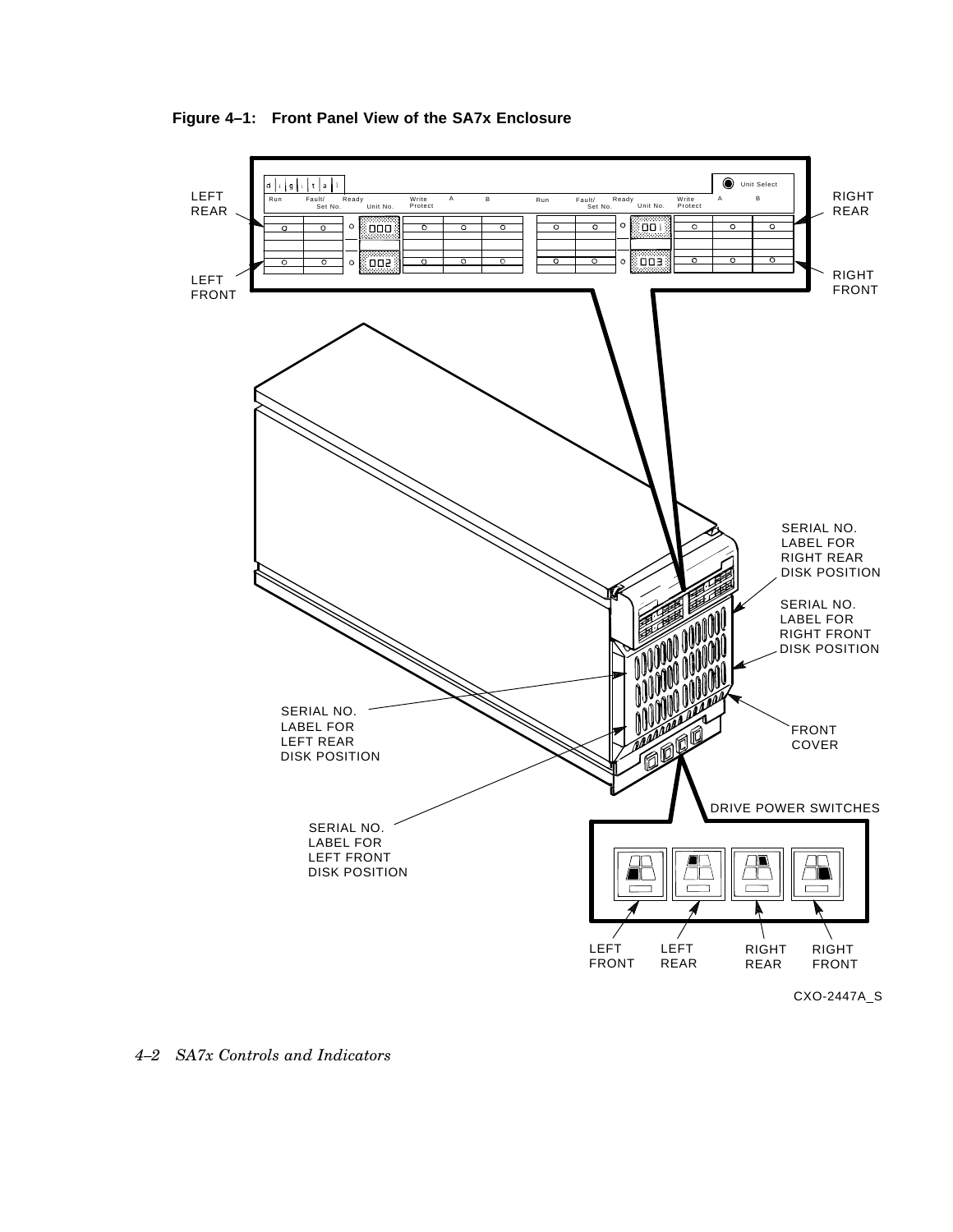While a drive is powering up and spinning up, the controls and indicators have slightly modified meanings, as described in Section 5.2.

Each control set for a disk drive position contains indicators and buttons and indicators for: Run **Fault conditions** Port A Write protection Unit number selection Port B

You can set most switches by pushing them in. These switches hold the set position until released with another push. However, the **Fault/Set No.** switch is a momentary pushbutton. When pressed and held, it is set; when released, it is not set.

The following table explains the functions of the switches and indicators:

| <b>Pressing this Switch</b>                                         | <b>Performs this Function</b>                                                                          | <b>Illuminates this Indicator</b>                                                                                            |  |  |
|---------------------------------------------------------------------|--------------------------------------------------------------------------------------------------------|------------------------------------------------------------------------------------------------------------------------------|--|--|
| <b>Fault/Set No.</b> switch during<br>normal operation              | Enables the lamp test                                                                                  | All control panel indicators.                                                                                                |  |  |
| <b>Fault/Set No.</b> switch after a<br>drive fault                  | Disables the drive                                                                                     | All indicators in the drive's control<br>set, including the Fault/Set No<br>All indicators blink an error<br>condition code. |  |  |
|                                                                     |                                                                                                        | <b>Note</b>                                                                                                                  |  |  |
|                                                                     |                                                                                                        | During a<br>fault, the<br><b>Fault/Set</b><br>No.<br>indicator<br>illuminates.                                               |  |  |
| <b>Fault/Set No.</b> switch twice after<br>a drive fault            | Clears the error code and<br>commands the drive to attempt<br>to clear the error and return on<br>line |                                                                                                                              |  |  |
| <b>Fault/Set No.</b> switch and <b>Unit</b><br><b>Select</b> switch | Sets the drive unit number, as<br>described in Section 5.4                                             |                                                                                                                              |  |  |

**Table 4–1: Front Panel Controls and Indicators**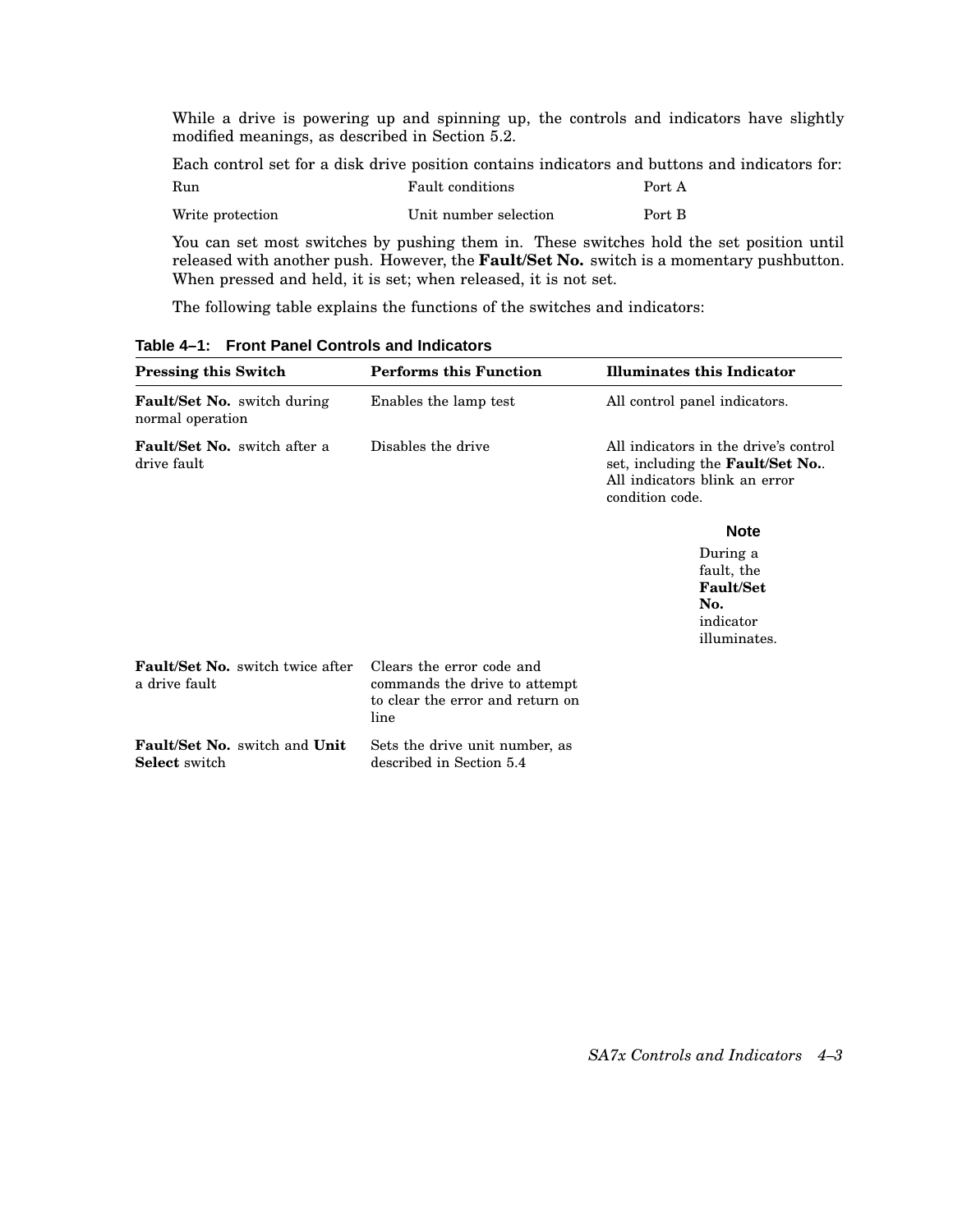| <b>Pressing this Switch</b>                        | <b>Performs this Function</b>                                         | <b>Illuminates this Indicator</b>                                                                                                                                                                                         |  |
|----------------------------------------------------|-----------------------------------------------------------------------|---------------------------------------------------------------------------------------------------------------------------------------------------------------------------------------------------------------------------|--|
| <b>Run</b> switch                                  | Spins up the drive                                                    | The yellow <b>Run</b> indicator<br>illuminates after the drive spindle<br>reaches operating speed. Then, the<br>green <b>Ready</b> indicator illuminates<br>to show that the drive is ready for<br>read/write operations. |  |
|                                                    |                                                                       | The <b>Ready</b> indicator remains on<br>during normal operations but may<br>blink or go out during heavy disk<br>usage.                                                                                                  |  |
|                                                    |                                                                       | If the <b>Ready</b> indicator does not<br>light 60 seconds after the Run<br>switch is pressed, a problem exists<br>in the drive.                                                                                          |  |
|                                                    |                                                                       | The unit number for the disk drive<br>is displayed next to the Ready<br>indicator.                                                                                                                                        |  |
| <b>Write Protect switch</b>                        | Disables writing to the drive                                         | The yellow Write Protect<br>indicator.                                                                                                                                                                                    |  |
| Port <b>A</b> and port <b>B</b> select<br>switches | Enables ports $A$ and $B$                                             | Yellow indicators in each switch.                                                                                                                                                                                         |  |
| <b>Drive power</b> Switch                          | Applies power to the drive,<br>causes the drive to run a self<br>test | Green indicator.                                                                                                                                                                                                          |  |

**Table 4–1 (Cont.): Front Panel Controls and Indicators**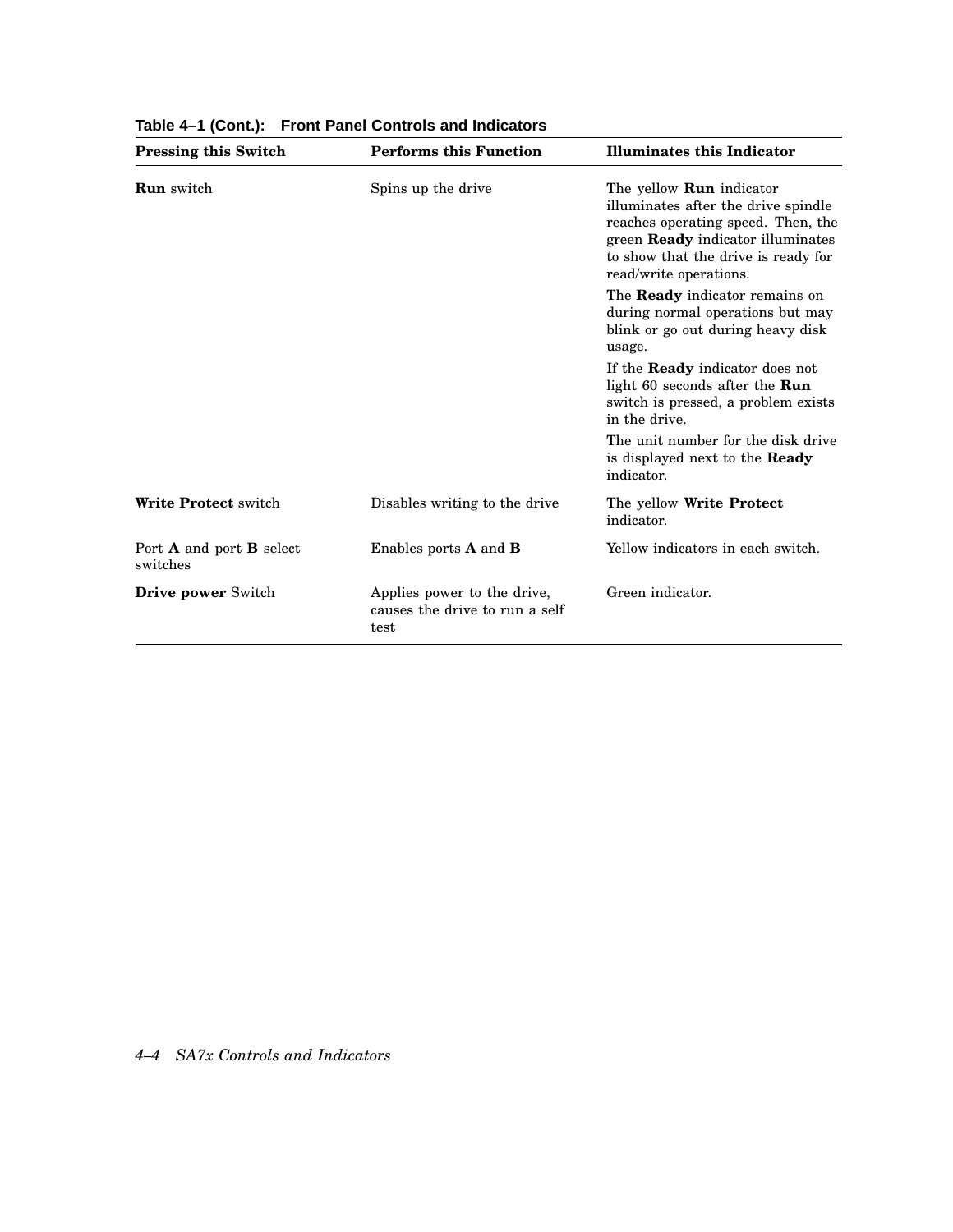## **4.2 SA7x Rear Panel Controls and Indicators**

All rear panel controls and indicators are located on the power supply chassis, as shown in Figure 4–2.



**Figure 4–2: Rear Panel View of the SA7x Enclosure**

#### **WARNING**

Hazardous voltages exist in the equipment cabinet and the SA7x enclosure. Installation and service must be performed by qualified Digital Services engineers only. When performing any operation involving the source power, turn off the master on/off switch and disconnect the line cord from the enclosure rear panel and from the cabinet power controller, if possible. Perform the operation, then reconnect the cord.

*SA7x Controls and Indicators 4–5*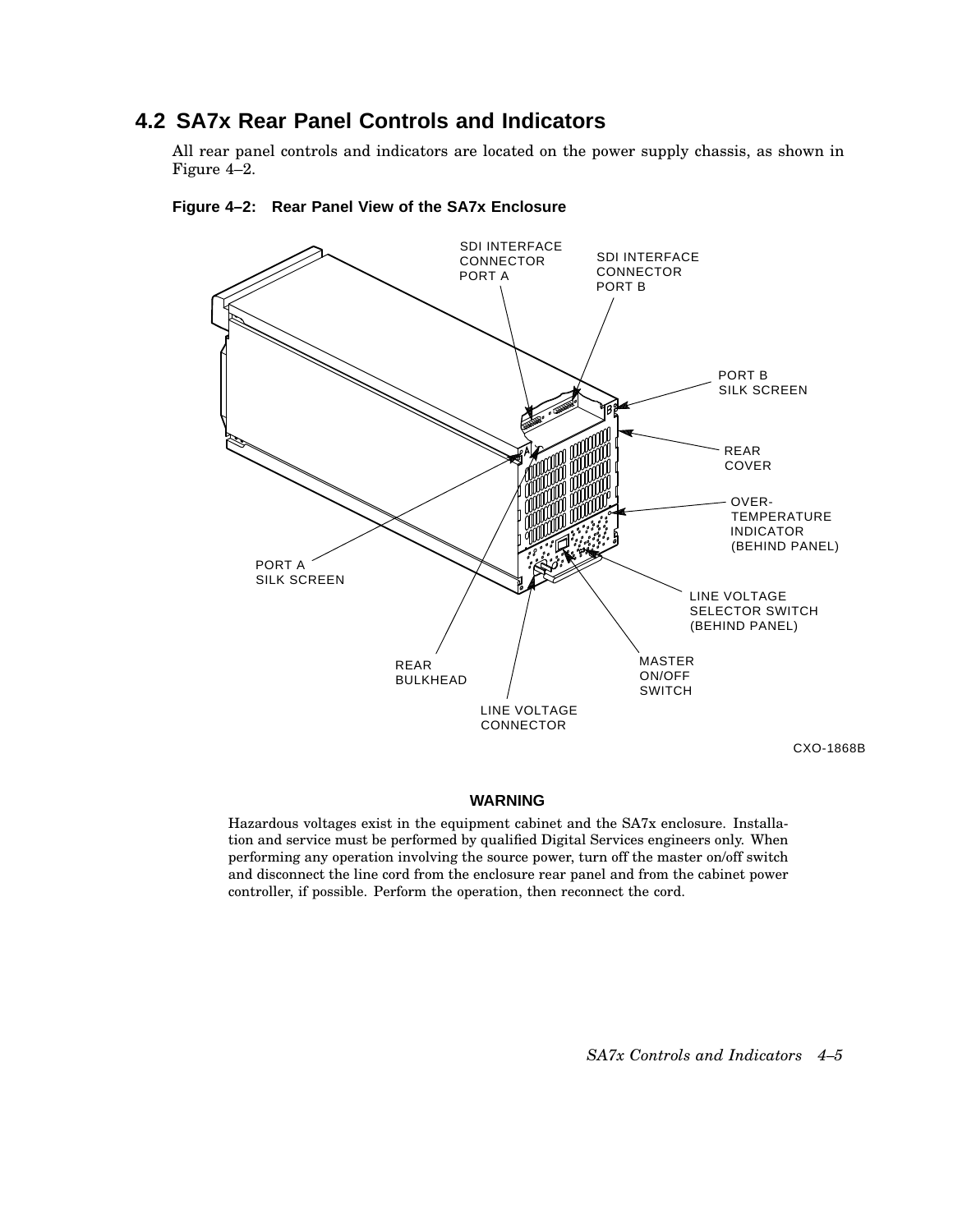### **4.2.1 Master On/Off Switch**

The master on/off rocker switch for the SA7x enclosure is located in the center of the rear panel. Setting the switch to 1 applies power to the SA7x. Setting the switch to 0 removes power from the enclosure.

#### **4.2.2 Line Voltage Select Switch**

As you face the rear panel, the line voltage select switch is located to the right of the master on/off switch. It is visible through a hole in the rear panel. This switch is set to the available line voltage during installation. The selected voltage is shown on the switch element.

#### **CAUTION**

The SA7x enclosure power supply is universal for both 120 Vac at 60 Hz or 240 Vac at 50 Hz. The power supply is set to 240 Vac at 50 Hz at the factory and must be reset to 120 Vac at 60 Hz for some installations. Selecting 120 Vac at 60 Hz and using 240 Vac at 50 Hz will damage the supply.

#### **4.2.3 Fault/Over-Temperature Indicator**

A red Fault indicator is visible, when lit, through holes in the upper right-hand rear corner of the power supply. The enclosure automatically shuts down when it detects a fault or overtemperature condition. If the fault indicator illuminates, turn the master on/off switch to 0 and call Digital Services.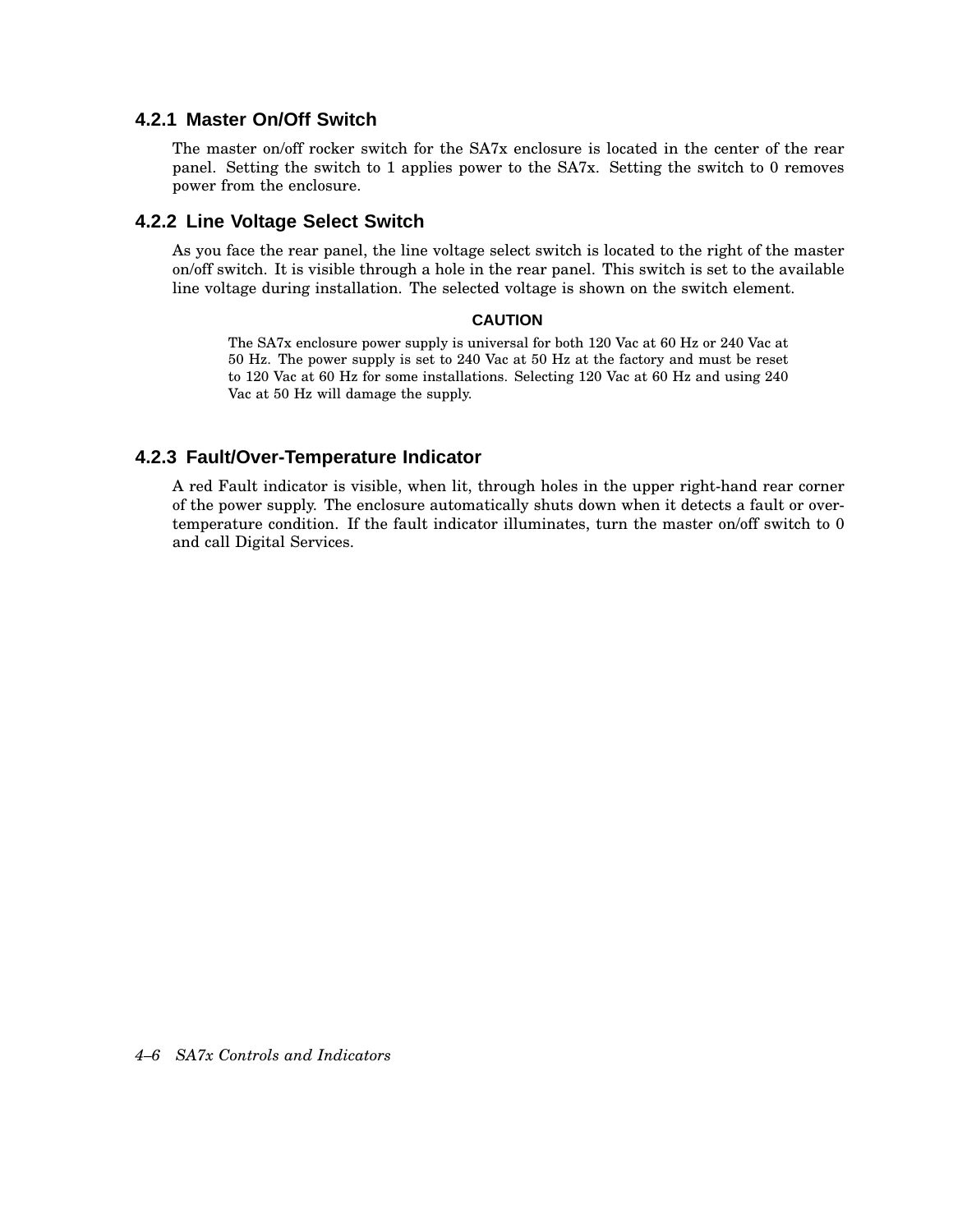# **Chapter 5**

# **Powering Up the SA7x Enclosure**

This chapter explains how to use the SA7x enclosure and drives and how to set the unit number.

## **5.1 Powering Up the SA7x Enclosure**

Apply power to the enclosure as follows:

- 1. Verify that the drive power switches on the front panel of the enclosure are set to off (switch button released).
- 2. Set the master on/off switch to 1.
- 3. Verify the power is on by checking that the fan starts and normal airflow exists through the enclosure.

#### **Note**

Air may flow through the enclosure without output voltage. This indicates the line voltage select switch is in the wrong position. Set the master on/off switch to 0 and set the line voltage select switch to the correct switch setting.

### **5.2 Placing a Drive On Line**

After applying power to the SA7x enclosure, power up and bring each disk drive in the enclosure on line by performing the following steps:

- 1. Locate the drive power switches. Refer to Figure 4–1.
- 2. Press the drive power switch for the desired drive. If power to the drive is within specifications, the green switch element indicator illuminates.

#### **Note**

Setting a disk drive power switch does not spin up the associated drive.

*Powering Up the SA7x Enclosure 5–1*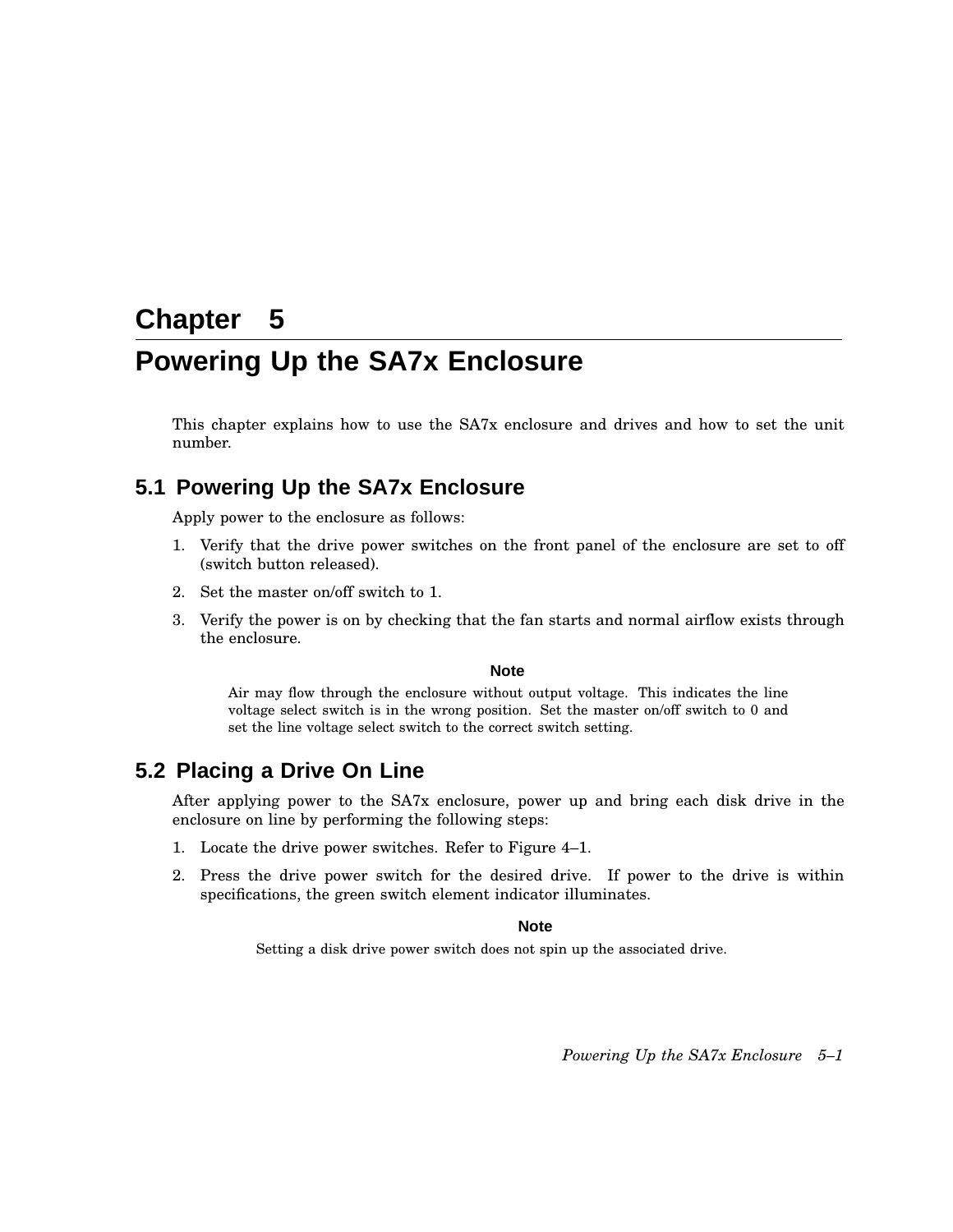The disk drive starts the drive's internal power-on diagnostics. All indicator lights illuminate for about 8 seconds. Then:

- a. If the drive completes the power-on diagnostics without detecting a fault, all indicators go out.
- b. If the **Fault/Set No.** indicator remains on, the drive has detected a fault. Press the **Fault/Set No.** switch to clear the fault.
- 3. Press the **Run** switch on the operator control panel to spin up the drive. Refer to Figure 4–1. The following sequence of indicator lights occurs during spin up:
	- a. The **Run** indicator illuminates. If you power up the drive with the **Run** switch set, release and press the **Run** switch again or issue a MOUNT command from your system to initiate spin up. The **Run** indicator illuminates to show that spin up was initiated through either of these actions.
	- b. All other indicators remain off.
	- c. When the drive has spun up, the **Ready** indicator illuminates. The **Ready** indicator then flashes while the internal read/write and seek diagnostics run. When the diagnostics are complete, the **Ready** indicator remains on.
	- d. The **Fault/Set No.** indicator illuminates if the drive detects a fault during spin up. Press the **Fault/Set No.** to clear the error.
- 4. Select Port **A**, Port **B**, and **Write Protect** switches, as required. These functions are disabled by pressing the switch a second time.

The **Ready** and **Run** indicators remain lit during normal operation, though the **Ready** indicator may flicker during heavy seeks. The **Write Protect** indicator is on if the drive is write protected, off if the drive is write enabled. The Port **A** and Port **B** indicators illuminate only while their respective ports are selected by the system controller.

## **5.3 Placing a Drive Off Line**

To place a drive off line:

- 1. Press and release the Port **A** and **B** switches to disable both ports of the disk drive. Refer to Figure 4–1.
- 2. Wait for the port indicators to go out.

To place a drive off line for drive removal:

- 1. Press and release the Port **A** and **B** switches to disable both ports of the disk drive. Refer to Figure 4–1.
- 2. Wait for the port indicators to go out.
- 3. Press and release the appropriate **Run** switch on the operator control panel. Wait for the **Run** indicator to go out.
- 4. Set the drive power switch to Off. The switch element light goes out.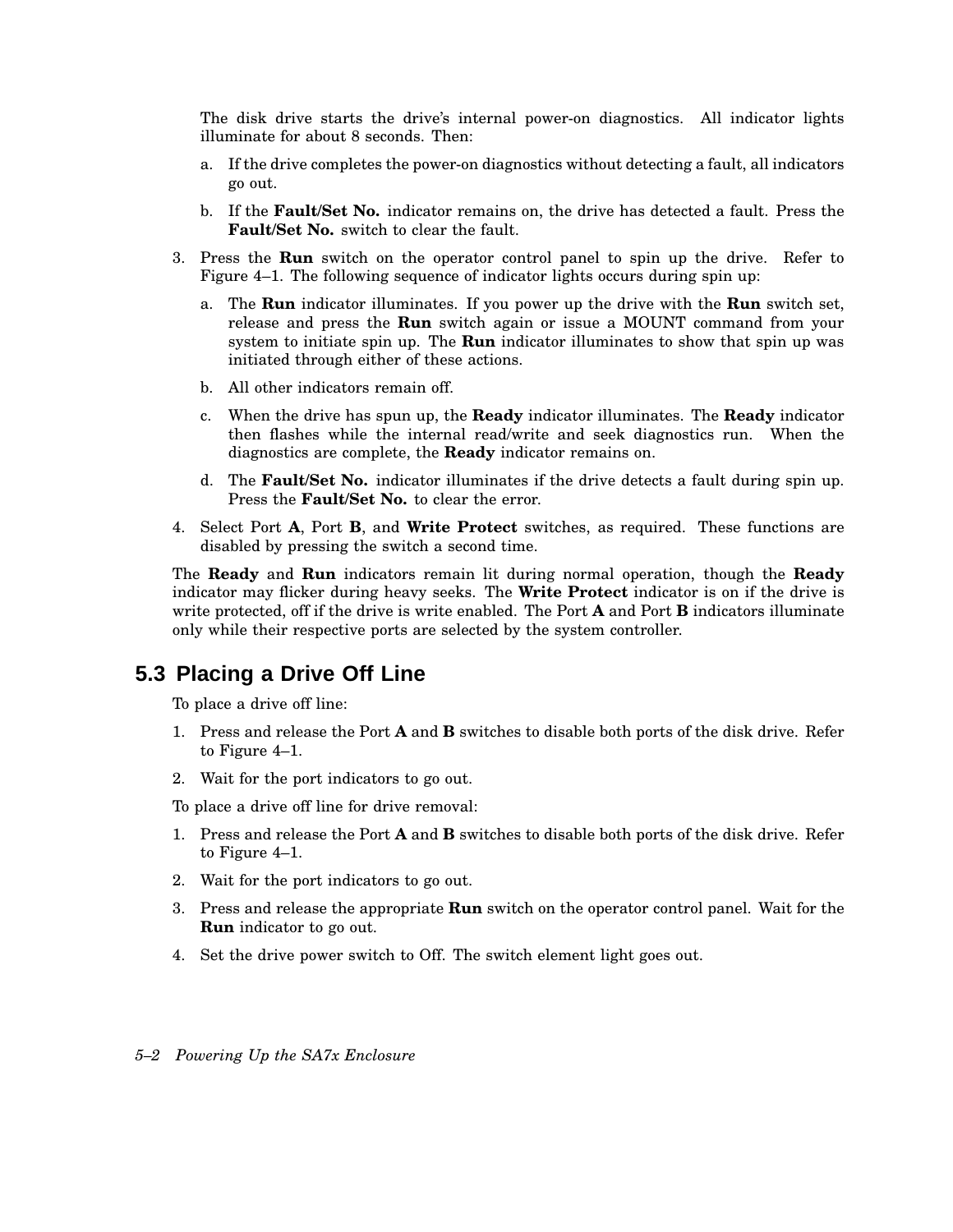# **5.4 Setting the Unit Number**

The unit number for any drive can be set at the operator control panel. This is the number by which the drive is known to the system. Once the number is in the drive, the system controller reads it according to the controller's protocol.

You must take a drive off line before changing its unit number. You do not need to take any other drives in the enclosure off line while setting a specific drive unit number, nor do you need to spin down the selected disk to change the unit number. When the operator control panel is in unit select mode, all drives not spun down continue to operate according to the settings of the operator control panel switches.

To set the unit number:

- 1. Dismount the disk, using the proper system commands.
- 2. Place the desired drive off line according to the procedures in Section 5.3. *Do not set the drive power switch to Off.*
- 3. Press the **Unit Select** switch with a pen or small screwdriver. The unit select numbers for all powered-on drives in the enclosure flash to indicate that the operator control panel is in unit select mode.
- 4. Press the **Fault/Set No.** switch once to increment the unit number by one.

Press and hold the **Fault/Set No.** switch to rapidly increment the unit number for that drive. Set the unit number between 000 and 255.

#### **Note**

You cannot decrement a drive number. Holding the **Fault/Set No.** switch increments to 255, then starts at 0 again.

- 5. Repeat that step for all drives for which you are changing numbers. If you do not press the **Fault/Set No.** switch, the number remains the same as before you entered the unit select mode.
- 6. After setting the unit numbers, restore the operator control panel to normal operation by pressing the **Unit Select** switch again.
- 7. Restore the off-line drive to its on-line status. Refer to Section 5.2.
- 8. Remount the disk drive, using the proper system commands.

After the SA7x enclosure powers up, passes internal diagnostics, and has the unit number set, run the SA7x/KDB50/KDM70 diagnostics to ensure the configuration is operational.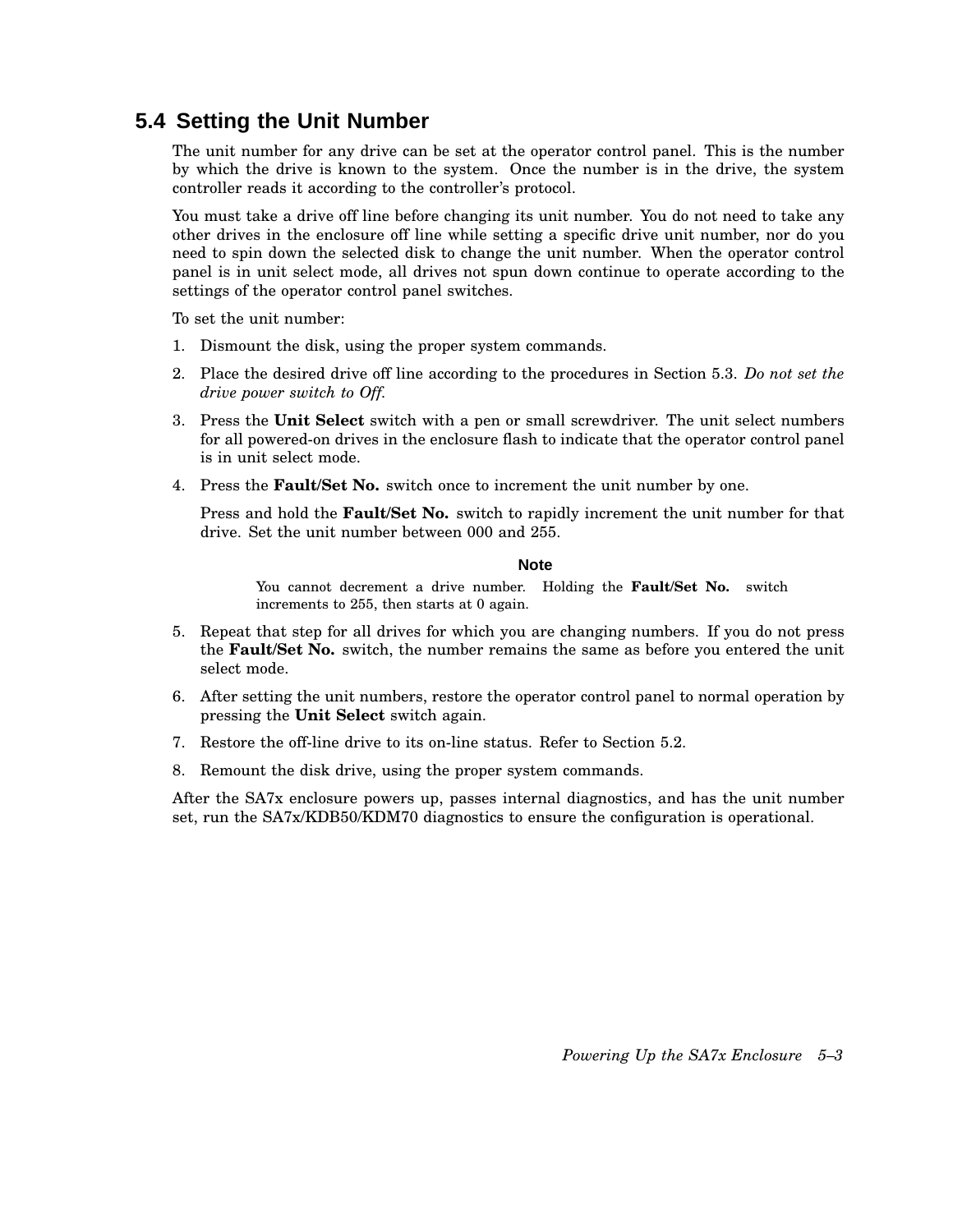# **Chapter 6 Installing RA7x Disk Drives**

This chapter describes how to install additional RA7x disk drives into SA7x enclosures that are not fully populated. These options include the SA70–LK, SA71–NK, SA72–NK, and SA73– NK. Other SA7x options described in this manual are fully configured (4 Disk Drives Installed) and cannot have additional RA7x drives installed.

## **6.1 Unpacking RA7x Disk Drives**

The add-on RA7x disk drive arrives in its own packaging.

#### **Warning**

Take all possible ESD precautions when unpacking the RA7x disk drive. Wear a properly grounded ESD strap.

To unpack an RA7x disk drive:

- 1. Open the shipping carton.
- 2. Remove the RA7x disk drive wrapped in a protective wrapper.
- 3. Open the protective wrapper and remove the disk drive. Discard the desiccant bags.
- 4. Place the drive on the protective wrapper.

## **6.2 Powering Down the SA7x Enclosure**

Before installing additional RA7x disk drives, remove all power to the enclosure, as explained in the following procedure:

- 1. Take each RA7x disk drive off line.
	- a. Press and release both port switches on the operator control panel for the installed RA7xs.
	- b. Press and release the appropriate **Run** switches. The switch indicators go out.
	- c. Set the drive power switches to Off. This removes dc power to the installed RA7xs.

*Installing RA7x Disk Drives 6–1*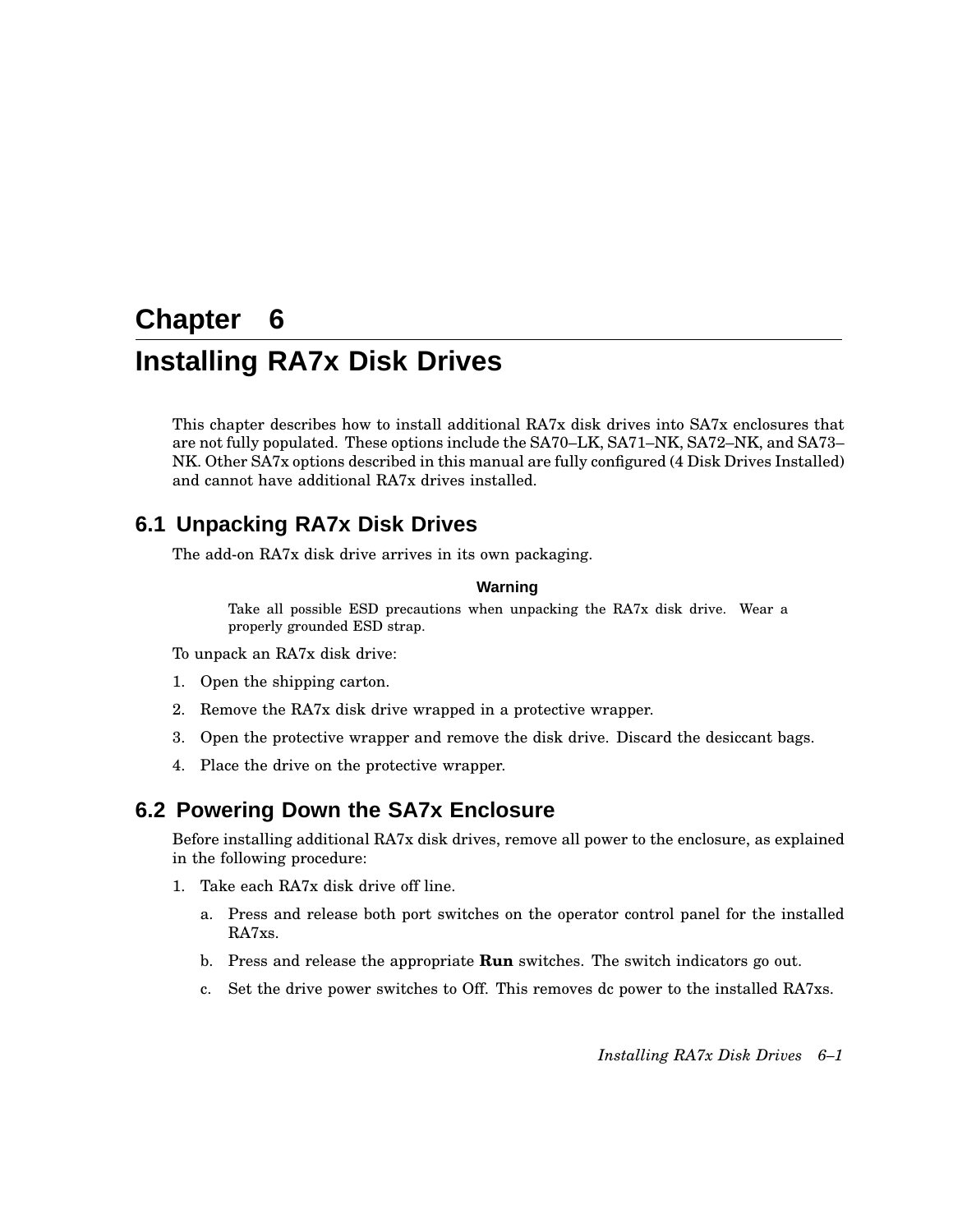2. Set the master on/off switch to 0. This removes power to the enclosure.

## **6.3 Installing the RA7x Disk Drive**

To install additional drives, remove the front cover. As you face the front of the enclosure, load the first add-on drive into the left position (position 3). Load the second add-on drive into the right position (position 4).

Refer to Figure 6–1 and use the following procedure to install the RA7x disk drive into an SA7x enclosure.

- 1. Ensure power has been removed from the enclosure. Refer to Section 6.2.
- 2. Remove the SA7x enclosure front cover. The front cover is attached to the enclosure with two captive half-turn screws. Loosen the screws and lift the front cover up and out.
- 3. RA7x add-on disk drives arrive at the customer site with the drive shoeplate installed for manufacturing purposes. The shoeplate needs to be reversed for enclosure applications. Remove four screws, two per side, from the drive shoeplate. Reverse the shoeplate and reinstall the four screws.
- 4. Orient the unpacked RA7x disk drive so that the drive shoeplate and enclosure shoeplate guide are on the same side.
- 5. Hold the connectors clear of the drive and slide the disk drive into the selected position in the enclosure.
- 6. Verify the shoe plate retaining clip has locked the drive in position.
- 7. Connect all cables to the disk drive. Connectors are keyed so that cables cannot be plugged in incorrectly.
- 8. Replace the enclosure front cover and tighten the captive screws.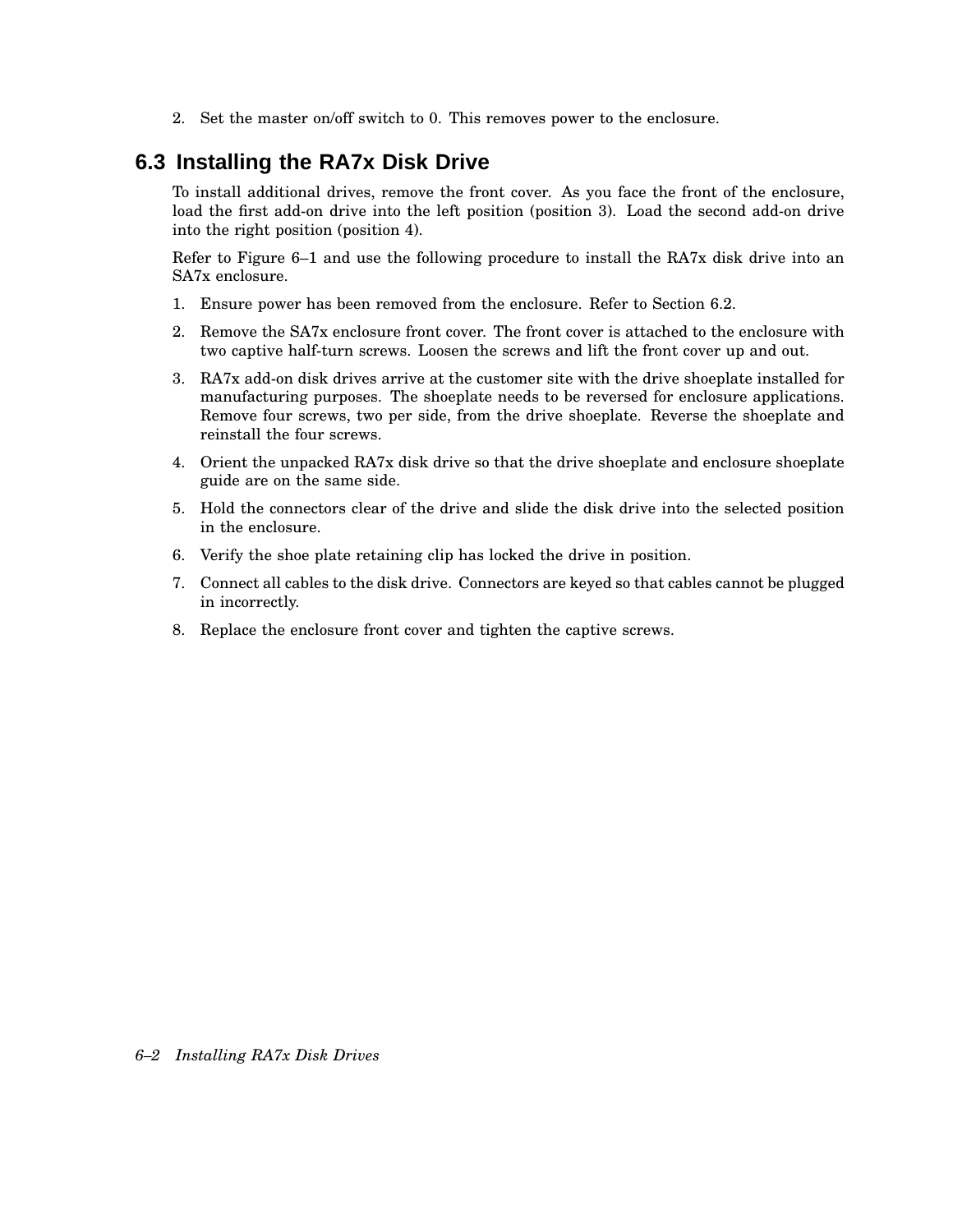**Figure 6–1: Installing Add-On RA7x Disk Drives**



CXO-3442A\_S

*Installing RA7x Disk Drives 6–3*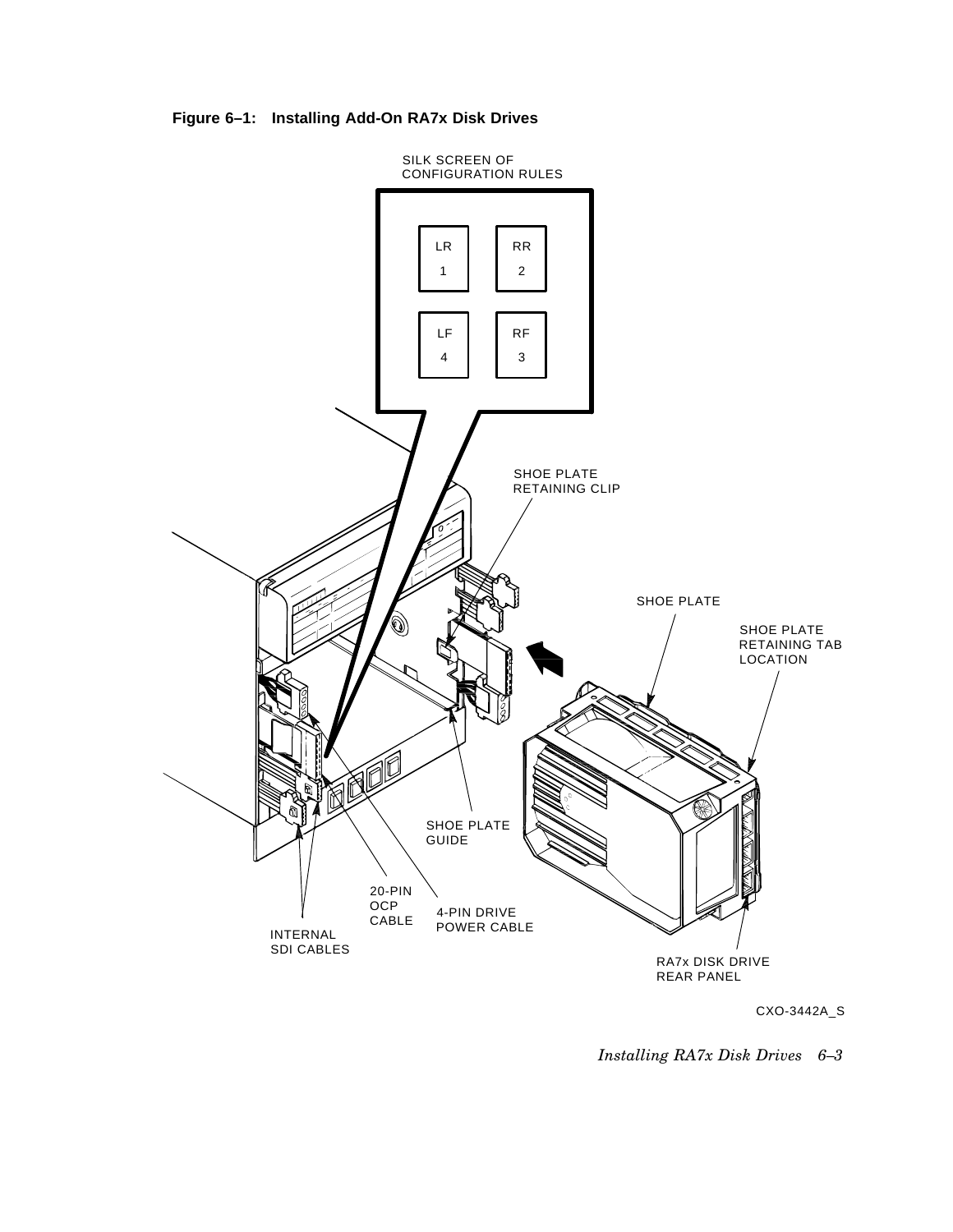# **Index**

70–27273–01 See SA70–CK

## A

Add-on kit See SA7x enclosure add-on kit Air flow, 5–1

## B

BeCu spring clips installing, 3–9 Beryllium copper spring clips See BeCu spring clips

## C

Cabinet control panel switches, 3–4 Cabinet upright counting holes, 3–9 Cable management guide, 3–20 Chassis retainers, 3–16 Chassis retaining bracket, 3–12 Controls discussed, 4–4 during powerup, 4–3 during spinup, 4–3 front panel, 4–1 functions, 4–4, 4–5 rear panel, 4–5 types, 4–1, 4–4

## D

Digital medallion installing, 3–17 Disk drive See RA7x disk drive Drive power switch, 4–4

### E

Electrostatic discharge See ESD ESD ground strap, 3–6, 3–8 ESD kit contents, 2–1 location, 2–1 ESD packet attaching, 3–8 locating, 3–6 removing, 3–6 ESD precautions, 2–1, 6–1

## F

Fault/Set No. indicator, 5–2 Fault/Set No. switch, 4–4 Fault indicator, 4–4, 4–6 Front clamping assembly, 3–16 Front panel controls and indicators, 4–3

# G

Guide Rail Plate Assembly installing, 3–9 to 3–14 parts, 3–9

## H

H405 power controller, 3–4, 3–20

## I

Indicators discussed, 4–4 during powerup, 4–3 during spinup, 4–3 front panel, 4–1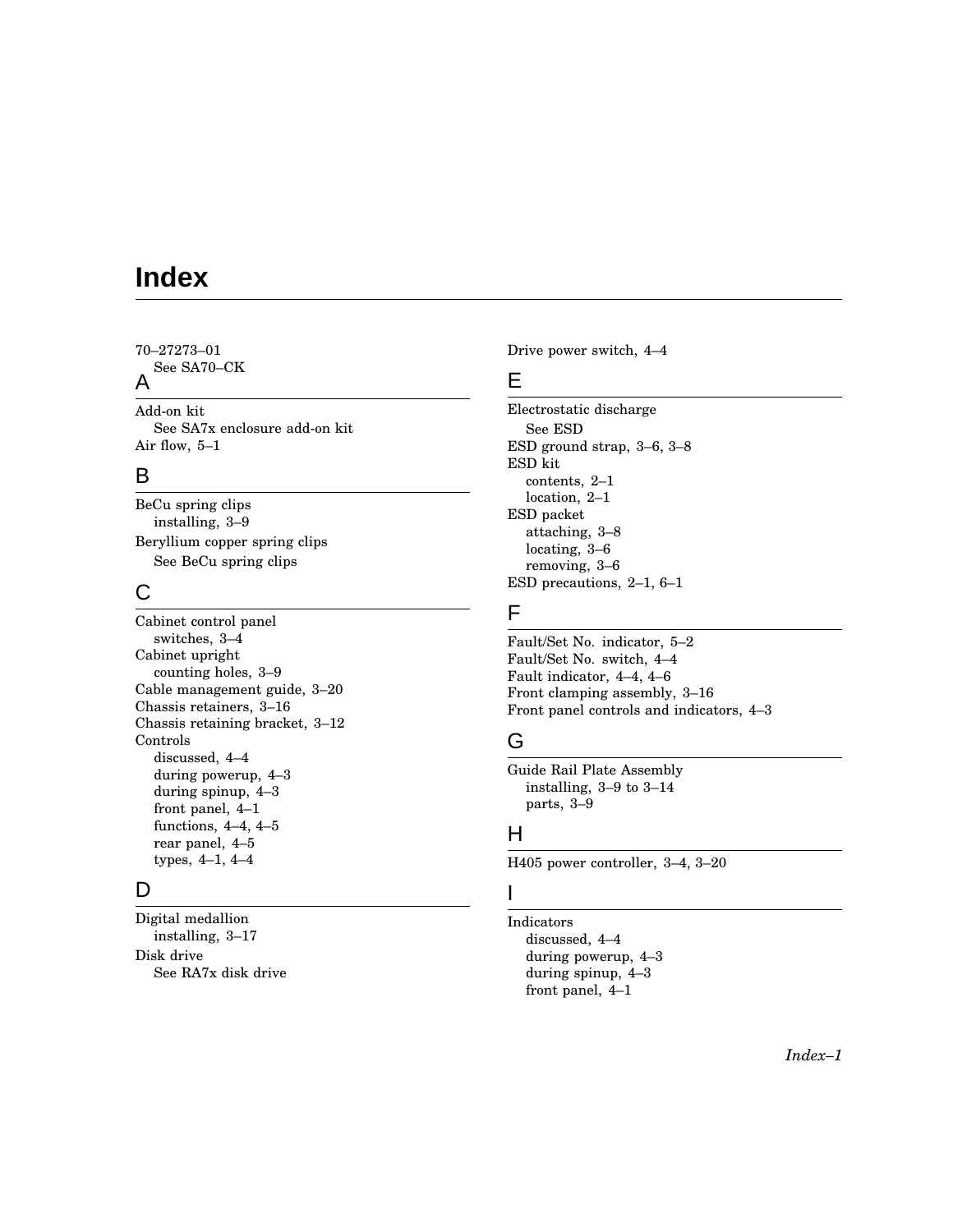```
Indicators (cont'd)
functions, 4–4, 4–5
rear panel, 4–5
types, 4–1, 4–4
```
### K

KDB50/KDM70 disk controller I/O bulkhead, 3–20

#### L

Line voltage select switch, 4–4, 4–6

### M

Master on/off switch, 4–4, 4–6

## O

Operator Control panel during spin up, 5–2 during startup, 5–1 Options See SA7x

## P

Port A and B select switch, 4–4 Power controller See H405 power controller Power supply, 4–6 Power supply chassis, 4–5 Power switch See Master on/off switch Processor cabinet See VAX 6000-series processor cabinet

## R

RA7x disk drive installing, 6–2 internal diagnostics, 5–1 operating, 5–1 placing off line, 5–2 placing on line, 5–1 setting the unit number, 5–3 unpacking, 6–1 Ready indicator, 4–4, 5–2 Rear clamping assembly, 3–16 installing, 3–16 parts, 3–16 Rear panel controls and indicators, 4–5 Run indicator, 5–2

Run switch, 4–4, 5–2

### S

SA70–CK installing, 3–1 parts, 1–3 unpacking, 1–5 SA70 upgrade kit description, 1–2 SA7x unpacking, 1–5 SA7x enclosure cabling, 3–19 installing, 3–14 powering down, 6–1 powering up, 5–1 safety precautions, 2–1, 3–1 securing, 3–16 SA7x enclosure add-on kit, 3–14 SA7x enclosure operator control panel mounting, 3–18 SA7X Options, 1–1 Safety precautions, 2–1, 4–5 Serial number label, 4–1 Shim, 3–12 Standby/Enable/Secure control switch, 3–4, 3–20

## T

Transformer shield plate, 3–8 Transmission board 1 discussed, 3–18 positioning, 3–18

## U

Unit number defined, 5–3 setting, 5–3 Unit select switch, 5–3 Update/Halt/Auto Start control switch, 3–4, 3–20

### V

VAX 6000-series processor cabinet, 3–6 cabinet control panel, 3–4 front view, 3–3 H405 power controller, 3–4 opening, 2–1 powering down, 3–4 powering up, 3–20 rear view, 3–3 relocating ESD packet, 3–6